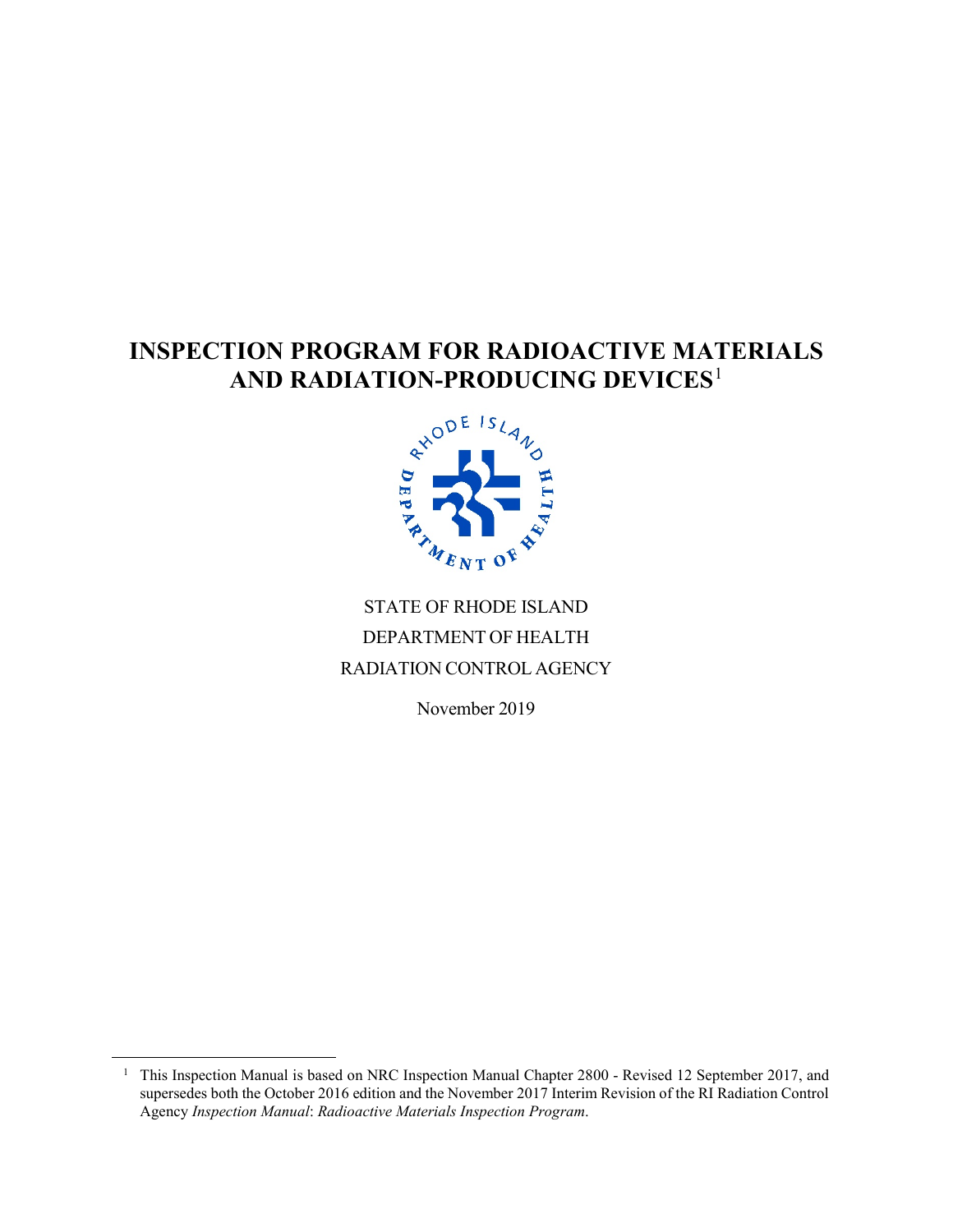# **TABLE OF CONTENTS**

|     | <b>Section #</b>                                                                                                                                                                                                                                                                                                                                  | Page #                                                              |
|-----|---------------------------------------------------------------------------------------------------------------------------------------------------------------------------------------------------------------------------------------------------------------------------------------------------------------------------------------------------|---------------------------------------------------------------------|
| 1.0 | <b>PURPOSE</b>                                                                                                                                                                                                                                                                                                                                    | 1                                                                   |
| 2.0 | <b>OBJECTIVES</b>                                                                                                                                                                                                                                                                                                                                 | $\mathbf{I}$                                                        |
| 3.0 | <b>DEFINITIONS</b>                                                                                                                                                                                                                                                                                                                                | 1                                                                   |
| 4.0 | RESPONSIBILITIES AND AUTHORITIES<br>4.1 RCA Administrator<br>4.2 Supervising Radiological Health Specialist                                                                                                                                                                                                                                       | $\mathbf{I}$<br>3<br>$\overline{3}$                                 |
| 5.0 | <b>BASIC REQUIREMENTS</b><br>5.1 Introduction<br>5.2 General Inspection Process<br>5.3 Reactive Inspections<br>5.4 Initial Inspections<br>5.5 Routine Inspections<br>5.6 Pre-licensing Visit<br>5.7 Third Party Assistance                                                                                                                        | $\mathfrak{Z}$<br>3<br>$\overline{4}$<br>10<br>11<br>14<br>14<br>15 |
| 6.0 | <b>INSPECTION INTERVALS</b><br>6.1 Scheduling Routine Inspections<br>6.2 Combining Inspections<br>6.3 Inspections After Escalated Enforcement.<br>6.4 Reduction of Inspection Interval<br>6.5 Extension of Inspection Interval<br>6.6 Other Changes in Inspection Interval<br>6.7 Coordination with NRC and Other Agreement States                | 16<br>16<br>16<br>16<br>16<br>17<br>18<br>18                        |
| 7.0 | SPECIAL INSPECTION ACTIVITIES<br>7.1 Expired and Terminated Licenses and Decommissioning Activities<br>7.2 Significantly Expanded Programs<br>7.3 Reciprocity Inspections<br>7.4 Temporary Job Site or Field Office Inspections<br>7.5 Team Inspections<br>7.6 Abandonment of Licensed Activities<br>7.7 Inspection of Generally Licensed Devices | 19<br>19<br>19<br>20<br>20<br>21<br>22<br>22                        |
| 8.0 | DOCUMENTATION OF INSPECTION RESULTS<br>8.1 What Constitutes an Inspection<br>8.2 Allegations<br>8.3 Documenting Inspection Results.<br>8.4 Methods of Transmitting Inspection Results.                                                                                                                                                            | 22<br>22<br>23<br>24<br>25                                          |
| 9.0 | COORDINATION OF REGIONAL RESPONSIBILITY FOR INSPECTIONS<br>[NRC ONLY]                                                                                                                                                                                                                                                                             | 26                                                                  |
|     | 10.0 COORDINATION WITH OTHER AGENCIES                                                                                                                                                                                                                                                                                                             | 26                                                                  |
|     | 11.0 INPUT INTO NRC TRACKING SYSTEMS<br>11.1 Input into the Nuclear Material Events Database [NMED]                                                                                                                                                                                                                                               | 26<br>26                                                            |
|     | 12.0 INSPECTION MANUAL CHAPTERS AND INSPECTION PROCEDURES<br>FOR MATERIALS PROGRAM                                                                                                                                                                                                                                                                | 27                                                                  |
|     |                                                                                                                                                                                                                                                                                                                                                   |                                                                     |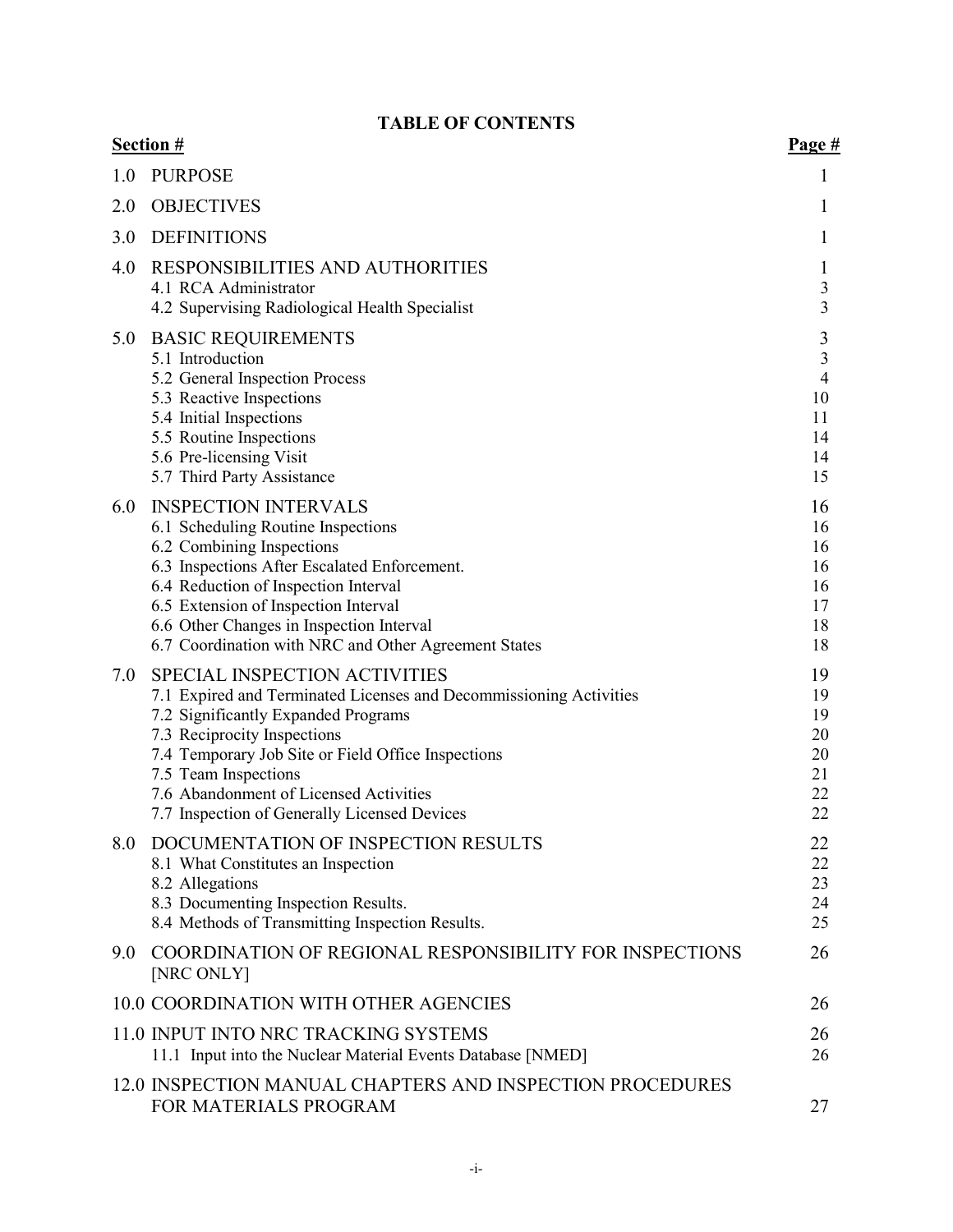| <b>List of Enclosures</b>                                                          | Page #            |
|------------------------------------------------------------------------------------|-------------------|
| Enclosure 1A - Inspection Priority Codes Assigned to RAM Program Codes             | E <sub>1</sub> -1 |
| Enclosure 1B - Inspection Priority Codes Assigned to X-Ray Registration Categories | E <sub>1</sub> -8 |
| Enclosure 2 - Information for the Nuclear Material Events Database [NMED]          | E <sub>2</sub> -1 |
| Enclosure 3 - Inspection Manual Chapters and Inspection Procedures                 | E3-1              |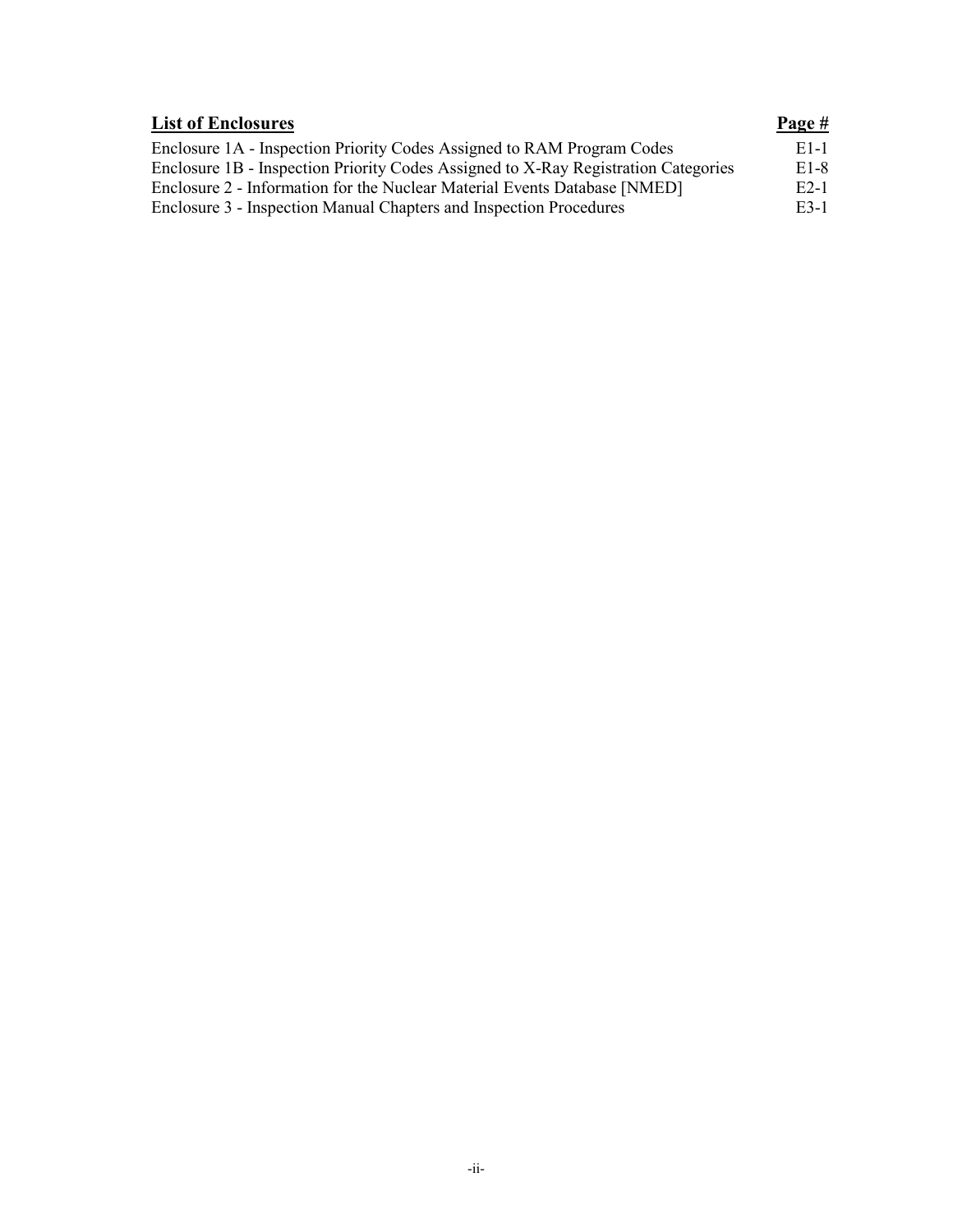# **RI RADIATION CONTROL AGENCY[2](#page-3-0) - INSPECTION PROGRAM FOR RADIOACTIVE MATERIALS AND RADIATION-PRODUCING DEVICES**

# **1.0 PURPOSE**

To establish the inspection program for licensees<sup>[3](#page-3-1)</sup> authorized to possess, use, transfer and dispose of radioactive material and/or radiation-producing devices associated with various types of use (i.e., industrial, academic, research and development, manufacturing, distribution, irradiators, well logging, industrial radiography, medical programs), various types of service (i.e., leak testing of sealed sources, calibration of instruments, servicing of devices, collection and repackaging of radioactive waste for final disposal and transportation related thereto).

# **2.0 OBJECTIVES**

- 2.1 To establish the general policy for the RCA inspection program.
- 2.2 To describe a performance-based inspection approach and to identify specific conditions of poor performance that require more frequent inspection of the licensee.
- 2.3 To place the major emphasis of the RCA inspection program on timely and thorough follow-up of events, incidents and allegations.
- 2.4 To continue and enhance risk-informed, relative priorities for routine inspections of all licensees and a program of special inspection activities as specified by the RCA.
- 2.5 To aid in the achievement of a consistent process of inspection for licensees and to ensure the health and safety of workers and the public.

## **3.0 DEFINITIONS**

- 3.1 **Initial Inspection.** An inspection conducted after a new license is issued.
- 3.2 **Inspection.** The act of assessing licensee performance to determine whether the licensee is using radioactive material/radiation-producing devices safely and whether an individual or organization is in compliance with established standards, such as Orders, regulations, license conditions, and the licensee commitments submitted in support of a license (and incorporated by "tie-down" conditions). Inspections involve a visit to a licensee's facility and/or temporary jobsite by RCA inspector(s), observations of licensed activities, interaction with licensee personnel, independent radiological measurements and transmission of the inspection findings. Pre-licensing visits and telephonic contacts are not considered inspections.
- 3.3 **Inspection Plan.** A written outline listing the licensee's activities and programs that will be covered during an inspection.
- 3.4 **Inspection Priorities.** An inspection priority code is assigned to each radioactive material license. The priority code (i.e., 1, 2, 3, 4 or 5) is the interval between routine inspections, expressed in years. The same priority code is assigned to all licenses that authorize that particular type of use. Enclosure 1A lists the program codes (types of use), along with the assigned priority codes, for radioactive

<span id="page-3-0"></span><sup>&</sup>lt;sup>2</sup> RI Radiation Control Agency may also be referred to as the RCA or the Agency.

<span id="page-3-1"></span><sup>&</sup>lt;sup>3</sup> Unless specifically indicated to the contrary, the term "licensee" in this document should be read to include all radiation-producing device (X-Ray) registrants as well as radioactive materials licensees.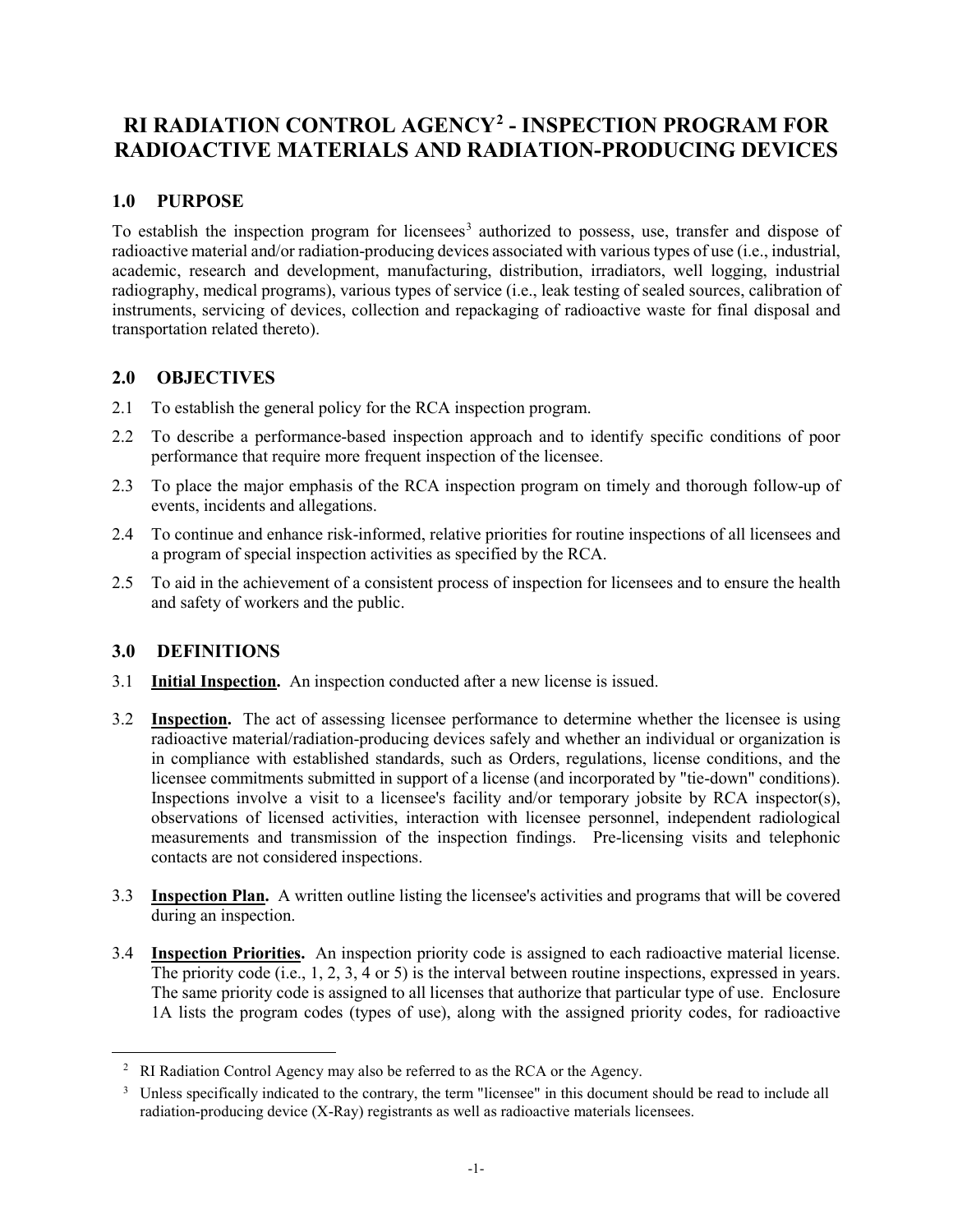material (RAM) licenses. Enclosure 1B lists the program codes, along with the assigned priority codes, for radiation-producing device (X-Ray) registrations. The priority represents the relative risk of radiation hazard. Priority Code 1 represents the greatest risk to the health and safety of workers, members of the public, and the environment, while Priority Code 5 represents the lowest risk. Because a license may authorize multiple types of use (i.e., multiple program codes), the inspection priority code for the license is the code with the shortest routine inspection interval.

- 3.5 **Pre-licensing Visit.** A site visit and face-to-face meeting with an entity for providing a basis for confidence that radioactive material/radiation-producing devices will be used as specified. Staff should use the pre-licensing checklist to determine which applicants require visits.
- 3.6 **Reactive Inspection.** A special inspection performed in response to an incident, allegation, or information obtained by RCA (e.g., report of a misadministration, information obtained as a result of the issuance of a generic letter or bulletin or other Federal/State agency interests). Reactive inspections may focus on one or several issues, and need not examine the rest of a licensee's program. If the reactive inspection does not cover the activities normally reviewed on a routine inspection, then it does not satisfy the requirement to inspect the licensee at the routine, established interval.
- 3.7 **Routine Inspection.** Periodic, comprehensive inspections performed at a specified frequency based on the activities authorized under the license.
- 3.8 **Risk Significant Radioactive Material (RSRM)**. RSRM refers to the values in § 8.8 of 216 RICR-40-20, *Radiation*. The terms "Quantities of Concern", "Category 1 quantities" and "Category 2 quantities" are synonymous with RSRM.
- 3.9 **Security Requirements.** Requirements mandated by regulation, Order, license condition or other legally binding requirements for certain licensees possessing or shipping RSRM.
- 3.10 **Special Inspection Activities.** Those inspection activities specified in § 7.0[4](#page-4-0) where special guidance is needed. Those activities cover:
	- (a) Inspections of expired licenses, terminated licenses and licensees undergoing decommissioning;
	- (b) Inspections of significantly expanded licensee programs;
	- (c) Reciprocity inspections;
	- (d) Temporary job-site or field office inspections;
	- (e) Team inspections;

- (f) Inspections of revoked or abandoned licenses;
- (g) General licensee inspections;
- (h) Reactive inspections; and
- (i) Follow-up to escalated enforcement.
- 3.11 **Team Inspections.** For the purposes of this Document only, team inspections are defined as those inspections conducted by three (3) or more inspectors, or any materials inspection that includes an inspector from outside the RCA (other than members from NRC or other state radiation control programs organizations). Often, at least one (1) of the inspectors is included on the team because of specialty in a particular field. Team inspections can be routine inspections of a major licensee, or

<span id="page-4-0"></span><sup>4</sup> Unless otherwise specified, all references are to this Document.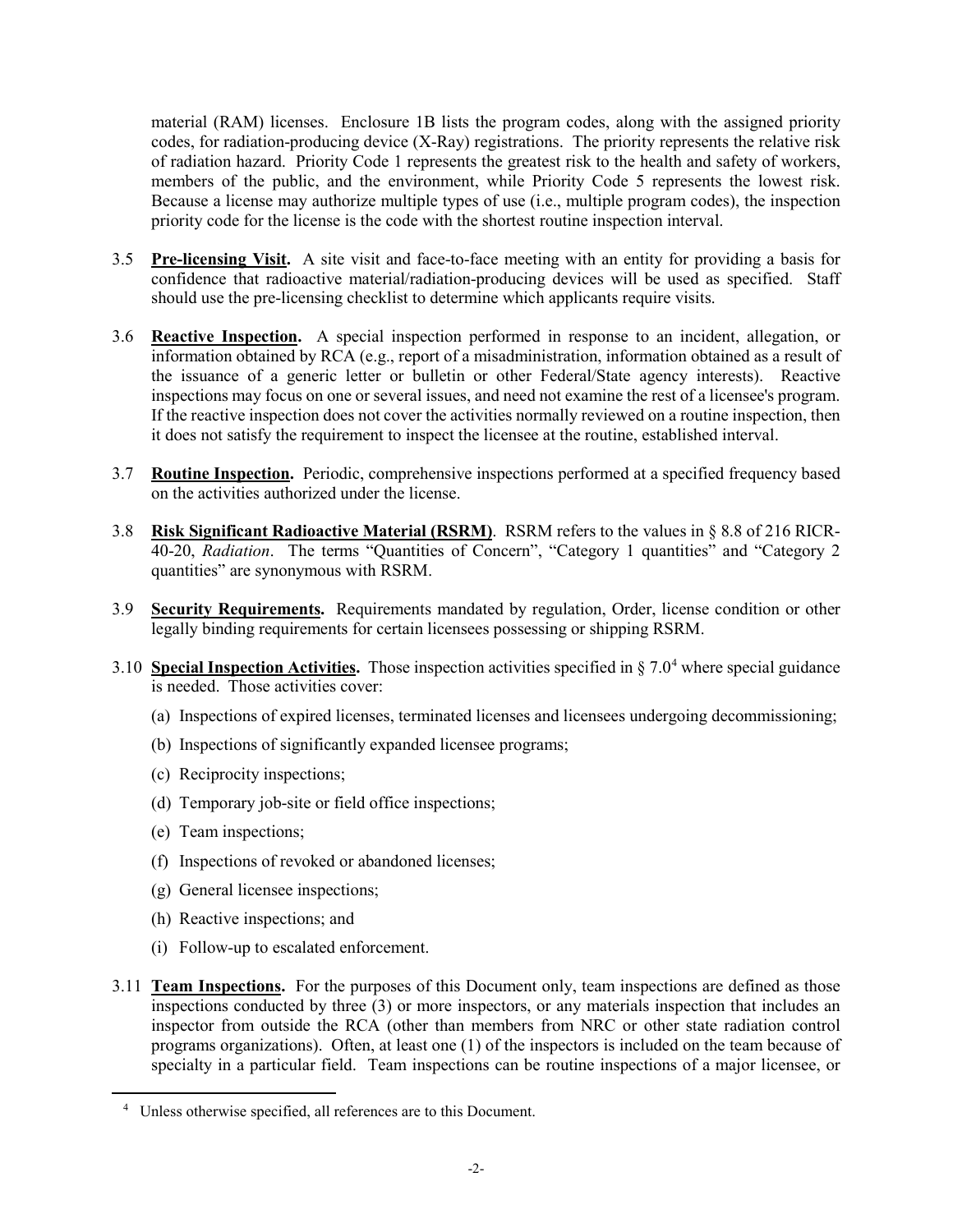reactive inspections in response to a particular incident or event. Team inspections do not include those where a supervisor or program office staff member accompanies an inspector to evaluate the inspector's performance.

3.12 **Telephonic Contacts.** These are contacts, made by telephone and documented in the licensee's I&E file, to determine the status of licensee activities, assess compliance, or to exchange information with the licensee. Examples of telephonic contacts include reminding a licensee that its license is near expiration, calling to determine whether there are sufficient licensee operations to conduct an on-site inspection, or calling to determine whether the licensee actively possesses licensed material. Telephonic contacts are not inspections.

# **4.0 RESPONSIBILITIES AND AUTHORITIES**

#### 4.1 **RCA Administrator:**

- (a) Provides overall program direction for the RCA inspection program.
- (b) Develops and directs the implementation of policies, programs, and procedures for inspecting applicants, licensees, and other entities subject to RCA jurisdiction.
- (c) Ensures, within budget limitations, that the RCA staff includes adequate numbers of inspectors to carry out the inspection program described in this document, including reactive inspections.
- (d) Applies inspection resources, as necessary, to deal with significant issues and problems at specific facilities.

#### 4.2 **Supervising Radiological Health Specialist:**

- (a) Implements the RCA inspection program.
- (b) Reviews and approves inspection schedules.
- (c) Reviews and approves all non-escalated enforcement actions (i.e., Severity Level IV & V violations) proposed by RCA inspection staff, and determines whether violations should be considered for escalated enforcement action.
- (d) Ensures that RCA inspectors achieve and maintain qualifications, in accordance with RCA requirements.
- (e) Evaluates the performance of each inspector during actual inspections at least once during each calendar year.
- (f) Proposes changes to the materials inspection program.

## **5.0 BASIC REQUIREMENTS**

- 5.1 This document designates reactive inspections [See § 5.3] as the highest priority, followed by initial inspections [See § 5.4] and routine inspections [See § 5.5] for the Priority Codes listed in Enclosures 1A and 1B. All routine materials inspections should be performed on an unannounced basis. However, routine inspections of a radiation-producing device registration are typically performed on an announced basis.
	- (a) The Supervising Radiological Health Specialist shall assign a primary program code, with the most restrictive program code setting the inspection priority for each new or amended license. If a license authorizes activities that can be classified under more than one program code, a secondary program code shall also be assigned. If a license involves more than one category of use [e.g., a medical institution (Program Code 02121, Priority Code 5) which is also authorized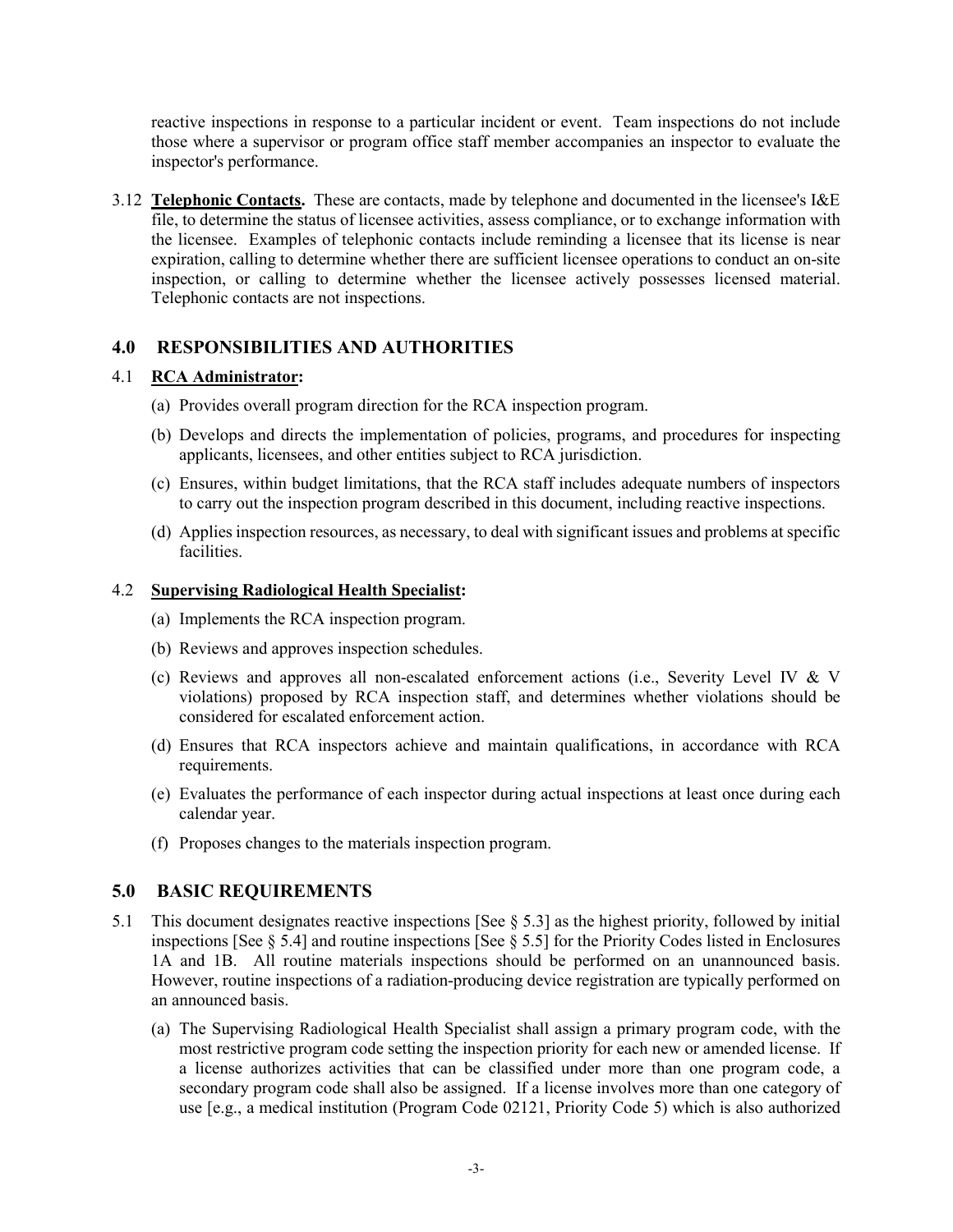use of a high dose rate remote afterloader unit (Program Code 02230, Priority Code 2)], the category of use associated with the highest priority (most frequent) inspection shall establish the inspection priority for the license.

- (b) Inspection plans shall be developed for complex, non-routine inspections. Inspection plans may also be developed for any other inspections, as decided by the Supervising Radiological Health Specialist. After the inspection, the inspection plan may be discarded.
- 5.2 **General Inspection Process.** The purpose of this document is to describe the types of inspections and the general inspection program. For each inspection, the inspector should implement the process described below for pre-inspection activities, onsite inspection activities and post-inspection activities. The IPs listed in Enclosure 3 provide more specific guidance for onsite inspection activities of radioactive materials licenses. § 8.0 provides guidance for documenting inspection results.
	- (a) **Pre-inspection Activities.** The goal of inspection preparation is to ensure that the inspector is sufficiently familiar with the types of uses and the generic requirements applicable to the licensed program. The effort expended on inspection preparation should be based upon the complexity and scope of licensed activities and on the experience level of the individual inspector. The extent to which an inspector prepares for routine inspections should be based on discussions with the Supervising Radiological Health Specialist.
		- (1) To adequately prepare, an inspector shall review:
			- (i) The license to determine if it has any unusual license conditions that would affect the approach to the inspection (e.g., authorization for an incinerator, authorization for use of material at temporary job sites, significant changes in licensed operations, or implementation of security requirements for RSRM).
			- (ii) The licensee's recent inspection and enforcement history (i.e., results of the last inspection and any outstanding open items and determining whether any events have been reported by the licensee during the current inspection cycle).
			- (iii) Any commitments made by the licensee or restrictions imposed by the RCA as a result of a Confirmatory Action Letter or an Order issued since the last inspection.
			- (iv) Any notes in the file regarding special inspection emphasis, such as a license reviewer's note to request a near term inspection regarding a significant licensing action [See § 7.2(a)]
			- (v) Any security requirements, guidance, questions and answers, and/or supplemental correspondence (e.g., licensee responses, requests for relief and final RCA determinations).
			- (vi) Any allegations trends and a follow-up of the licensee's evaluation and response to the allegation(s), potentially requiring consultation with the Supervising Radiological Health Specialist. [See § 8.2]
			- (vii) If the licensee is authorized to possess RSRM, review the National Source Tracking System (NSTS) inventory record at least two (2) days in advance.
		- (2) Prior to a routine inspection, the inspector should review all the current licensing documents and procedures from the licensee's file. For problems identified during the course of the routine inspection, the inspector should ask the licensee for pertinent procedures and backup licensing documents maintained onsite by the licensee. If the documents are not available from the licensee, the inspector should discuss this issue with the Supervising Radiological Health Specialist.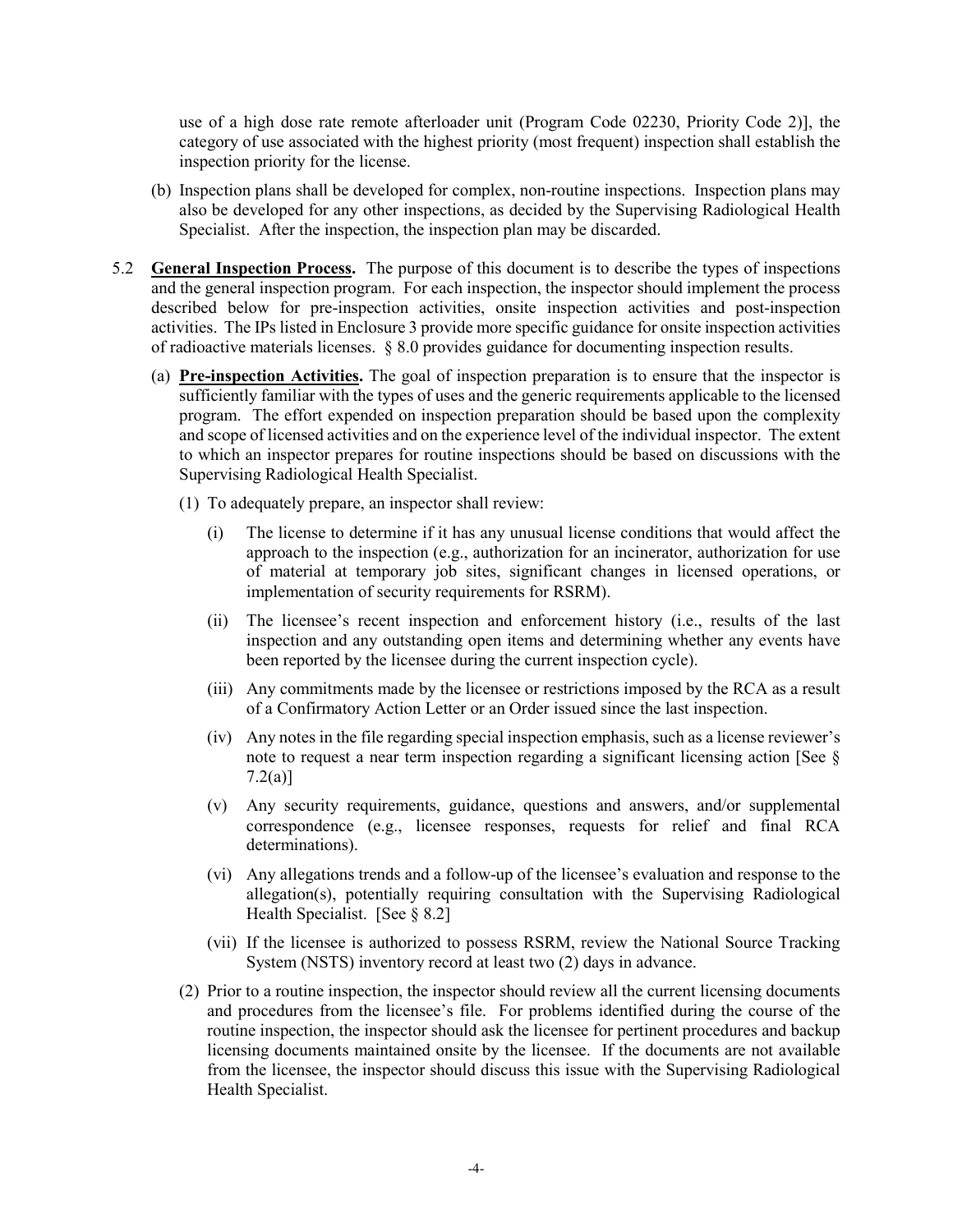- (3) To prepare for a reactive inspection, the inspector will review specific information for reactive inspections as determined by the inspector and the Supervising Radiological Health Specialist on a case-by-case basis [See § 5.3].
- (4) Inspectors should anticipate whether or not they will encounter sensitive information during inspection of a licensee. Inspectors should be aware of minimum handling requirements for sensitive-unclassified information (e.g., Official Use Only, and Proprietary Information).
- (5) Finally, the inspector should select appropriate and calibrated radiation detection instrumentation for the inspection and obtain the necessary inspection forms.
- (b) **Onsite Inspection Activities.** Based on the pre-inspection activities, the inspector should be prepared to evaluate a licensee's performance of the licensee's radiation safety and/or security programs. The inspector should be prepared to determine if the licensee possesses RSRM and is subject to RCA security requirements. Inspection activities described below include: focus areas, performance-based approach, necessary review and retention of copies of a licensee's records, communication of findings during an inspection, awareness of a licensee's safety culture, and common elements to every inspection.
	- (1) The inspector should conduct the inspection in a manner that will develop conclusions about licensee performance relative to the following focus areas:
		- (i) Security and control of licensed material and radiation-producing devices;
		- (ii) Shielding of licensed material and radiation-producing devices;
		- (iii) Comprehensive safety measures;
		- (iv) Radiation dosimetry program;
		- (v) Radiation instrumentation and surveys;
		- (vi) Radiation safety training and practices;
		- (vii) Management oversight; and
		- (viii) Licensed activities performed by contracted personnel.
	- (2) These focus areas are structured as a performance expectation and address the activities or program areas most commonly associated with measures that prevent overexposures, misadministrations, or release, loss, or unauthorized use of radioactive material and/or radiation-producing devices. Section 3 of each NRC program-specific IP describes the focus areas.
	- (3) If the inspector concludes that licensee performance is satisfactory from a general review of selected aspects of a focus area, the inspection effort expended in reviewing that particular focus area will be complete. If the inspector determines that the licensee did not meet the performance expectation for a given focus area, the inspector should conduct a more thorough review of that aspect of the licensee's program. The increased inspection effort may include additional sampling, determination of whether the licensee's procedures are appropriate, and a review of selected records maintained by the licensee documenting activities and outcomes.
	- (4) The inspector should use a performance-based approach to evaluate the focus areas. A determination regarding safety and compliance with RCA requirements should be based on direct observation of work activities, interviews with licensee workers and contracted personnel performing licensed activities, demonstrations by appropriate workers performing tasks regulated by RCA, independent measurements of radiological conditions at the licensee's facility, and where appropriate, a review of selected records. Direct examination of these licensed activities and discussions with cognizant workers should provide an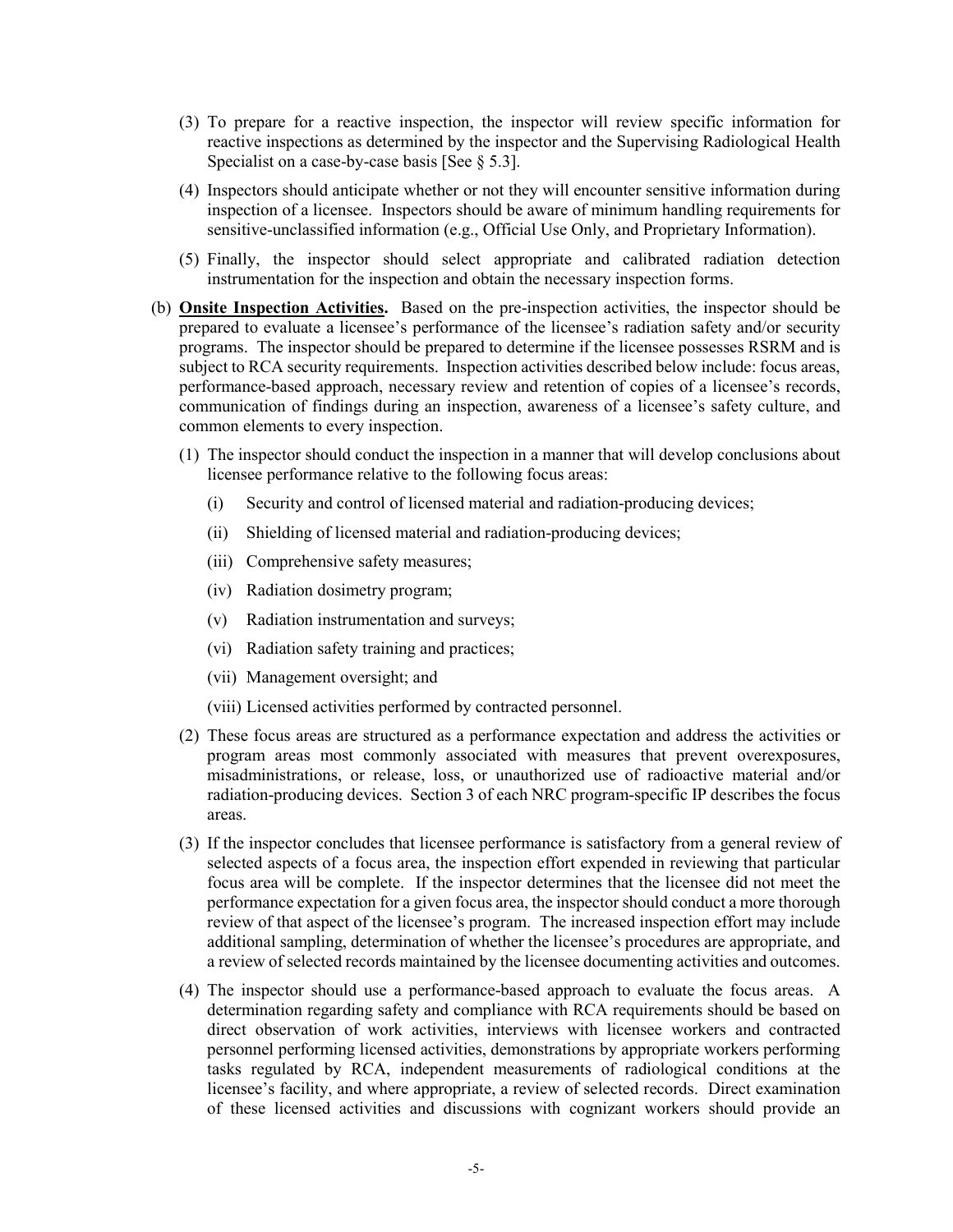inspector with reasonable assurance of a licensee's ability to safely use radioactive material and/or radiation-producing devices and is preferable to a review of selected records alone.

- (5) In reviewing the licensee's performance, the inspector should cover the period from the last to current inspection. However, older issues preceding the last inspection should be reviewed, if warranted by circumstances, such as incidents, noncompliance, high radiation exposures or allegations.
- (6) The inspector must be prepared to meet all entry requirements established by the licensee (i.e., view the licensee's safety video, use personal protective equipment or meet any special requirements for entering sterile environments). Observations of licensee operations, interviews with staff, review of licensee documents to complement and support inspector observations, and obtaining independent and confirmatory measurements should then be conducted. Emphasis should be placed on observing licensee performance as it relates to staff training, equipment operation and adequacy, review of licensed work done by contracted personnel, overall management of the licensed program, and integration of safety.
- (7) The inspector shall not under any circumstances knowingly allow an unsafe work practice or a violation that could lead to an unsafe situation to occur or continue in his or her presence in order to provide a basis for enforcement action.
- (8) Unless an inspector needs to intervene to prevent an unsafe situation, direct observation of work activities should be conducted such that the inspector's presence does not interfere with licensed activities. For example, an inspector should not insist on interviews when:
	- (i) A worker is delayed in performing scheduled work activities (i.e., delayed departure to a temporary job site)
	- (ii) A worker is preparing or administering dosages or doses,
	- (iii) A worker is providing patient care, or
	- (iv) A licensee is dealing with customers or members of the public.
- (9) Review of licensee records and other documents should be directed toward verifying that current operations are in compliance and further review of "historical" records should only occur if the current records are out of compliance and the inspector believes it necessary to determine the presence of a prevalent or persistent problem. If the inspector finds it appropriate when an apparent violation has been identified, the inspector should gather copies, while onsite, of all records that are needed to support the apparent violation. The inspector should know whether the licensee has declared the information reviewed or gathered as proprietary.
	- (i) In general, inspectors should use caution before retaining copies of licensee documents, unless they are needed to support apparent violations, expedite the inspection (i.e., licensee materials inventories), or make the licensing file more complete.
	- (ii) In all cases where licensee documents are retained beyond the inspection, inspectors must follow the requirements of  $\S$  38-2-1, et seq of the Rhode Island General Laws, as amended [RI Gen. Laws]. Inspectors shall ensure that the licensee understands that the retained record will become publicly available and shall give the licensee an opportunity to provide redacted copies or to request withholding the information pursuant to the requirements of RI Gen. Laws § 38-2-2(4)(B).
- (10) The inspector should advise the licensee of the inspection findings throughout the course of the onsite inspection and not wait until the exit meeting to inform licensee senior management. The inspector should allow ample time during the inspection for a licensee to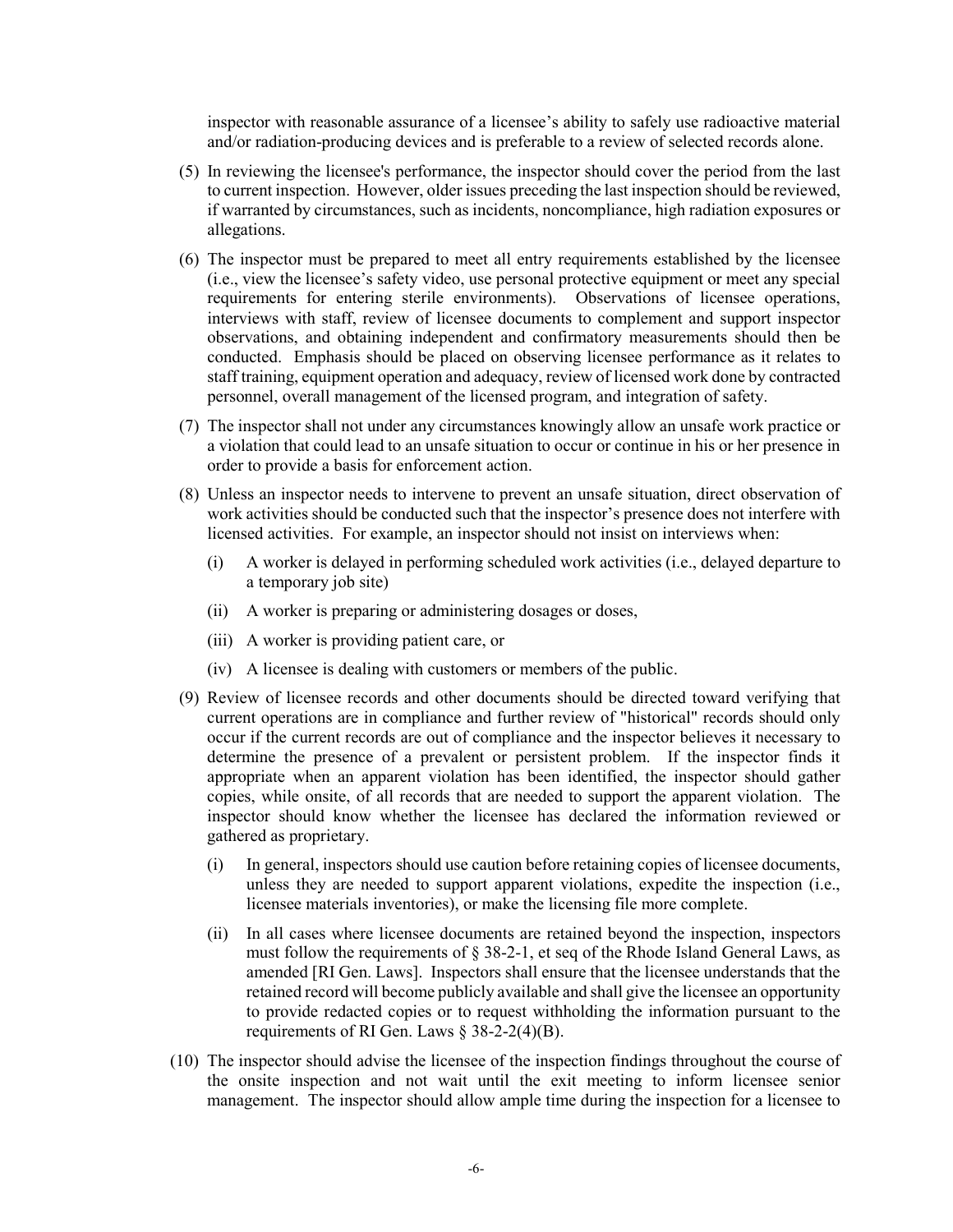correlate information about root cause, consequence, and corrective action for an apparent violation. The inspector shall clearly present apparent violations and confirm the licensees understanding and agreement that a violation occurred, preferably before leaving the site.

- (11) The inspector should keep the Supervising Radiological Health Specialist informed of significant safety and security findings (i.e., safety hazards, personnel overexposures, failure or inability to control access, failure or inability to monitor, detect, and respond to unauthorized access, willful violations, and other potential escalated enforcement issues) identified during the course of the inspection. This will ensure that the inspector is following appropriate RCA guidance under such circumstances.
- (12) Prompt corrective action must be initiated by the licensee for safety and security concerns or violations of requirements that affect safe control of radioactive materials and/or radiationproducing devices and safe operation of a licensee facility. The inspector should not leave the site until the concern is fully understood by the licensee and corrective action has been initiated. If the inspector and licensee disagree on the magnitude of concern regarding the safe control of radioactive materials and safe operation of the facility, the inspector should notify the Supervising Radiological Health Specialist immediately.
- (13) To have a positive impact on maintaining safety, security, and effectiveness, the inspector should develop a general sense of the licensee's safety culture for licensed activities (i.e., workers have a "questioning attitude" and generally adhere to procedures, workers are duly cautious when engaged in licensed activities, worker relationships with supervisors are conducive to raising safety concerns) and that the licensee is reviewing work done by contracted personnel in licensed activities. The inspector's conclusions about safety culture may be useful when violations are identified and linked to significant risk (i.e., there are an unacceptable number of occurrences with unacceptable health and safety consequences).
- (c) **Common Inspection Elements.** Elements common to every inspection are discussed below.
	- (1) Entrance Meeting. After arriving on site, the inspector should inform the licensee's management representative of the purpose and scope of the inspection to be performed. This notification should be made as soon as practical after arriving on site. However, in certain instances, the inspector may choose to inform the licensee of his or her presence on site after initial observations of licensed activities currently in progress.
		- (i) The purpose of the entrance briefing is to inform licensee management that an inspection is being conducted and to indicate the tentative schedule for discussing or reviewing selected inspection items with various licensee staff personnel. However, in some instances, the inspector may only need to inform management of RCA's presence on site, and apprise management that an exit meeting will be conducted at the end of the inspection to detail the inspection findings.
		- (ii) This is often an opportune time for the inspector to identify personnel to be interviewed. Scheduling interviews will enhance inspector efficiency and give the licensee the opportunity to have the most knowledgeable individuals present to respond in the areas being inspected.
		- (iii) The inspector should ask the licensee representative to identify any recent problems related to the licensed program, such as equipment failures and unusual radiological problems (e.g., excessive personnel exposures, unexpected releases to the environment, quality assurance problems, loss of material or radiation-producing devices). The representative's responses may help the inspector assess licensee management's awareness of the radiation protection program.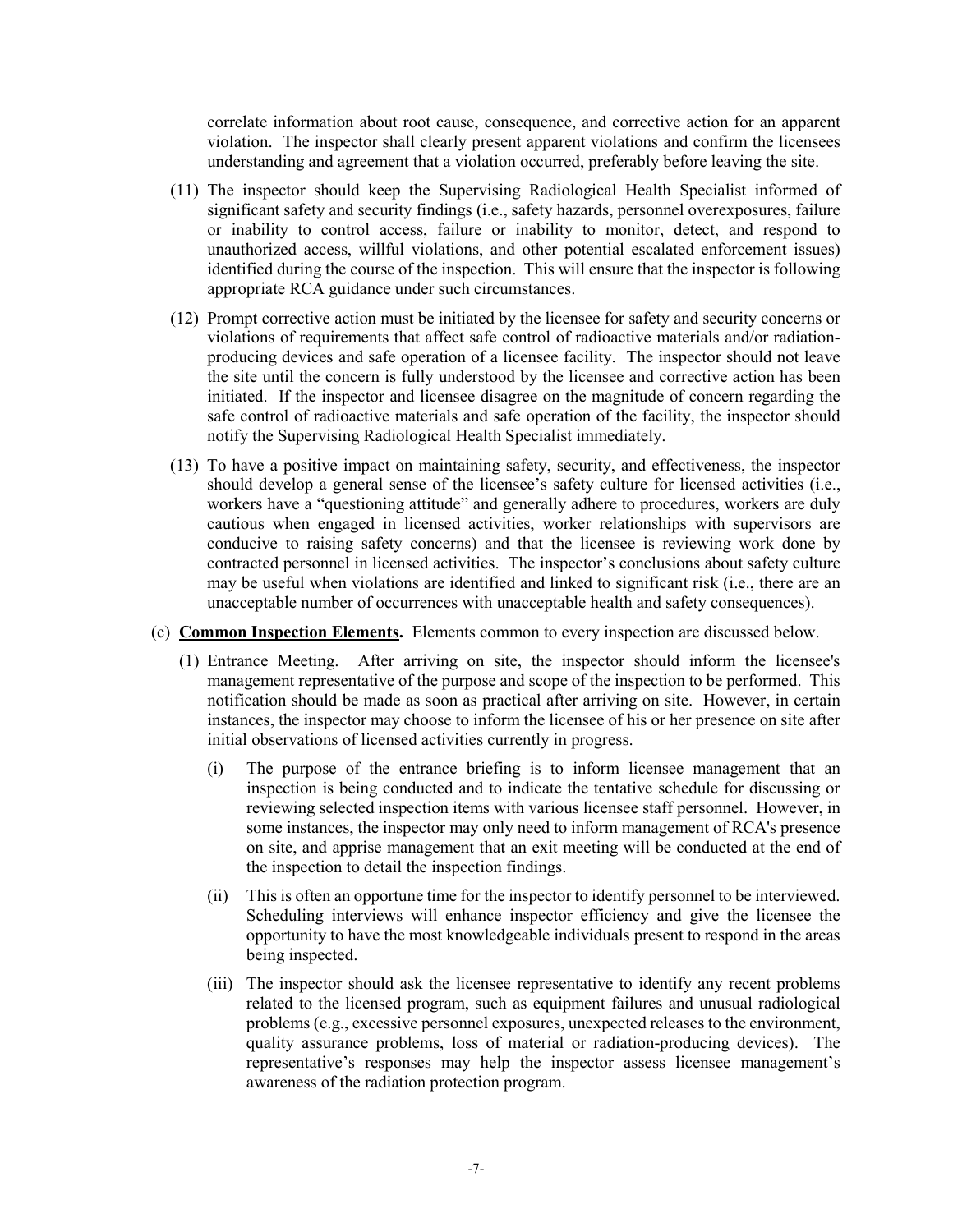- (iv) When an inspection is likely to involve sensitive information, including but not limited to proprietary, security-related, personally identifiable, and patient information, the inspector should discuss with licensee management during the entrance meeting how the information will be handled during the inspection.
- (2) Follow up on Previous Items. Determine whether the licensee followed up on cited violations identified during the previous inspection. Determine whether the licensee took the corrective actions as described in its response to the Statement of Deficiencies (SOD) and followed-up on safety concerns and unresolved issues identified during the previous inspection, including allegations.
- (3) General Overview. The inspector should understand the current organization for radiation safety at the facility and the size of the current and anticipated radiation use program.
	- (i) Organization. Interview cognizant licensee representatives about the current organization of the program. Examine the licensee's organization with respect to changes that have occurred in personnel, functions, responsibilities, and authorities since the previous inspection. Identify the reporting relationship and management structure between the licensee's executive management, the Radiation Safety Officer (RSO), and, if applicable, the Chairperson and other members of the Radiation Safety Committee (RSC).
	- (ii) Scope of Program. Interview cognizant personnel to determine the types, quantities, and use of radioactive material or radiation-producing devices, frequency of use, staff size, etc., and anticipated changes in the range of the radiation use program. Determine if the licensee possesses material in accordance with a general license.
- (4) Observation of Actual Facilities and Licensed Activities. Ideally, the inspector should observe work in progress that involves RCA-regulated activities. If there is no opportunity, then the inspector should ask the workers to demonstrate and explain selected licensed activities. Note that workers should be asked to perform demonstrations that do not unnecessarily expose themselves to radiation. It is of utmost importance to inspect licensed activities at temporary job sites or activities performed by contracted personnel. [See § 7.4]
	- (i) Perform a walk-through of the licensed facility to make general observations of the condition of the facility and the licensed activities being performed.
	- (ii) Conduct inspections of licensed operations that are a potentially significant contributor to dose, regardless of shift.
	- (iii) Perform routine inspections, when applicable, during first run operations.
	- (iv) Make direct observations of radiation safety systems and practices in use.
	- (v) The walk-through may be performed at any time during the inspection. The inspector may need to return to some portions of the facility at a later time to observe specific activities.
	- (vi) Make direct observations of physical security systems and storage locations, if possessing RSRM.
- (5) Independent and Confirmatory Measurements. Independent measurements are those performed by the inspector without comparison to the licensee's measurements. Confirmatory measurements are those whereby the inspector compares his/her measurements with those of the licensee's.
	- (i) The inspector should perform independent and confirmatory measurements in restricted, controlled, and unrestricted areas of the licensee's facility. Independent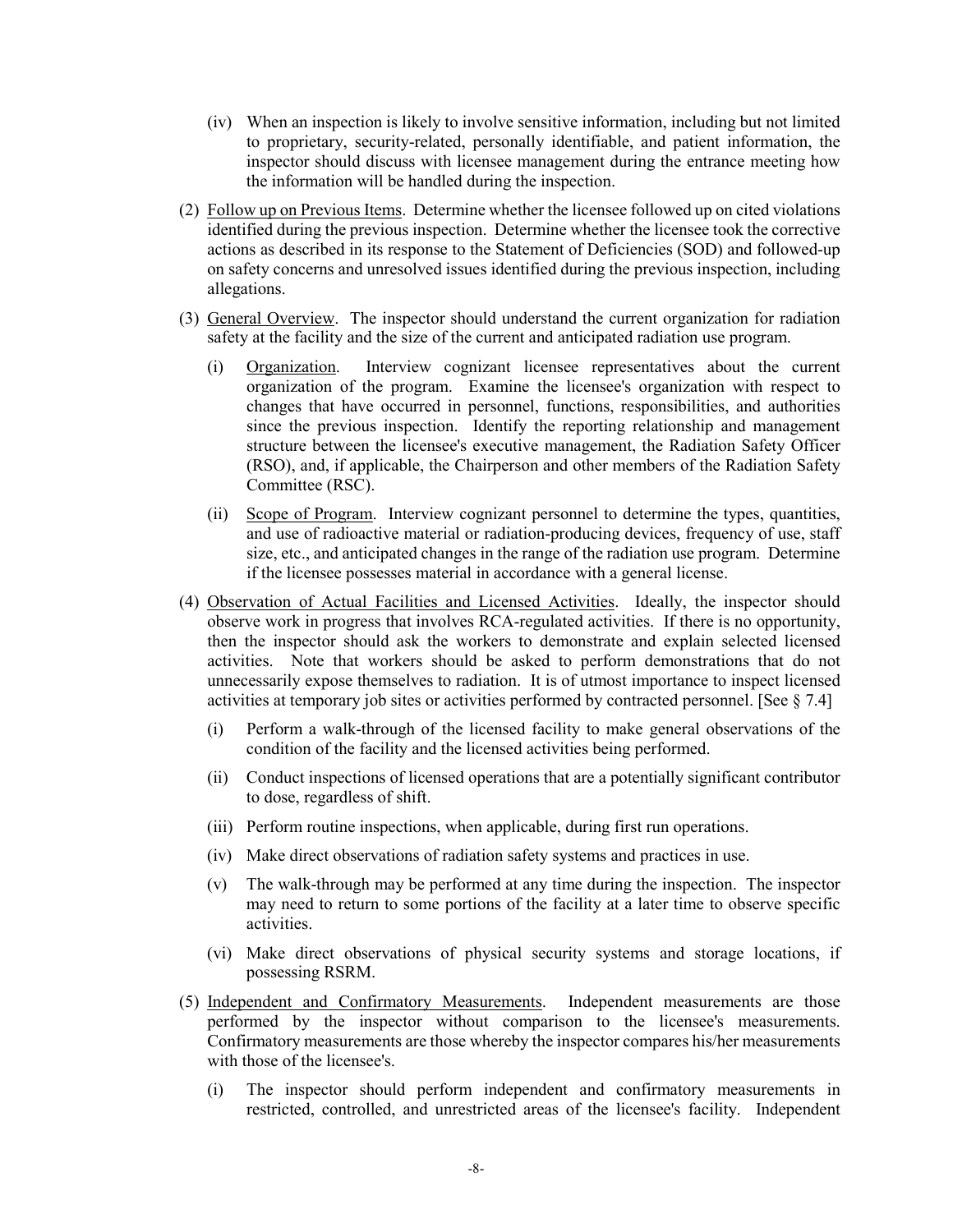measurements should be performed on all inspections, unless exceptional circumstances make it impossible to perform the measurements (e.g., the inspector's detection equipment malfunctions during an inspection trip). Measurements of dose rates at the boundaries of restricted areas should be performed at the surfaces of the most accessible planes.

- (ii) Examples of measurements that may be performed include area radiation surveys, wipe samples, soil samples, leak tests, and air flow measurements. These measurements should be taken in licensed material use areas, storage areas, effluent release points, and other locations.
- (iii) The inspector may ask the licensee to spot-check radiation levels in selected areas, using the licensee's own instrumentation, if the licensee possesses survey instrumentation, to observe survey procedures and the appropriateness of instrumentation for the types of material used. However, the inspector must use RCA's instruments for independent verification of the licensee's measurements. The inspector's instruments must be in current calibration and source checked before they leave the office.
- (6) Special License Conditions. If applicable, verify the licensee's compliance with any special license conditions that are unique to a particular practice, procedure, or piece of equipment used by the licensee. In these instances, the inspector should verify that the licensee understands the additional requirements, and maintains compliance with the special license conditions.
- (7) Exit Meeting. At the conclusion of the inspection the inspector should conduct an exit meeting with the most senior licensee representative present at the facility. If appropriate, the inspector should prepare Form MAT-6 (RAM) or RCA-9 (X-Ray) before the exit meeting so that the form can be properly executed during the exit meeting. The purpose of the exit meeting is to discuss preliminary inspection results. The inspector should inform the licensee that inspection results, including the characterization of proposed enforcement actions, could change based on RCA management review. [See § 8.4]
	- (i) If a senior management representative is unavailable for the exit meeting, the inspector should hold a preliminary exit meeting with appropriate staff onsite. As soon as practical after the inspection, the inspector shall hold an exit meeting directly with a senior management representative (and the licensee's RSO, if not present at the preliminary exit meeting). This meeting involving the licensee's management and RSO will usually take place by telephone conference call.
	- (ii) For initial and routine inspections, the inspector should request the meeting and control the meeting for purposes of the inspection. During the meeting, the inspector shall explain any cited violation of RCA requirements and the inspector's understanding of the licensee's corrective action plan for each violation [See  $\S 5.2(b)(10)$  about keeping the licensee informed of apparent violations during the inspection].
	- (iii) To avoid the formal disputed violation process [See RCA Enforcement Policy], the inspector should confirm the licensee's agreement and mutual understanding of cited violations and associated corrective action plans. If the licensee disagrees with a violation, the inspector should contact the Supervising Radiological Health Specialist before leaving the site to obtain further instructions. It may be necessary to continue the inspection or modify the cited violation. Together, the inspector and Supervising Radiological Health Specialist should make decisions about the enforcement strategy. Before leaving the site, the inspector should inform the licensee about the next steps in the enforcement process.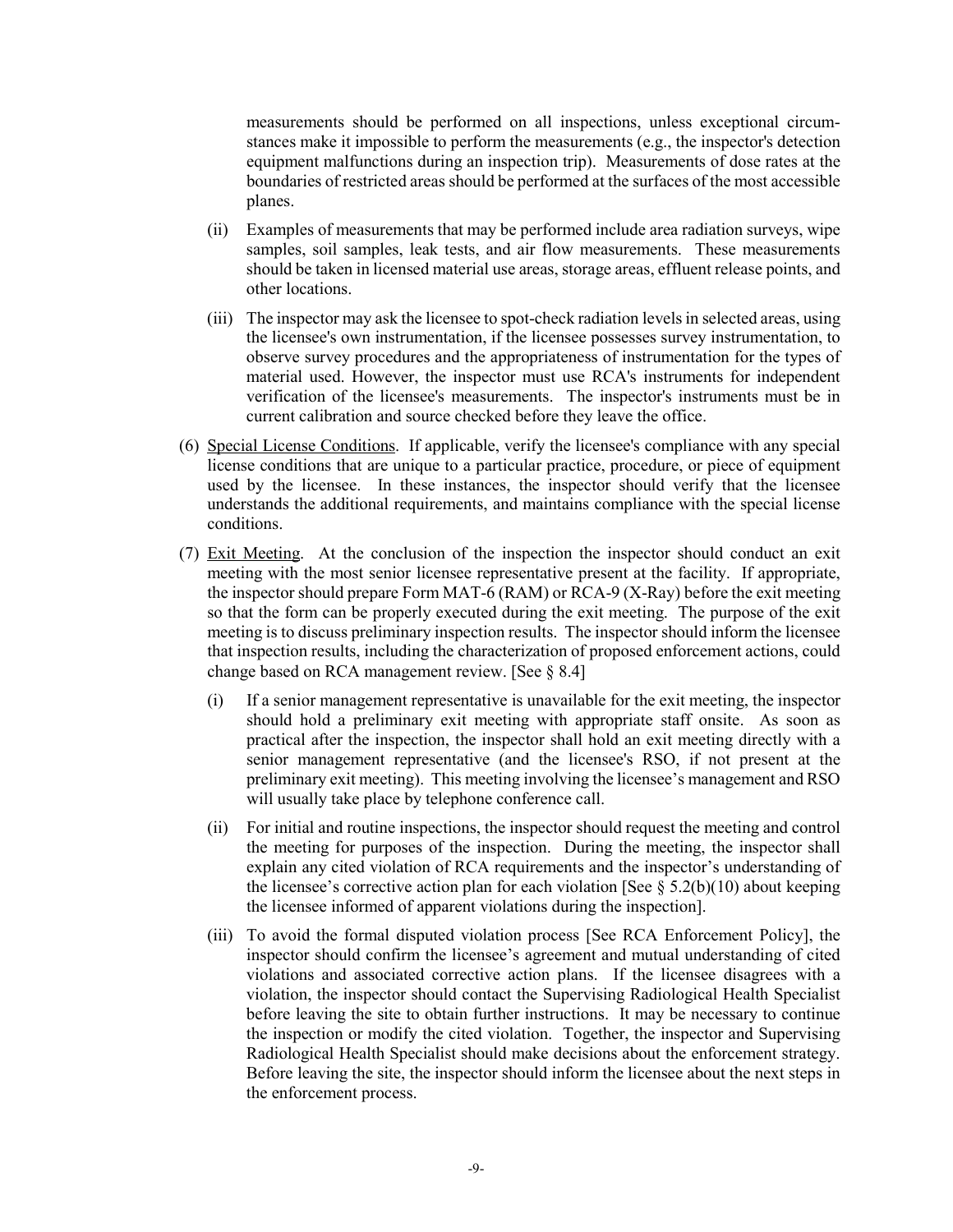- (iv) The inspector should explain safety/security-related concerns or unresolved items identified during the inspection, and the status of any previously identified violations.
- (v) Prompt corrective actions must be initiated by the licensee for violations of regulatory requirements that affect safe and secure operations of a licensed facility. The inspector should not leave the site until the concern is fully understood by the licensee and corrective action has been initiated. If the inspector and the licensee disagree on the magnitude of the concern regarding public health and safety and/or security of the facility, the Supervising Radiological Health Specialist should be notified immediately.
- (vi) Although deficiencies identified in some areas (i.e., workers' knowledge of the requirements in Parts 1 and 2 of 216 RICR-40-20, *Radiation*) are not always violations, the inspector should bring such deficiencies to the attention of licensee management at the exit meeting and in the cover letter transmitting the inspection report or Statement of Deficiencies (SOD).
- (vii) At the exit meeting, the inspector should verify whether the licensee considers any materials provided to or reviewed by the inspector to be proprietary in nature. If so, the inspector should ensure proper handling of the information.
- (viii) For a reactive inspection, the inspector should refer to NRC IP 87103 for specific instructions about the exit meeting. It is particularly important that the inspector keep the Supervising Radiological Health Specialist informed of the inspection details and explain the exit meeting strategy before beginning the meeting. During the exit meeting, the inspector should explain the preliminary inspection findings including any apparent violations of regulatory requirements. The inspector should ask the licensee to confirm the licensee's understanding of the findings. If the licensee does not provide additional information and disagrees with the preliminary findings and apparent violation(s), the inspector should assure the licensee that the inspector will convey the licensee's disagreement to the Supervising Radiological Health Specialist. The inspector should close the meeting and promptly leave the site without lingering for any further discussion before presenting these issues to the Supervising Radiological Health Specialist. The licensee's next opportunity to discuss the findings will be after RCA management has reviewed these matters.
- (d) **Post Inspection Activities.** After returning from an inspection, the inspector shall discuss the results of the inspection with the Supervising Radiological Health Specialist. This discussion should be sufficient to alert the Supervising Radiological Health Specialist to significant enforcement, safety, or regulatory issues. This meeting need not be documented, but it should be held in all cases. To complete the inspection, the inspector documents the inspection results in accordance with guidance in this document and the RCA Enforcement Policy. § 8.4 specifies the circumstances under which Form MAT-6 (RAM) or RCA-9 (X-Ray) can be issued in the field without supervisory approval, and signed by the Supervising Radiological Health Specialist when an inspector returns to the office. The form does not need to be reissued unless the characterization of any findings changes during supervisory review.
- 5.3 **Reactive Inspections.** Inspections performed to follow up on incidents (e.g., misadministration, overexposure, perceived concerns arising from a licensee's response to a generic letter or bulletin and loss or release of significant quantities of radioactive materials) take precedence over the routine inspection program. The Supervising Radiological Health Specialist shall promptly assess the preliminary information received concerning the incident and will determine if a reactive inspection is necessary. The reactive inspection will emphasize the analysis of the sequence of events and the conditions that existed at the time these events occurred. The analysis should assess the licensee's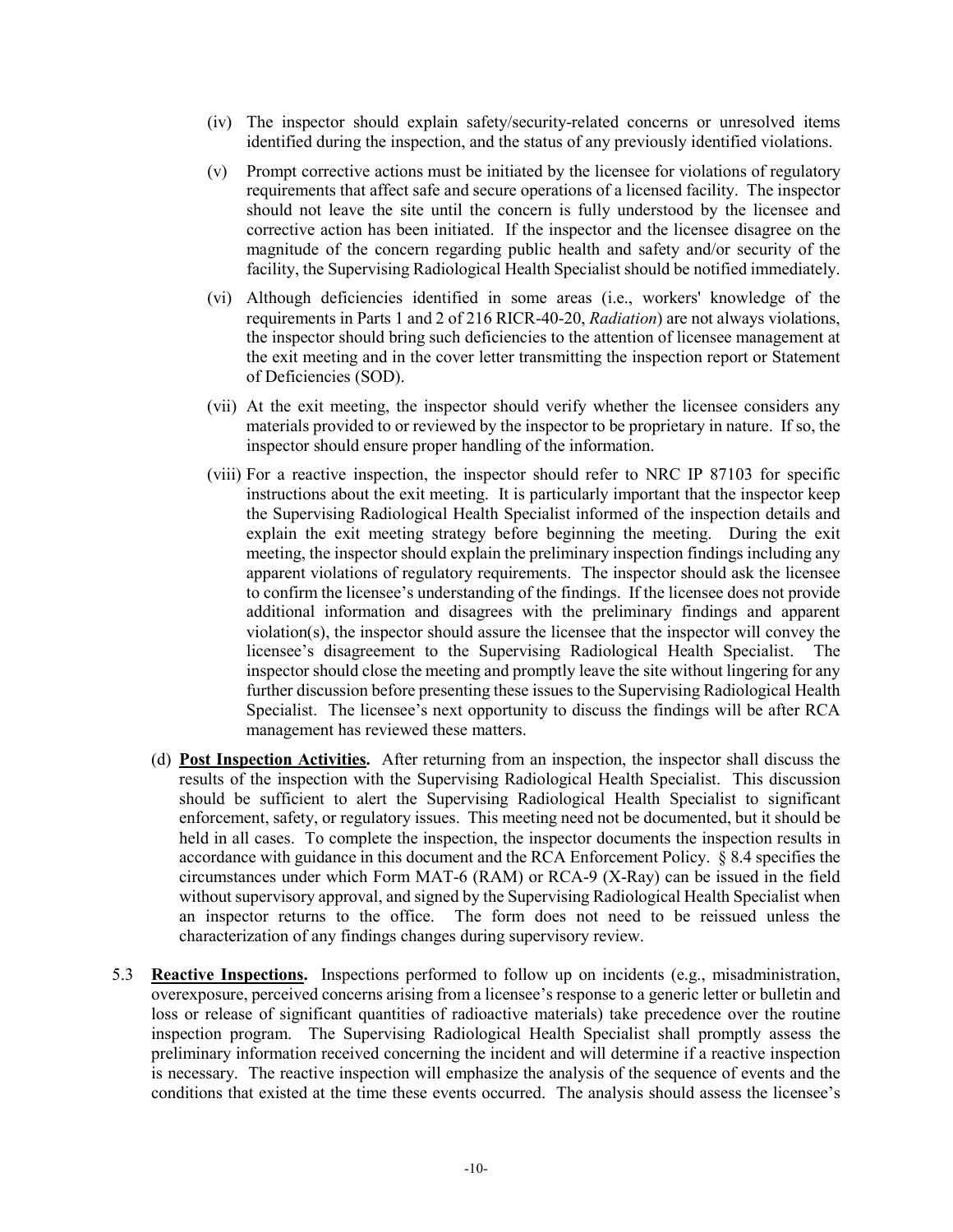determination of contributing factors and root causes, and to the formulation of corrective actions to prevent recurrence. Generally, issues of compliance will be addressed after all safety issues and program weaknesses are identified and clearly understood.

- (a) Reactive inspections involving a misadministration will be performed using the guidance in NRC Management Directive 8.10, "*NRC Medical Event Assessment Program*". All other reactive inspections will be performed using the guidance in NRC IP 87103, "*Inspection of Material Licensees Involved in an Incident or Bankruptcy*".
- (b) A reactive inspection may be necessary because of staff concern arising from a licensee's response to a generic letter or bulletin. When necessary, an inspection plan will be prepared to ensure that any reactive inspection conducted for this specific purpose adequately addresses the concern arising from the licensee's response. The inspector should be sure to use the inspection plan, as well as NRC IP 87103, to ensure the inspection thoroughly addresses the concern.
- (c) A narrative inspection report will be written for all reactive inspections. The narrative report will include a discussion of the sequence of events leading up to the incident, the contributing and root causes of the event, corrective actions taken or proposed by the licensee, and a discussion of the regulations applying to the incident. The inspector shall annotate inspection reports with the Nuclear Material Events Database (NMED) Event No and/or the RCA event notification (EN) number if the reactive inspection was initiated by a reportable event. Enclosure 2 provides instructions to properly complete the record for NMED.  $\&$  8.3 outlines the methods for documenting inspections.

#### 5.4 **Initial Inspections.**

- 5.4.1 **Radioactive materials.** Initial inspections of a new licensee shall be announced and normally completed within twelve (12) months of the date the new license was issued. However, as described below, if the licensee does not yet possess licensed materials or has not yet performed any principal activities<sup>[5](#page-13-0)</sup>, the initial inspection may be rescheduled to within eighteen (18) months of license issuance.
	- (a) **Scheduling Initial Inspections.** Contact the licensee to schedule and announce the initial inspection. During the contact, the inspector should determine if the licensee possesses licensed material or has performed any principal activities.
		- (1) If the licensee possesses licensed materials or has performed principal activities, then the inspector should conduct an inspection in accordance with  $\S$  5.2 and other applicable guidance.
		- (2) If it is determined that the licensee does not possessed licensed material or has not performed principal activities, the inspector should:
			- (i) Determine the licensee's plans for future possession of licensed material or plans to perform principal activities.
			- (ii) Use this opportunity to discuss the license and applicable regulations with the licensee. The inspector should discuss any unique license conditions and give the licensee an opportunity to ask any regulatory questions.

<span id="page-13-0"></span><sup>5</sup> As defined in § 7.3 of 216 RICR-40-20, *Radiation*, *principal activities*, means activities authorized by the license which are essential to achieving the purpose(s) for which the license was issued or amended. Storage during which no licensed material is accessed for use or disposal and activities incidental to decontamination or decommissioning are not principal activities.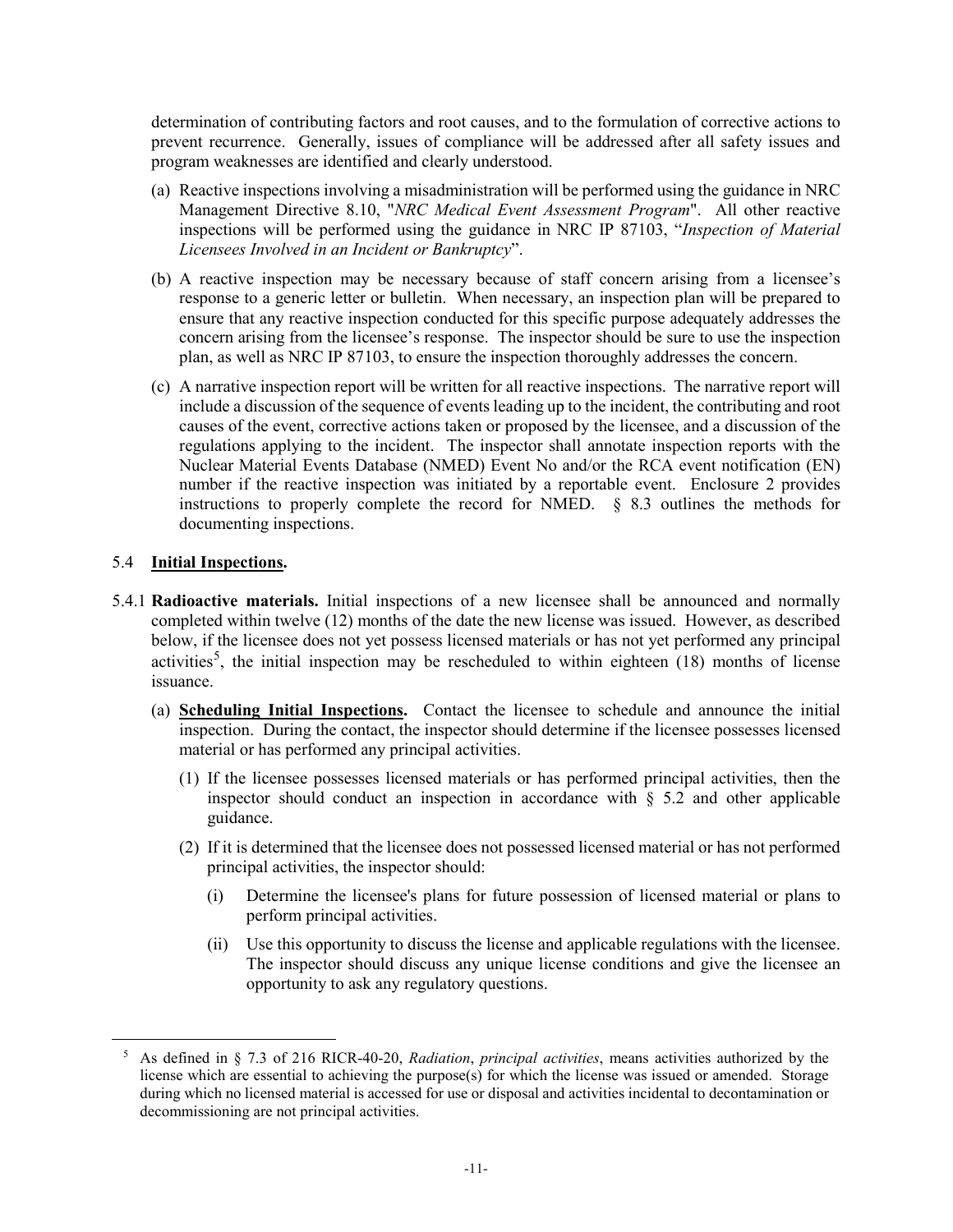- (iii) Remind the licensee notify the RCA before receipt of licensed material or initiation of principal activities, as required by license condition.
- (iv) Document the contact and enter the record into the docket file. The conversation record should include the licensee's plans for future possession of material or plans to perform principal activities.
- (v) Ensure that the due date is set for eighteen (18) months from license issuance.
- (b) **Performing Initial Inspections.** During the initial inspection, the inspector should interview licensee staff (management and technical) to determine if licensed material was received or if principal activities have been performed. Methods for determining if principal activities have been performed include, but are not limited to the following: performing a site tour, performing independent measurements, and/or contacting distributors of licensed material, such as local radiopharmacies, to see if they have distributed material to the licensee.
	- (1) If the licensee has possessed licensed materials or performed principal activities, then the inspector should conduct an inspection in accordance with  $\S$  5.2 and other applicable guidance.
	- (2) If it is determined that the licensee does not possess licensed material or has not performed principal activities, the inspector should:
		- (i) Determine the licensee's plans for future possession of licensed material or plans to perform principal activities. In assessing the licensee's future plans, the inspector should determine if adequate facilities and equipment are in place to safely handle licensed material, as described in the license application.
		- (ii) Use this opportunity to discuss the license and applicable regulations with the licensee. The inspector should discuss any unique license conditions and give the licensee an opportunity to ask any regulatory questions.
		- (iii) Remind the licensee to notify the RCA before receipt of licensed material or initiation of principal activities, as required by license condition.
		- (iv) Remind the licensee of the requirement in  $\S 7.6.5$  of 216 RICR-40-20 to provide written notification to the RCA within sixty (60) days if no principal activities under the license have been conducted for a period of twenty-four (24) months.
		- (v) Document the onsite inspection by completing the appropriate inspection record. The "program scope" description should include the licensee's plans for future possession of material or plans to perform licensed operations.
		- (vi) Ensure that the due date is set for twelve (12) months from the date of the onsite inspection. To achieve the goals of cost saving and efficient use of staff time and travel, the date of the next initial inspection attempt may vary by  $\pm$  six (6) months.
- (c) **New Licenses Exempted From Initial Inspection.** There are certain circumstances that require a new license to be issued to the licensee, but an initial inspection is not warranted.
	- (1) New licenses that are issued solely as a result of a licensee's change of mailing address are not required to receive an initial inspection, if the licensee's place of use remains the same as on the previous license. The "last inspection date" and "next inspection date" for the licensee's previous license still apply to the new license.
	- (2) New licenses that are issued as a result of a change of ownership or transfer of control are not required to receive an initial inspection unless: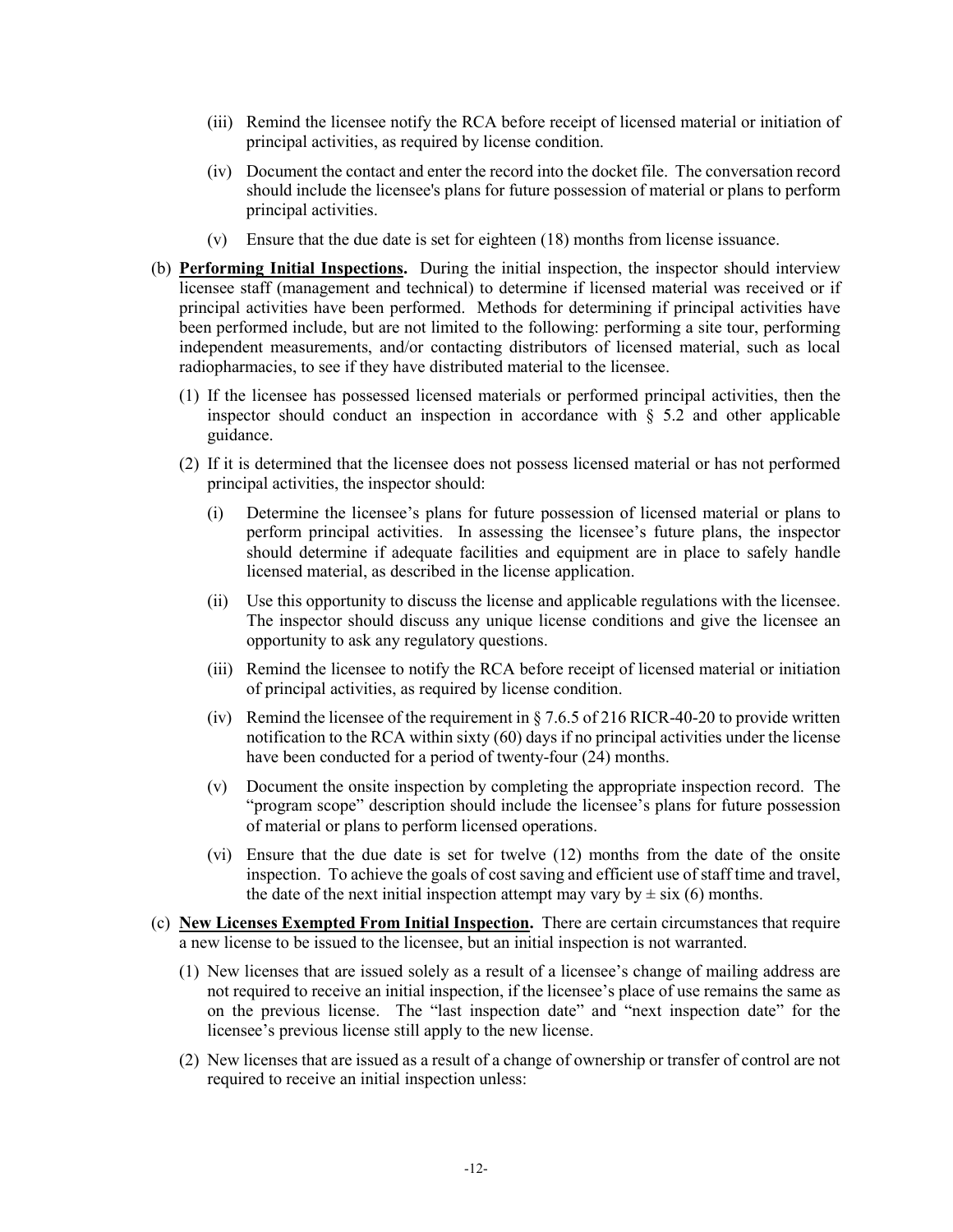- (i) The organization controlling the licensed activities changes substantially (e.g., changes in key personnel, authorities, or resources associated with the radiation safety program);
- (ii) The licensee significantly increases the types, quantities, or forms of radioactive materials on the license;
- (iii) The licensee significantly increases the different uses authorized on the license (e.g., adds brachytherapy to a diagnostic nuclear medicine license);
- (iv) The licensee significantly increases the number of authorized users; or
- (v) The new license authorizes one or more new facilities.
- (vi) If none of these conditions applies, the "last inspection date" and "next inspection date" for the licensee's previous license still apply to the new license.
- (3) New licenses that are issued because a licensee did not file a timely application for license renewal are not required to receive an initial inspection in accordance with this section, unless more than six (6) months have elapsed between the date the initial license expired and the date the renewal application was submitted. The "last inspection date" and "next inspection date" for the licensee's previous license still apply to the new license.
- 5.4.2 **Radiation-producing devices**. Initial inspections of a new registrant shall be announced and normally completed within six (6) months of the date the new registration was issued for registrants with inspection priorities 1, 2 or 3, and within twelve (12) months for registrants with inspection priority 4. However, if the registrant has not yet performed any principal activities<sup>[6](#page-15-0)</sup>, the initial inspection may be rescheduled to within eighteen (18) months of license issuance
	- (a) **Scheduling Initial Inspections.** Contact the registrant to schedule and announce the initial inspection. During the contact, the inspector should determine if the registrant has performed or is capable of performing any principal activities.
		- (1) If the registrant has performed or is capable of performing principal activities, then the inspector should conduct an inspection in accordance with  $\S$  5.2 and other applicable guidance.
		- (2) If it is determined that the registrant has not performed principal activities or is not capable of safely operating the radiation-producing device, the inspector should:
			- (i) Determine the registrant's future plans to perform principal activities.
			- (ii) Use this opportunity to discuss the license and applicable regulations with the registrant. The inspector should discuss any unique circumstances and give the registrant an opportunity to ask any regulatory questions.
			- (iii) Remind the registrant to notify the RCA before initiation of principal activities.
			- (iv) Document the contact and enter the record into the docket file. The conversation record should include the registrant's future plans to perform principal activities.
			- (v) Ensure that the due date is set for eighteen (18) months from license issuance.
	- (b) **Performing Initial Inspections.** During the initial inspection, the inspector should interview registrant staff (management and technical) to determine if principal activities have been performed. Methods for determining if principal activities have been performed include, but are

<span id="page-15-0"></span><sup>6</sup> *Principal activities* for radiation-producing devices means activities authorized by the license which are essential to achieving the purpose(s) for which the license was issued (i.e., the radiation-producing machine is operational). Storage of radiation-producing devices is not a principal activity.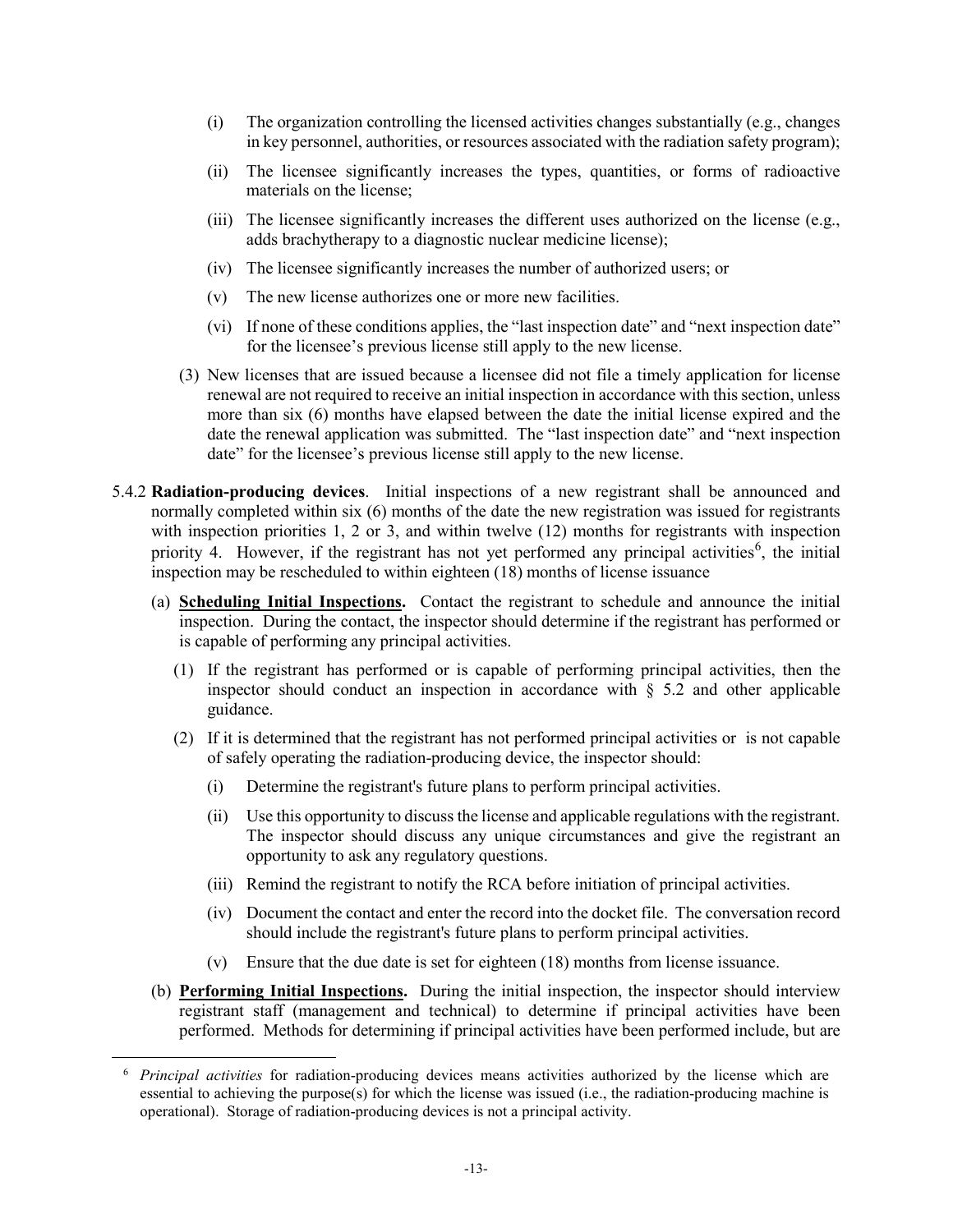not limited to, the following: performing a site tour, performing independent measurements, and/or checking logs and advertisements.

- (1) If the registrant has performed principal activities, then the inspector should conduct an inspection in accordance with  $\S$  5.2 and other applicable guidance.
- (2) If it is determined that the licensee has not performed principal activities, the inspector should:
	- (i) Determine the registrant's future plans to perform principal activities. In assessing the registrant's future plans, the inspector should determine if adequate facilities and equipment are in place to safely perform principal activities.
	- (ii) Use this opportunity to discuss the license and applicable regulations with the registrant. The inspector should discuss any unique circumstances and give the registrant an opportunity to ask any regulatory questions.
	- (iii) Remind the registrant notify the RCA before initiation of principal activities.
	- (iv) Document the onsite inspection by completing the appropriate inspection record. The "program scope" description should include the registrant's future plans to perform principal activities.
- (c) **New Licenses Exempted From Initial Inspection.** There are certain circumstances that require a new license to be issued to the registrant, but an initial inspection is not warranted.
	- (1) New licenses that are issued solely as a result of a registrant's change of mailing address are not required to receive an initial inspection, if the registrant's place of use remains the same as on the previous license. The "last inspection date" and "next inspection date" for the registrant's previous license still apply to the new license.
	- (2) New licenses that are issued as a result of a change of ownership, or transfer of control are not required to receive an initial inspection unless:
		- (i) The organization controlling the licensed activities changes substantially (e.g., changes in key personnel, authorities, or resources associated with the radiation safety program);
		- (ii) If none of these conditions applies, the "last inspection date" and "next inspection date" for the licensee's previous license still apply to the new license.
	- (3) New licenses that are issued because a licensee did not comply with the annual renewal requirement are not required to receive an initial inspection in accordance with this section, unless more than six (6) months have elapsed between the date the initial license expired and the date a new application was submitted. The "last inspection date" and "next inspection date" for the licensee's previous license still apply to the new license.
- 5.5 **Routine Inspections.** Routine inspection of licensees shall be conducted at intervals in years corresponding to the inspection priority listed in Enclosures 1A (RAM) and 1B (X-Ray). If the licensee has possessed material or performed principal activities since the last inspection, the inspector should perform a routine inspection of the facility as defined in the program-specific inspection procedure. If the licensee has not possessed material or performed principal activities since the last inspection, the inspector should follow the instructions in § 5.4.1(b)(2)(i) through (vi), or §  $5.4.2(b)(2)(i)$  through (iv), as applicable.
- 5.6 **Pre-licensing Visit.** Generally, pre-licensing visits shall be conducted for new entities that do not have an existing RCA, NRC or other Agreement State license, licensees changing ownership to an unknown entity, or licensees that are significantly expanding the size or scope of their existing license. Reviewers should use the pre-licensing checklists to determine if pre-licensing visits are needed. The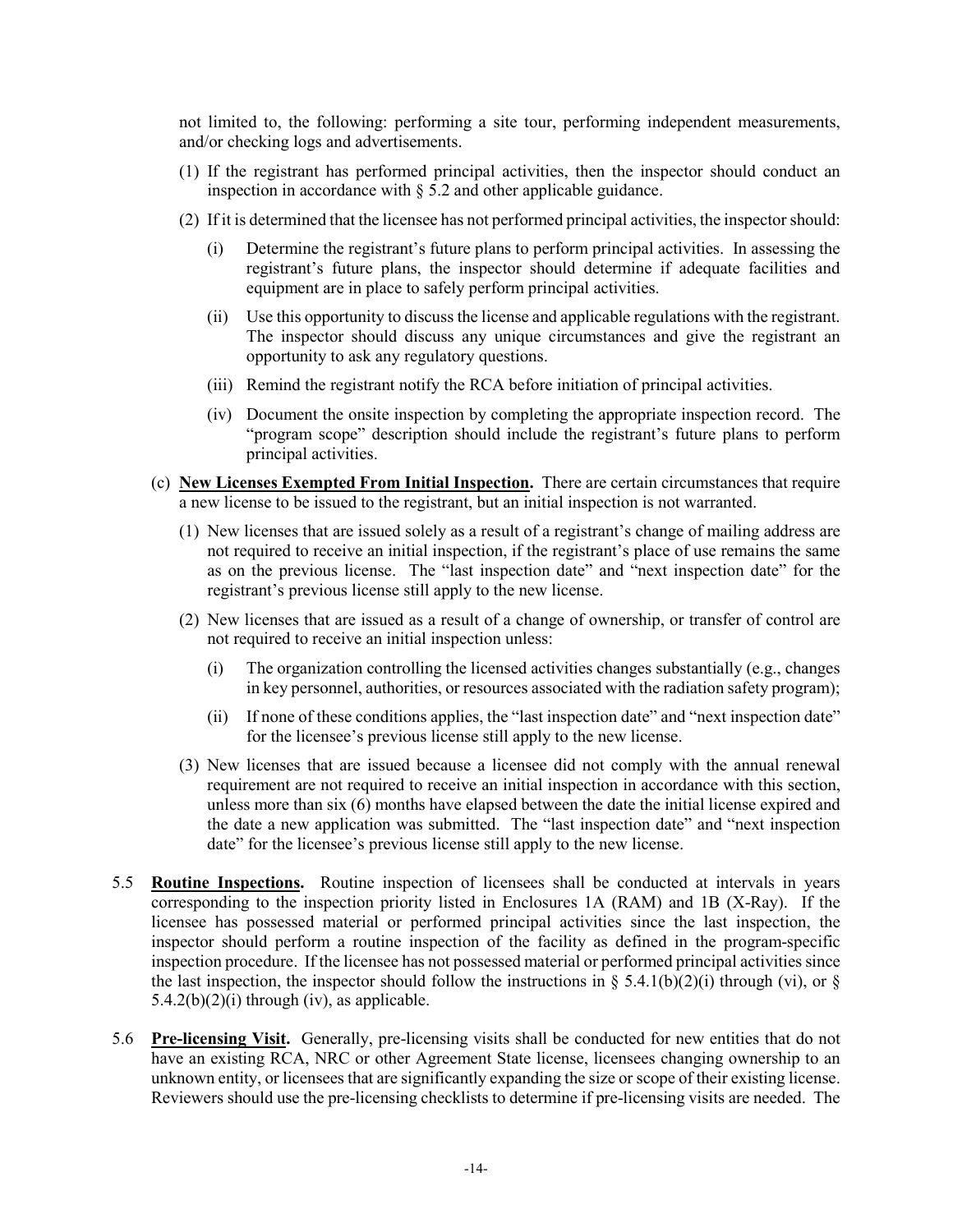purpose of the pre-licensing visit is to evaluate the applicant's intentions regarding the use of radioactive materials and to forward suspicious applications to the appropriate authority for followup, per the guidance in the pre-licensing checklist. At a minimum, all storage and use locations must be visited. By the end of the visit, the reviewer should have observed, collected, and documented sufficient information to provide a basis of confidence that the applicant will use the radioactive materials as specified in its license application. Pre-licensing visits must be completed before the issuance of a license.

#### 5.7 **Third Party Assistance**

- (b) On occasion licensees ask inspectors for recommendations for obtaining help solving programmatic problems. Inspectors are prohibited from recommending the services of individuals or organizations for a project under RCA regulatory jurisdiction. However, the RCA also has an obligation to provide assistance where possible in helping individual licensees solve problems that affect public health and safety.
- (c) If an inspector receives a request for third party assistance from a licensee for a programmatic problem that allows time for the licensee to conduct research in obtaining assistance, they may refer the requestor to a professional group, such as the American Nuclear Society or Health Physics Society or to a licensee that has solved a similar problem. When providing the name of a licensee that has solved a similar problem, take special care not to create a perception of conflict of interest and ensure that the licensee is not the subject of an ongoing investigation for misconduct by the RCA.
- (d) If an inspector receives a request related to an immediate health and safety issue, the inspector should refer the licensee to an appropriate equipment manufacturer or, following management approval, to one or more qualified consultants/contractors who can provide prompt safety assistance. Special care should be taken in connection with providing recommendations concerning consultants with whom the recommending staff has a personal or long-standing relationship. Following the action, document the event and the justification for the action, and provide a copy to the Supervising Radiological Health Specialist. The inspector should not leave the site until the concern is fully understood by the licensee and corrective action has been initiated.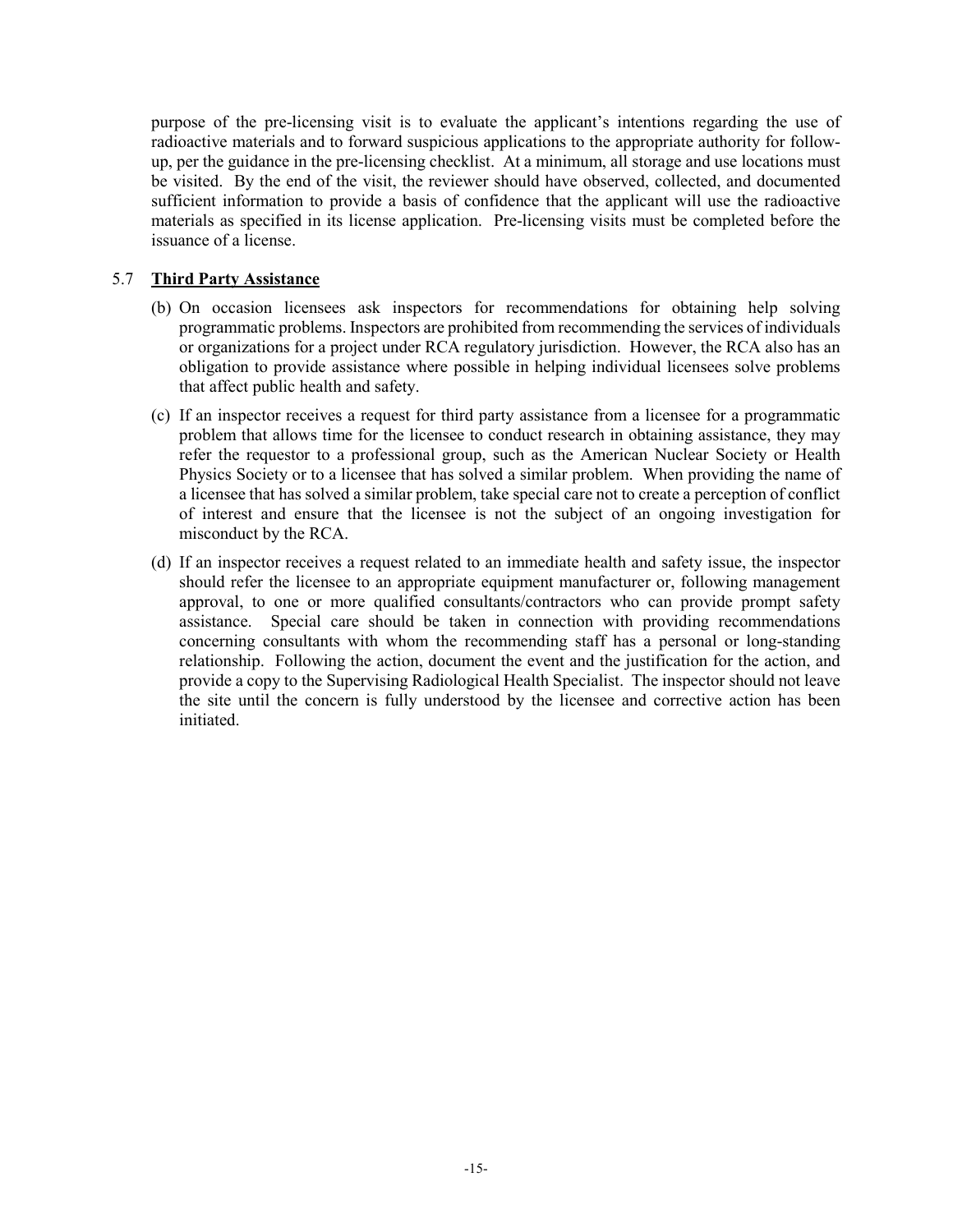#### **6.0 INSPECTION INTERVALS**

- 6.1 **Scheduling Routine Inspections.** Inspectors should plan to conduct routine inspections close to the due date. However, to achieve the goals of cost saving and efficient use of staff time and travel, routine inspections may be scheduled within a window around their inspection due dates.
	- (a) Routine inspection of licensees in Priority Codes 1 and 2 may vary around their due date by  $\pm$ fifty percent ( $\pm$  50%).
	- (b) Routine inspection of Priority Codes 3, 4 and 5 licensees may vary around their due dates by  $\pm$ one (1) year.
	- (c) Inspections will not be considered "overdue" until they exceed the scheduling window.
	- (d) Inspections may be scheduled before their window if the RCA receives information that warrants earlier inspection. The bases for scheduling the inspection before the window should be documented in the inspection records and signed by the Supervising Radiological Health Specialist.
	- (e) The "next inspection date" for an inspection conducted outside the normal window shall be determined by the Supervising Radiological Health Specialist.
- 6.2 **Combining Inspections.** If a licensee holds several licenses with different Program Codes that are assigned different Priority Codes in Enclosure 1, a single inspection may be scheduled whenever practicable to more effectively use the inspector's travel time. Inspections for determining compliance with security requirements may be conducted at the same time as the health and safety inspections. In determining whether to combine inspections on a continuing basis, consideration should be given to not "over-inspect" a lower priority license versus the need and desirability to inspect a licensee's total activities for a more complete assessment of its safety and compliance performance. The priority designations of the lower priority licenses shall not be changed in these cases; the more frequent inspections of lower priority licenses shall be handled only in the scheduling process.
- 6.3 **Inspections After Escalated Enforcement.** If escalated enforcement action has taken place for a particular licensee, a special inspection that focuses on the licensee's corrective actions in response to Severity Level III or above violation(s) shall be scheduled and conducted within twelve (12) months of the issuance of the escalated enforcement action. A follow-up inspection may be performed as a part of a routine inspection. Factors such as the risk-significance, number, and severity level of the violations should be considered in determining when to conduct the follow-up inspection.

#### 6.4 **Reduction of Inspection Interval**

- (a) The interval between inspections may be reduced (shortened) and inspections conducted more frequently than specified in the priority system on the basis of poor licensee performance. The main consideration in reducing the inspection interval should be evidence of moderate to severe problems in the licensee's radiation safety program. Poor compliance history is one indicator of such problems. Lack of management involvement or control over the radiation safety program is another indicator. Specifically, licensees that meet one or more of the following conditions shall be considered for reduction in inspection interval:
	- (1) A Severity Level I, II, or III violation results from the most recent inspection; or
	- (2) Issuance of an Order as a result of the most recent inspection; or
	- (3) A "management paragraph" appears, in the cover letter transmitting the Statement of Deficiencies (SOD) on the most recent inspection (i.e., a paragraph that requires the licensee to address adequate management control over the licensed program); or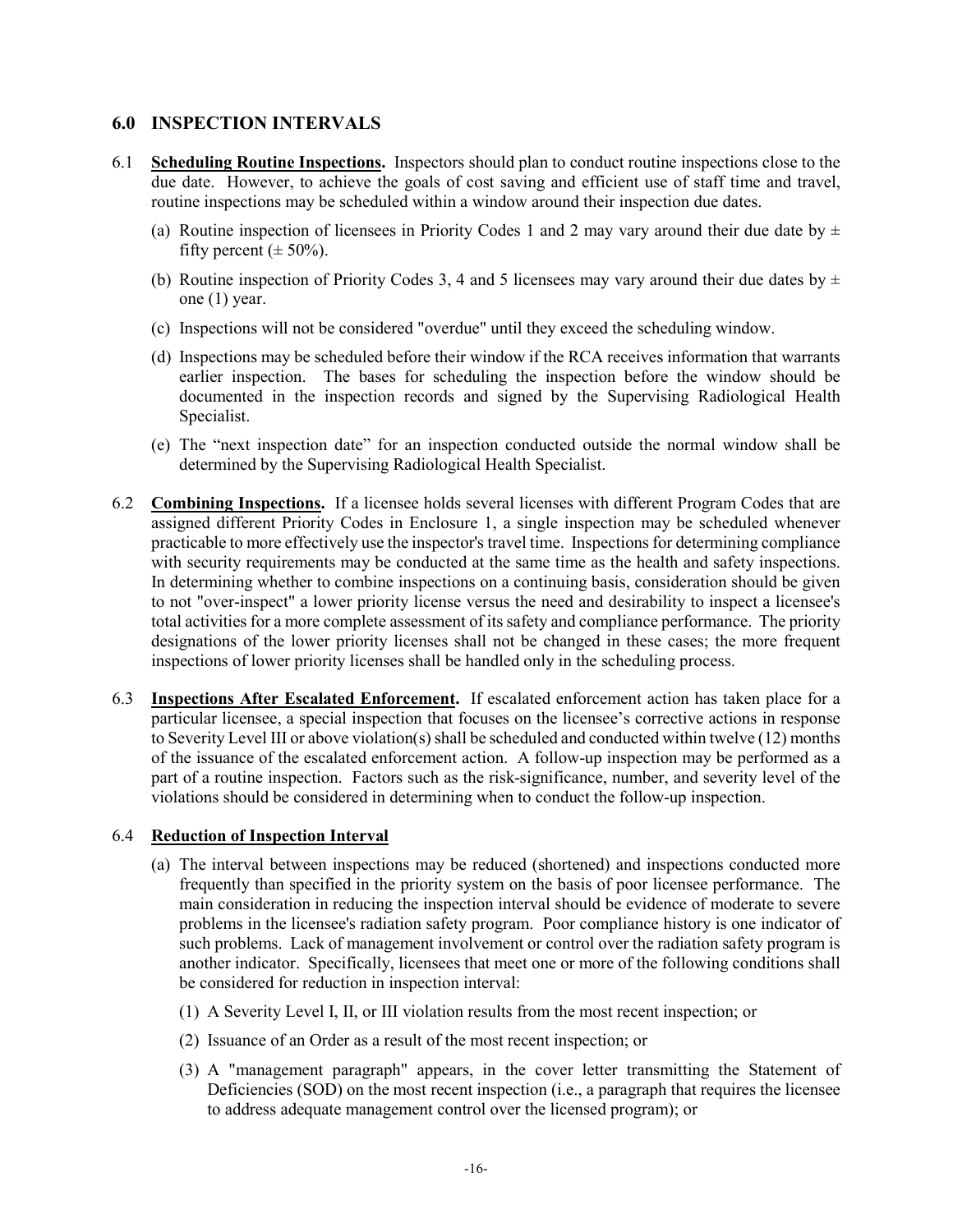- (4) An event requires a reactive inspection; or
- (5) Repetitive violations occur.
- (b) The list in  $\S$  6.4(a) is not exhaustive. The inspection frequency can and should be reduced for any other reason deemed pertinent by RCA management.
	- (1) An example would be an enforcement conference where the outcome did not include escalated enforcement action, but did indicate the need for the licensee to improve some aspect(s) of its compliance program.
	- (2) Another example would be an industrial radiography licensee or a well logging licensee which is authorized to use radioactive material or radiation-producing devices at temporary job sites and the current inspection was limited to an office inspection and no temporary job site inspection was completed during the current inspection. [See  $\S 7.4$ ]
- (c) A licensee that meets the criteria in  $\S 6.4(a)$  may have its inspection interval reduced by any length. For example, a priority 5 licensee with a poor performance record could be rescheduled for its next inspection in two (2) or three (3) years, rather than five (5), depending on the scope of licensed activities. Or a priority 2 licensee with a Severity Level III (or above) violation could be rescheduled for its next inspection in one (1) year rather than two (2), depending on the scope of licensed activities. [See  $\S 6.3$ ]. The reduction shall be valid only until the next inspection, but the Supervising Radiological Health Specialist shall consider the results of the next inspection when determining whether the reduced frequency should be continued, changed, or returned to normal.
- (d) The designated inspection priority for these licensees should not be changed. However, the due date should be changed. The scheduling window defined in  $\S$  6.1 still applies based on the licensee's default inspection priority and is not changed by a reduction of inspection interval.
- (e) To document the reduction in the interval between inspections, a brief note (e.g., in the inspection records) should be written by the inspector describing the condition for reducing the interval and be approved and signed by the Supervising Radiological Health Specialist, and placed in the licensee's I&E file.

#### 6.5 **Extension of Inspection Interval**

- (a) The due date for the next inspection may be extended if, in the judgement of the inspector and the Supervising Radiological Health Specialist, the licensee is determined to be a high performer. This would be a one-time extension. This decision is a matter of judgement because RCA inspections are a snapshot of the licensee's activities at the time an inspector is onsite. As a result, the inspector and the Supervising Radiological Health Specialist will make this judgement based on an inspector's performance-based observations of the most risk-significant, authorized activities; high past performance; and confidence that the licensee's performance will continue at a high level. In addition, the identification of a Severity Level IV violation is not by itself a basis for concluding a licensee is not a high performer. If approved, Priority 1 and 2 licensees may be extended to fifty percent (50%) of the routine inspection interval and Priority 3 licensees may be extended for up to 1 year in circumstances where the licensee has demonstrated high performance. Priority 4 and 5 licensees are not eligible for this extension. Extending the due date of the next inspection for high performance would not constitute a change to a licensee's frequency of inspection. The scheduling window defined in  $\S 6.1$  still applies based on the licensee's default inspection priority and is not changed by an extension for high performance.
- (b) The following criteria should be considered, but is not intended to be all inclusive, in this judgement: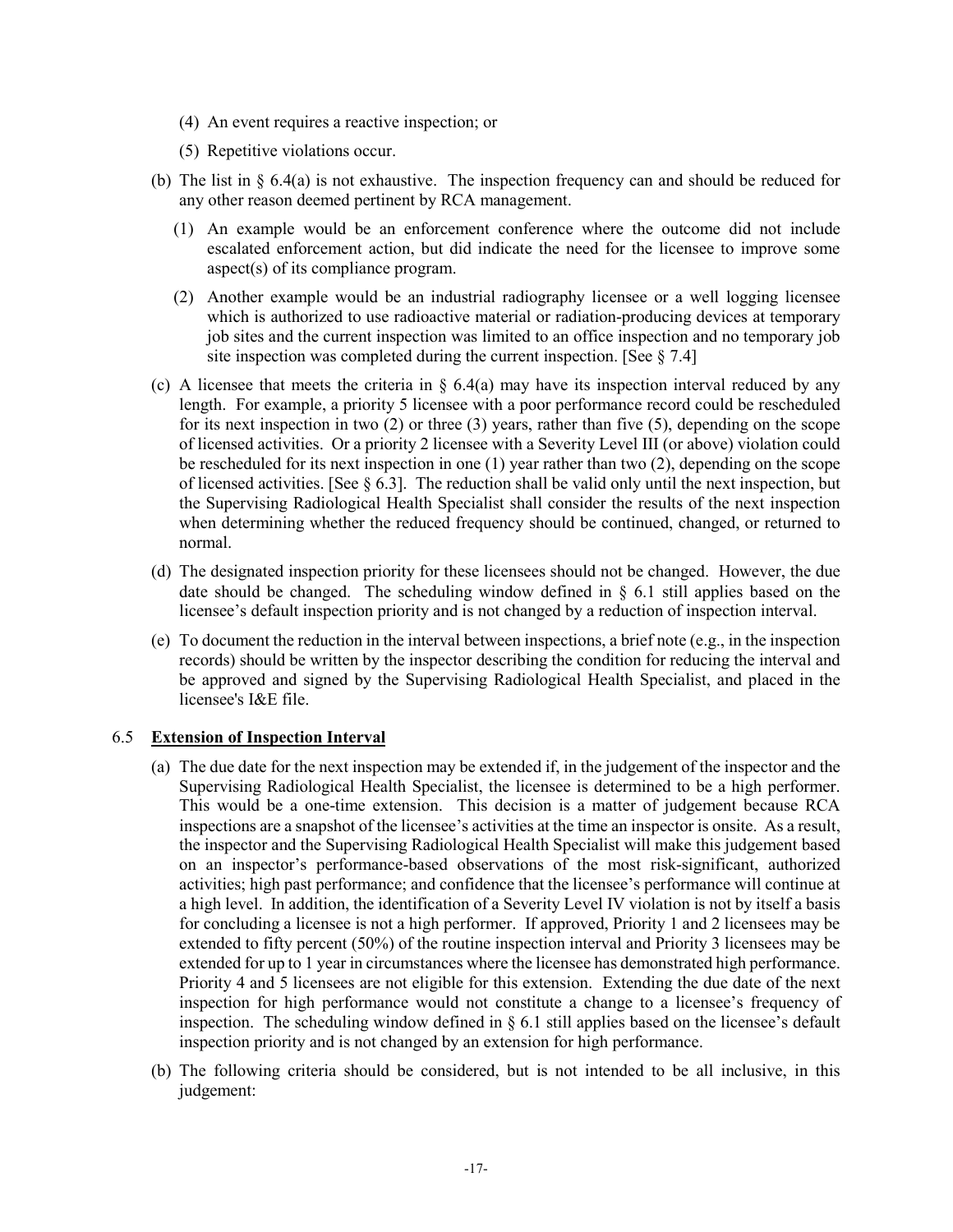- (1) An inspector has observed the licensee conduct its most risk-significant, authorized activities with no significant findings (for example, an inspector observed the licensee's radiography crew perform work at a temporary jobsite and there were no significant findings);
- (2) The past two (2) inspections have identified no escalated enforcement and there has not been the need for a management paragraph;
- (3) There has been no major change to the licensee's radiation safety program (reference § 7.2), the licensee's senior management has not changed, and the radiation safety staff has not experienced significant turnover within the last two (2) inspection cycles;
- (4) In situations where the licensee also conducts work in NRC jurisdiction or other Agreement State(s), inspections conducted by NRC or other Agreement State(s) have not identified significant findings.
- (c) Normally, a licensee that meets the criteria in § 6.5(b) will be extended. However, just because a licensee meets the criteria in  $\S 6.5(b)$  does not mean the next scheduled inspection date must be extended. Rather, the above criteria in § 6.5(b) is meant to be a guide for RCA inspection staff to consider when making the judgement about whether to extend the due date.
- (d) To document the extension in interval between inspections, the inspector shall include a brief note in the inspection record. The Supervising Radiological Health Specialist will review and approve the extension.
- (e) The RCA may reconsider its decision to extend the next inspection due date based on any information received during the inspection interval that warrants a re-evaluation of the extension, such as a reportable event, a substantiated allegation against the licensee, or a significant change to the licensee's radiation safety program. Reconsideration of the next inspection due date should follow the guidance in  $\S 6.4$  or  $\S 6.6$ , as applicable.
- 6.6 **Other Changes in Inspection Interval.** At the discretion of RCA management, other changes in inspection interval may be made to achieve efficiencies in the use of inspection resources or to reduce regulatory impact on the licensee. This may include more frequent inspections to ensure that inspectors have the opportunity to sufficiently observe licensee operations and increase public confidence by increasing the inspection focus on higher risk activities, without significantly increasing the regulatory burden on licensees. For example, rather than perform a single, large team, high impact inspection of the license at the normal interval, more frequent inspections may be performed by individuals or smaller teams that specifically focus on higher risk licensee activities. This may also include deviations from the prescribed inspection interval to accommodate extenuating circumstances that prevent a timely inspection from being completed. The bases for altering the scheduling of inspections should be documented in the inspection records, signed by Supervising Radiological Health Specialist and placed in the licensee's I&E file.
- 6.7 **Coordination with NRC and Other Agreement States.** When licensed activities cross jurisdictions or the demonstration of compliance with portions of the security requirements must be made outside of the licensed facility, RCA management will coordinate with the appropriate NRC Regional Office or other Agreement State to ensure that each regulatory authority is aware of inspection effort, scope, and results. When a licensee has licenses issued by multiple jurisdictions or the inspection being performed is the result of a notification of reciprocity, RCA management will, when possible, coordinate joint inspections of security requirements with other jurisdictions. The scope and scheduling of reciprocity inspections and inspections of temporary job sites or field offices should be consistent with this document. In most inspections of temporary job sites or field offices, not all licensee implementation of security requirements can be inspected at these facilities, such as in the case of trustworthiness determinations that have been performed by the human resources division of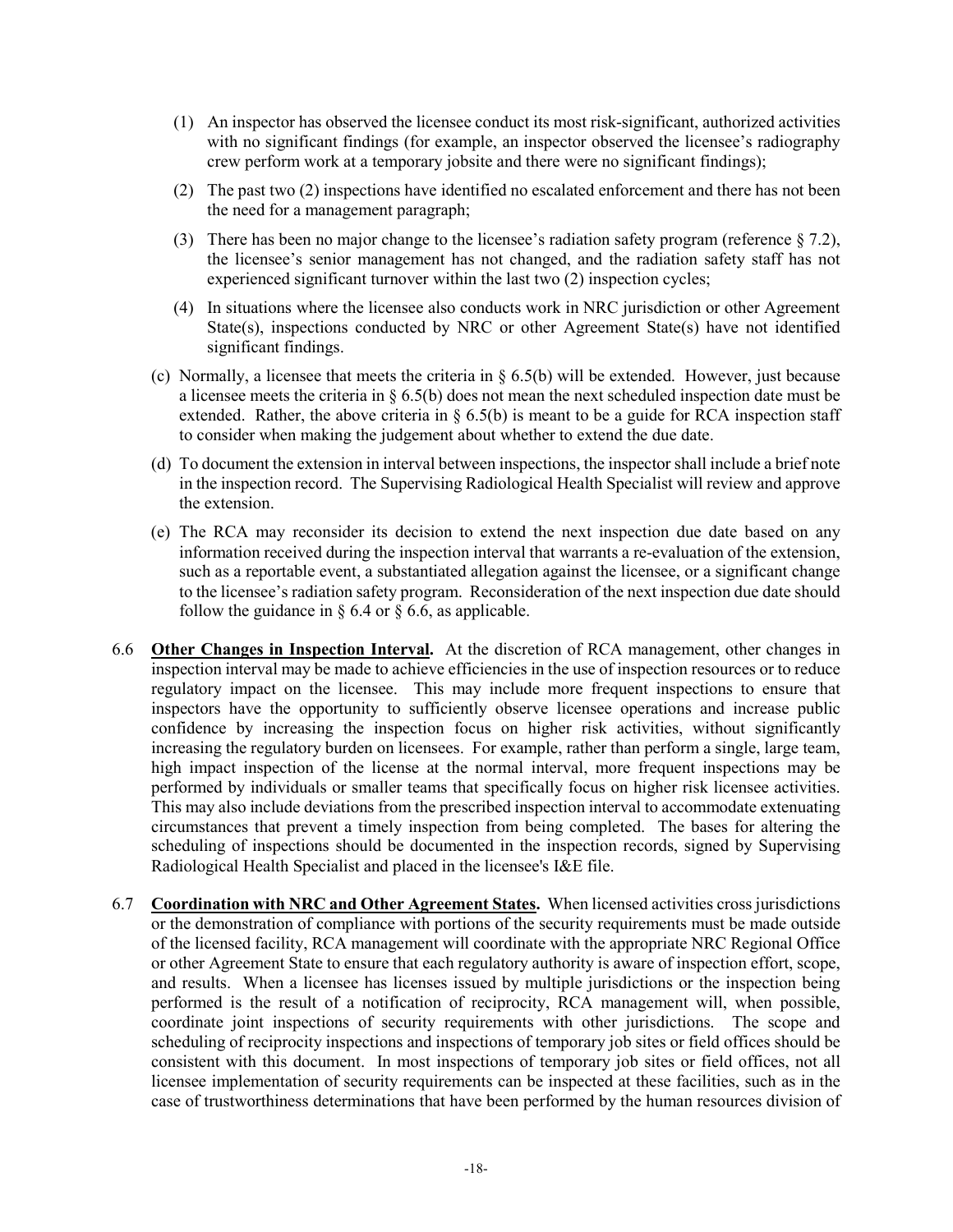the corporation that is located in another jurisdiction. The inspection record or report should reflect that such elements were deferred to the appropriate jurisdiction. A record documenting the inspection findings from the appropriate NRC Regional Office or other Agreement State should be requested and maintained with other records of the licensee's inspection, when possible.

# **7.0 SPECIAL INSPECTION ACTIVITIES**

#### 7.1 **Expired and Terminated Licenses and Decommissioning Activities.**

- (a) Notification that a license has expired or is being terminated requires prompt action (i.e., within thirty (30) days) to ensure that licensed material and/or radiation-producing devices have been properly transferred or disposed of, and that all areas where material was used may be safely released for unrestricted use.
- (b) Inspectors should be aware of the need for security and control of radioactive materials and/or radiation-producing devices at these types of facilities. This may be done by reviewing the licensee's transfer, disposal, and closeout survey data; confirming that an authorized recipient has received the material and/or radiation-producing devices; and/or by performance of an inspection that may include independent or confirmatory surveys. The inspector should also review records of disposals, burials, and public dose that may be required to be submitted to the RCA on termination or retirement of the license. Such actions would be conducted as soon as appropriate after notification is received.
- (c) If an inspection is performed, the inspector should also verify that the licensee is complying with regulations for timely decontamination and decommissioning, and meeting the required schedules for licensee action, as specified in the decommissioning timeliness rule.
- (d) Specific guidance for decommissioning requirements and performing closeout inspections is outlined in NUREG-1757 and NRC IP 83890, respectively.

#### 7.2 **Significantly Expanded Programs**

- (a) During routine inspections of licensed facilities, inspectors should evaluate if licensed activities have significantly increased or decreased since the last inspection. A license reviewer may request a near-term onsite inspection for a significant licensing action that was recently completed. Both the inspector and the reviewer should make the Supervising Radiological Health Specialist aware of the following changes in a licensee's scope of use.
- (b) Through interviews of licensee staff or observations of licensed activities, the inspector shall determine if:
	- (1) The licensee has recently increased the types, quantities and uses of radioactive material and if these actions have resulted in the possession of RSRM;
	- (2) The license authorizes a physical move of a facility or a new use at a temporary jobsite;
	- (3) The license authorizes new (i.e., since the previous inspection) satellite facilities where materials will be used or stored;
	- (4) The licensee has increased the types of uses or disposal (e.g., incineration or decay-in-storage) of radioactive material;
	- (5) The number of authorized users has significantly increased or decreased; and
	- (6) The licensee has ceased activities at the entire site or in any building or area as defined in § 7.6.5 of 216 RICR-40-20, *Radiation*.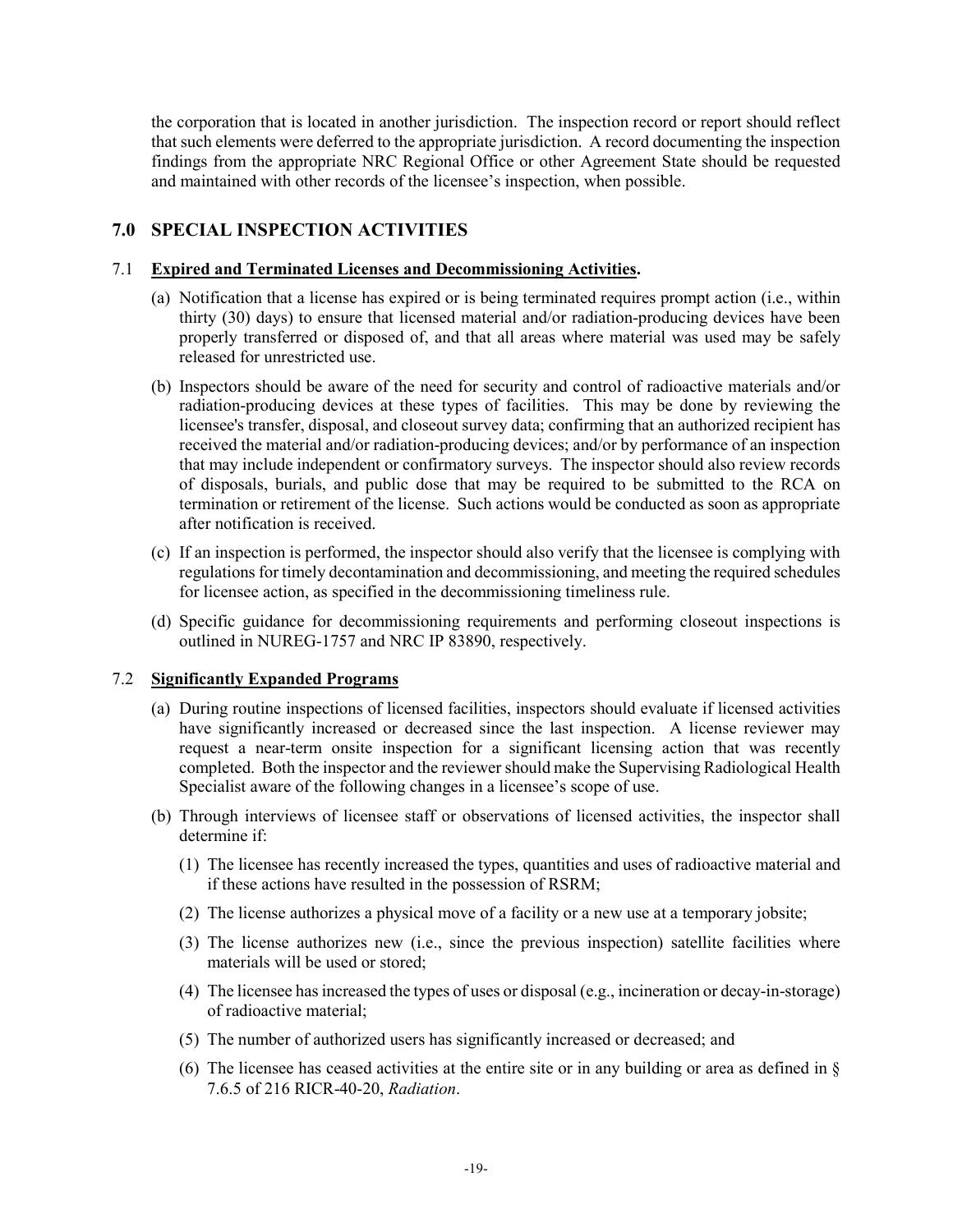- (c) If any of the items in  $\S 7.2(b)(1)-(b)(6)$  demonstrates a possibility that the licensed activities have significantly changed, then the inspector should document the changes to the licensee's program in the inspection records and notify the Supervising Radiological Health Specialist.
- (d) A license reviewer may request a special inspection if, during the licensing review process, it is determined that the licensee's program has significantly expanded or activities have ceased. The license reviewer shall consult with the Supervising Radiological Health Specialist about scheduling the inspection.
- (e) If during the licensing review process, the reviewer determines that the licensee will possess RSRM, the reviewer shall consult with the Supervising Radiological Health Specialist and add Program Code 01000. An onsite inspection must be performed to verify that the applicant has implemented the security requirements or Increased Controls before issuing the licensing action which allows the applicant/licensee to take possession of RSRM.
- [7](#page-22-0).3 **Reciprocity Inspections.** § 7.10 of 216 RICR-40-20, *Radiation* grants a general license<sup>7</sup> to any person, with a specific license from the NRC or another Agreement State authorizing use at temporary job-sites, to conduct the same activity in Rhode Island, except in areas under exclusive Federal jurisdiction. The licensee must have a current RCA Form MAT 9I (*Initial Application for Proposed Activities in Rhode Island Except for Areas Under Exclusive Federal Jurisdiction*) on file with the RCA or submit a new RCA Form MAT 9I. In addition, the licensee must submit an RCA Form MAT 9N (*Report of Proposed Activities in Rhode Island Except for Areas Under Exclusive Federal Jurisdiction*) at least three (3) days before engaging in the licensed activity. The RCA shall take immediate action on the report and enter the information into the Reciprocity Tracking System before reciprocity work begins.
	- (a) The RCA shall perform inspections of reciprocity licensees in accordance with the following guidelines:
		- (1) Core Inspections (Program Codes with Inspection Priorities 1, 2 and 3): At least twenty percent (20%) of the eligible reciprocity licensees are to be inspected each calendar year.
		- (2) Non-core Inspections (All other Program Codes): Are to be inspected each calendar year as resource and inspection schedules permit.
		- (3) Repeat inspections of the same reciprocity licensee in a given calendar year are only conducted to confirm corrective action for previously cited items of noncompliance.
	- (b) NRC and other Agreement State licensees are to be inspected using the same program-specific procedures used for equivalent RCA-licensed activities.
	- (c) The Supervising Radiological Health Specialist shall send copies of inspection and enforcement documentation to the appropriate NRC Regional Office or other Agreement State radiation control agency which issued the license that is the basis for the general license under § 7.10 of 216 RICR-40-20, *Radiation*.

#### 7.4 **Temporary Job-Site or Field Office Inspections**

<span id="page-22-0"></span>l,

(a) **Temporary Job-Sites.** For a licensee authorized to work at a temporary job-site, inspectors should make every reasonable attempt to include an unannounced inspection of licensed activities at such a location(s).

<sup>7</sup> Reciprocity will not typically be authorized for radiation-producing devices. The radiation-producing device must be registered with the RCA prior to use in RI.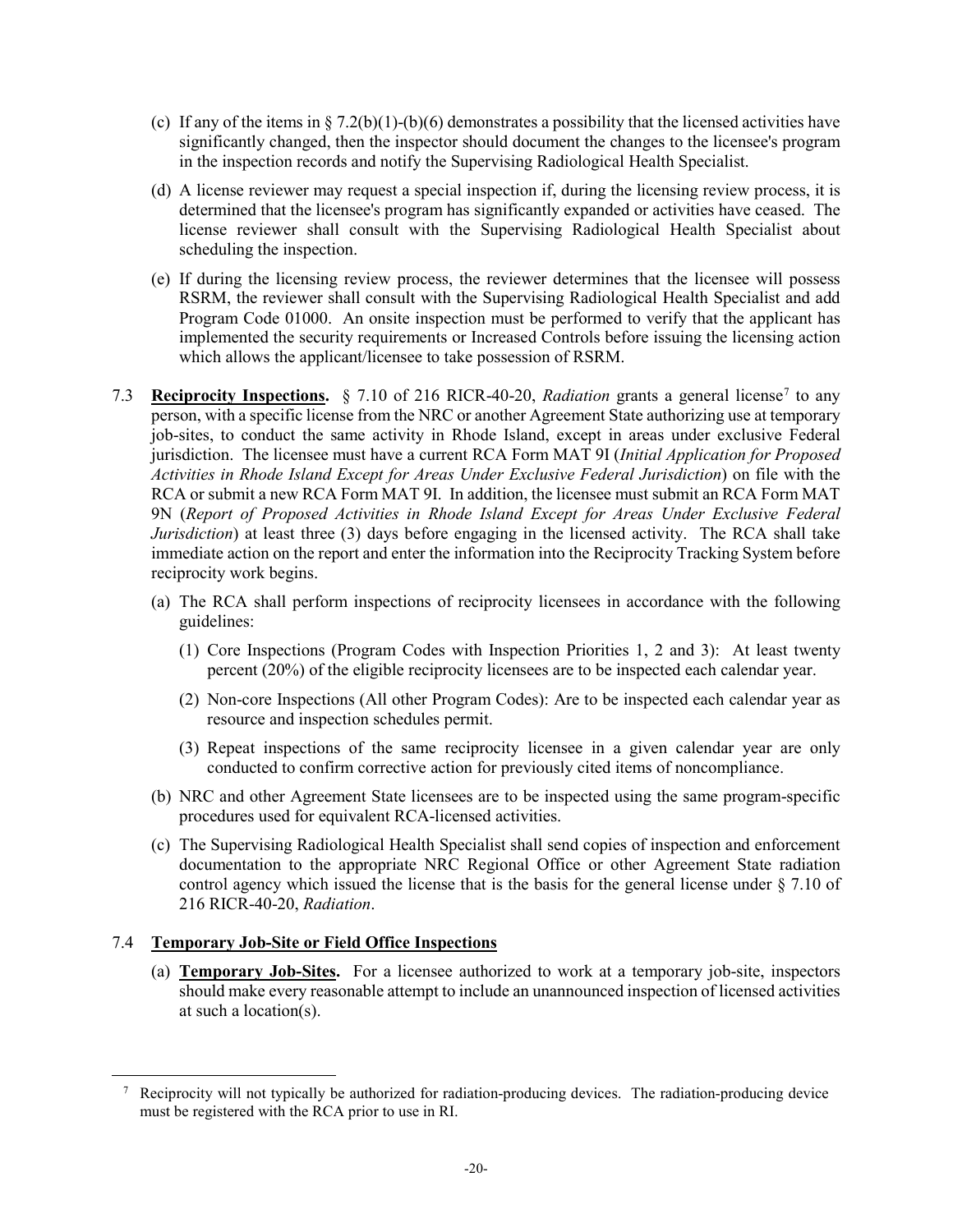- (1) During the inspection of a licensee's principal place of business, the inspector should, through discussions with the licensee and review of licensed material utilization records, ascertain if the licensee is working at the temporary job-site location(s).
- (2) The inspector may contact the licensee's customer to schedule the temporary job-site inspection. The licensee's customer should be requested not to notify the licensee of the inspection.
- (3) If an unannounced inspection of the location(s) is not possible, then the inspector should attempt to arrange an announced inspection at the temporary job-site(s).
- (4) If a temporary job site inspection is not performed, the inspector will write a brief note in the inspection records explaining the missed temporary job site inspection. In certain cases, the next inspection due date may indicate a reduced inspection interval. [See § 6.4]
- (b) **Permanent Field Offices.** A license which authorizes licensed activities to be conducted from multiple permanent facilities (main office plus field offices) shall be inspected in accordance with the following criteria:
	- (1) Number of facilities to be inspected:
		- (v) If the license authorizes licensed activities to be conducted from two (2) or three (3) permanent facilities [main office plus one (1) or two (2) field offices], only one (1) location must be inspected at the interval specified in this document for the type of license.
		- (vi) If the license authorizes licensed activities to be conducted from four (4) to ten (10) permanent facilities [main office plus three (3) to nine (9) field offices] at least two (2) locations must be inspected at the interval specified in this document for the type of license.
		- (vii) If the license authorizes licensed activities to be conducted from more than ten (10) permanent facilities (main office plus more than nine (9) field offices), about twenty percent (20%) of the locations should be inspected at the interval specified in this document for the type of license.
		- (viii) Inspection of various field offices should be rotated to assess the licensee's entire program over several inspection cycles.
	- (2) If the license does not authorize licensed activities at the main office location, the inspection should include the main office location to verify the licensee's audit program was implemented to determine the performance of its field office activities.
	- (3) If an inspection identifies significant program weaknesses (e.g.., Severity Level III or above violation(s), multiple Severity Level IV violations indicative of poor program management/ oversight), the Supervising Radiological Health Specialist should consider expanding the initial review to include additional satellite locations to determine the extent of the weakness.
- (c) Inspection of a licensee working in off-shore waters is not conducted by the RCA. This is a NRC Only activity.
- (d) If a temporary job-site inspection is not performed, a brief note will be written in the inspection records, giving an explanation for the missed temporary job-site inspection.

#### 7.5 **Team Inspections.**

(a) Examples of situations where team inspections may be appropriate are: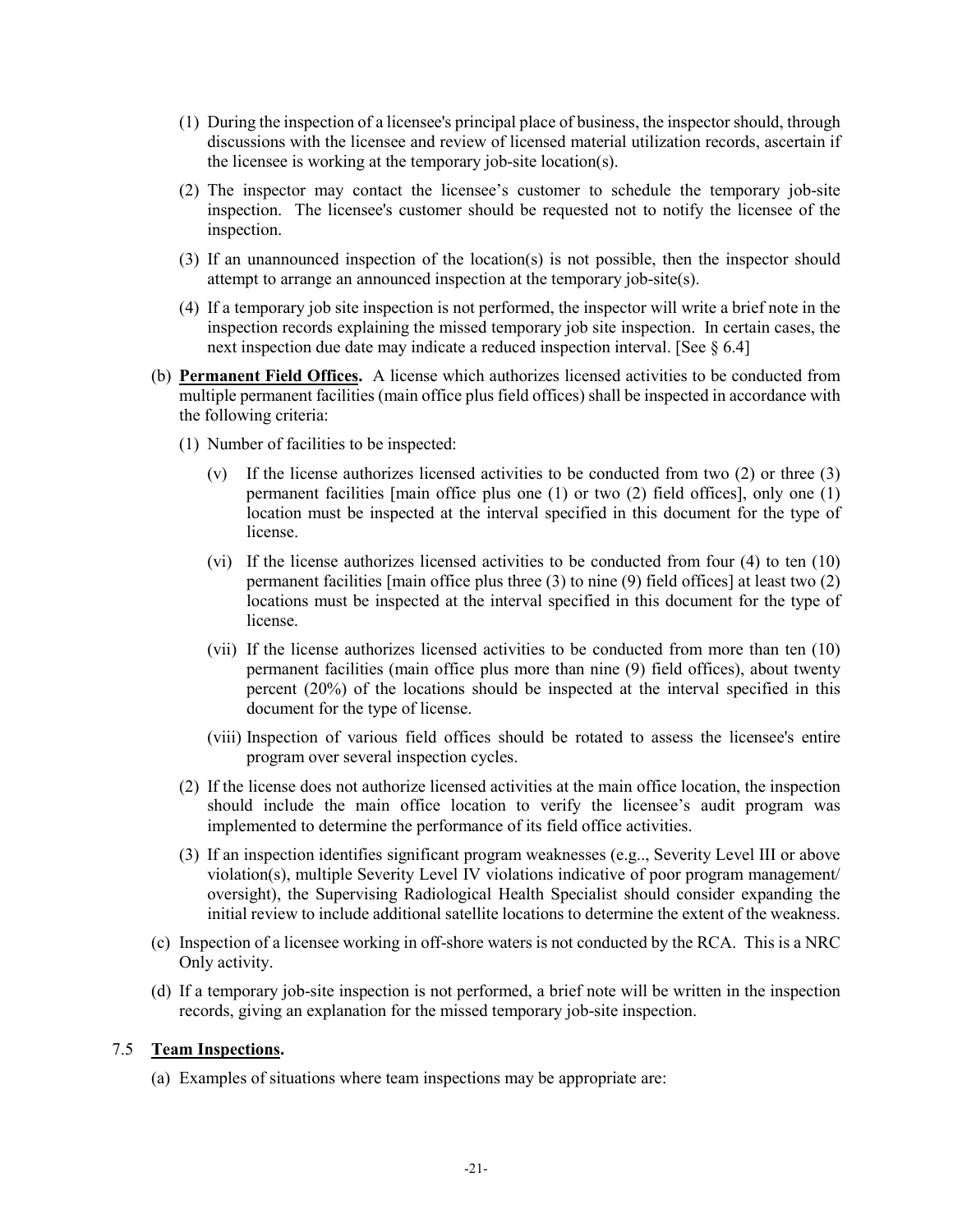- (1) Routine inspections of major licensees (i.e., broad-scope academic, broad-scope medical licensees, and large processors/manufacturers). A team inspection should be considered when the size or complexity of operations at a broad-scope licensee goes beyond that which one or two inspectors can cover in a week. Team inspections are also appropriate when the team will include an expert in a specialty discipline other than health physics, such as a medical physicist, human factors specialist, fire protection specialist, engineer or other specialized fields.
- (2) Reactive inspections of any type of licensee where one or more specialists are needed on the team (of three or more inspectors).
- (3) Routine inspections of major licensees within the year before license renewal. Team inspections are appropriate methods to assess licensees' strengths and weaknesses, and to provide feedback to the licensing process. Such team inspections should include license reviewers on the team. However, pre-licensing visits are not considered inspections, and team inspections should not take the place of pre-licensing visits.
- (4) Inspections of any type (routine or reactive) that include team members from outside the RCA and NRC or other state radiation control programs, such as members from the Department of Transportation (DOT), the Environmental Protection Agency (EPA), the Food and Drug Administration (FDA), and the Occupational Safety and Health Administration (OSHA). For inspections of any type that involve participation by outside agencies, the inspector should contact the Supervising Radiological Health Specialist before making the first contact with the outside agency.
- (b) Inspection plans should be considered for all routine team inspections of major, broad-scope academic or medical licensees, large manufacturers, or in cases where team members from agencies outside the RCA (other than NRC or other state radiation control programs) are involved [i.e., examples in §§ 7.5(a)(1)-(a)(4)].
- 7.6 **Abandonment of Licensed Activities.** Returned, undeliverable mail to licensees should trigger an immediate follow-up. The follow-up should include a telephone call to the licensee to establish the licensee's physical address. If telephone contact is not established, then an inspector should be sent to the licensee's site. The Supervising Radiological Health Specialist's decision of when to send an inspector to a licensee's site should be based on the complexity of the licensed activities, and the types and quantities of licensed material or types of radiation-producing devices.
- 7.7 **Inspection of Generally Licensed Devices.** Routine inspections of general licensees (other than reciprocity) are not normally performed. However, if a specific licensee also possesses generally licensed devices that require registration under § 7.1(C) of 216 RICR-40-20, *Radiation*, the inspector should verify the adequacy of the licensee's control and accountability of the devices [See NRC IP 87124, Focus Element 1]. Additionally, inspectors should make an effort to track down and address missing, orphaned or abandoned sources during routine inspections. Inspections shall also be made to resolve issues such as allegations, incidents or indications of unsafe practices.

## **8.0 DOCUMENTATION OF INSPECTION RESULTS**

- 8.1 **What Constitutes an Inspection.** The following guidance is provided to assist in determining when activities constitute an inspection.
	- (a) An inspection will be considered to have been performed if: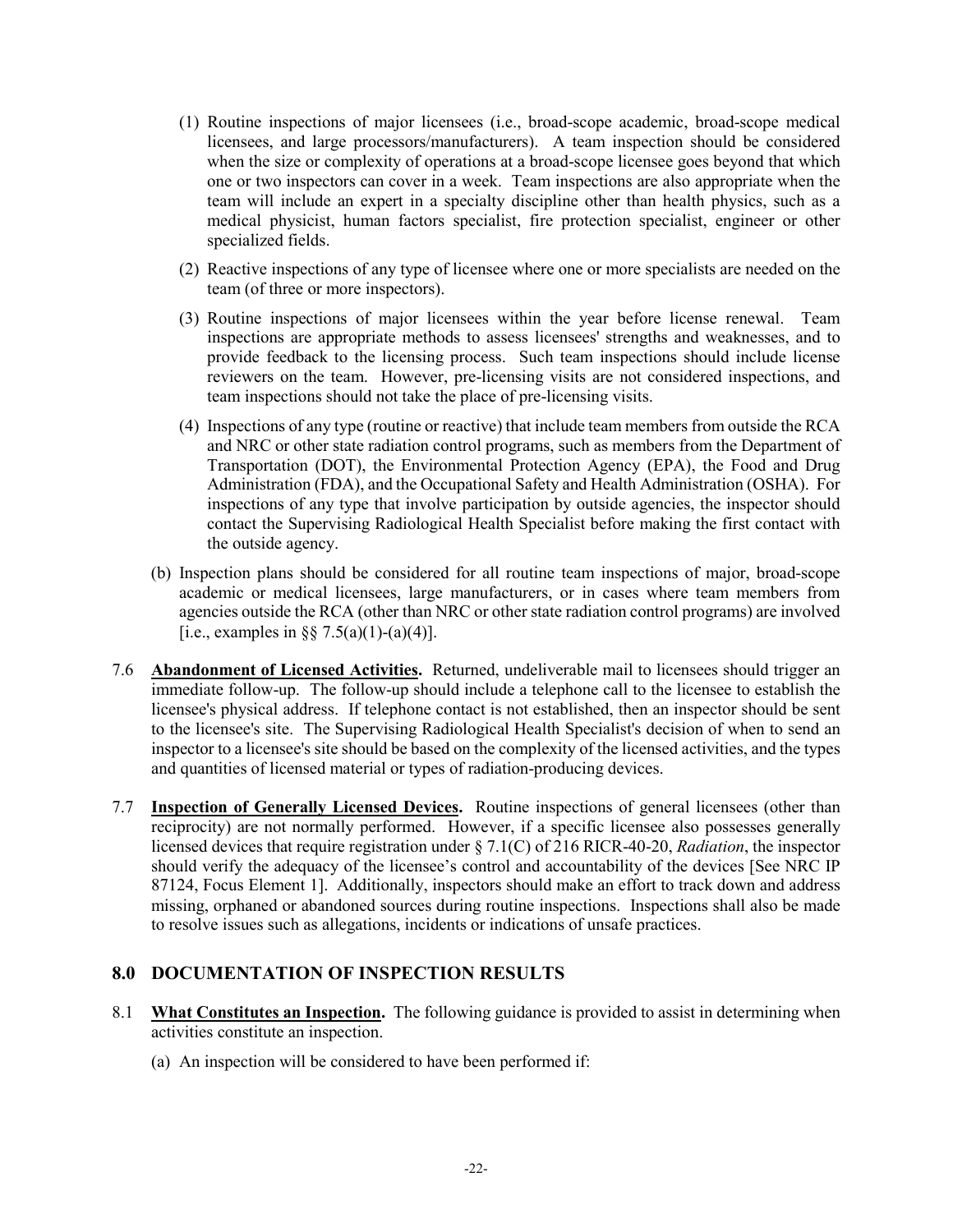- (1) The inspection involves a licensee that possesses or has possessed licensed material<sup>[8](#page-25-0)</sup> since the last inspection, including material possessed under a "possession-only license" or that is performing or has performed licensed activities since the last inspection; or
- (2) The inspection is an initial inspection that has been performed in accordance with  $\S 5.4$ .
- (3) If it is possible to inspect records or other items according to license conditions or RCA regulations, such activities should be inspected and be recorded as an inspection, whether the radiation safety officer (RSO) is present or not, including those licenses that have expired or are being processed for termination.
- (4) If the RSO is not onsite, the inspector shall attempt to contact the RSO about the inspection. At the conclusion of the inspection, the inspector shall re-contact the RSO to explain the inspection results. If the inspector is unsuccessful in announcing the inspection to the RSO, the inspector shall make a follow-up telephone call to the RSO as soon as possible after the onsite inspection.
- (b) An inspection will not be considered to have been performed if the licensee or licensee's representatives are not available to assist with the inspection, and the inspector is unable to perform inspection activities. The inspector will document the on-site activities by placing a note in the licensee's I&E file, signed by the inspector that briefly summarizes the attempted inspection. The Supervising Radiological Health Specialist will determine when another attempt will be made to inspect the licensee.
- (c) A reactive inspection will not substitute for a routine inspection unless the scope of the inspection is comprehensive.

#### 8.2 **Allegations**

- (a) Allegations will be followed up and the results documented and transmitted in accordance with NRC Management Directive 8.8, "Management of Allegations." No reference to follow-up of an allegation or employee concern will be entered in the inspection records, inspection reports or other documents that will be filed in the I&E file for the licensee. Further guidance about "chilling" effect is contained in §§ 8.2(b) and (c).
- (b) In conducting interviews or other activities with licensee personnel, inspectors should be sensitive to areas where employees may be reluctant to raise concerns about the licensee's program. Even if the licensee addresses an employee's concern regarding safety issues, there could be underlying factors that could produce a "chilling" effect or reluctance for employees to report such issues. For example, the following questions will help an inspector determine if problems exist in the licensee's safety program:
	- (1) Has there been an unexplained change in the number or nature of valid concerns that employees have raised with the licensee or the RCA?
	- (2) Have there been interactions with RCA personnel that suggest that some employees may be hesitant to raise concerns or present information to RCA?
	- (3) Are employee concerns addressed by licensee management in a timely manner?
	- (4) Is the licensee's corrective action successful in addressing employees' concerns?
- (c) If any indication of a "chilling" effect is found, the inspector shall inform the Supervising Radiological Health Specialist for further review and follow-up.

<span id="page-25-0"></span><sup>&</sup>lt;sup>8</sup> This includes a registrant who possesses or has possessed one or more radiation-producing devices.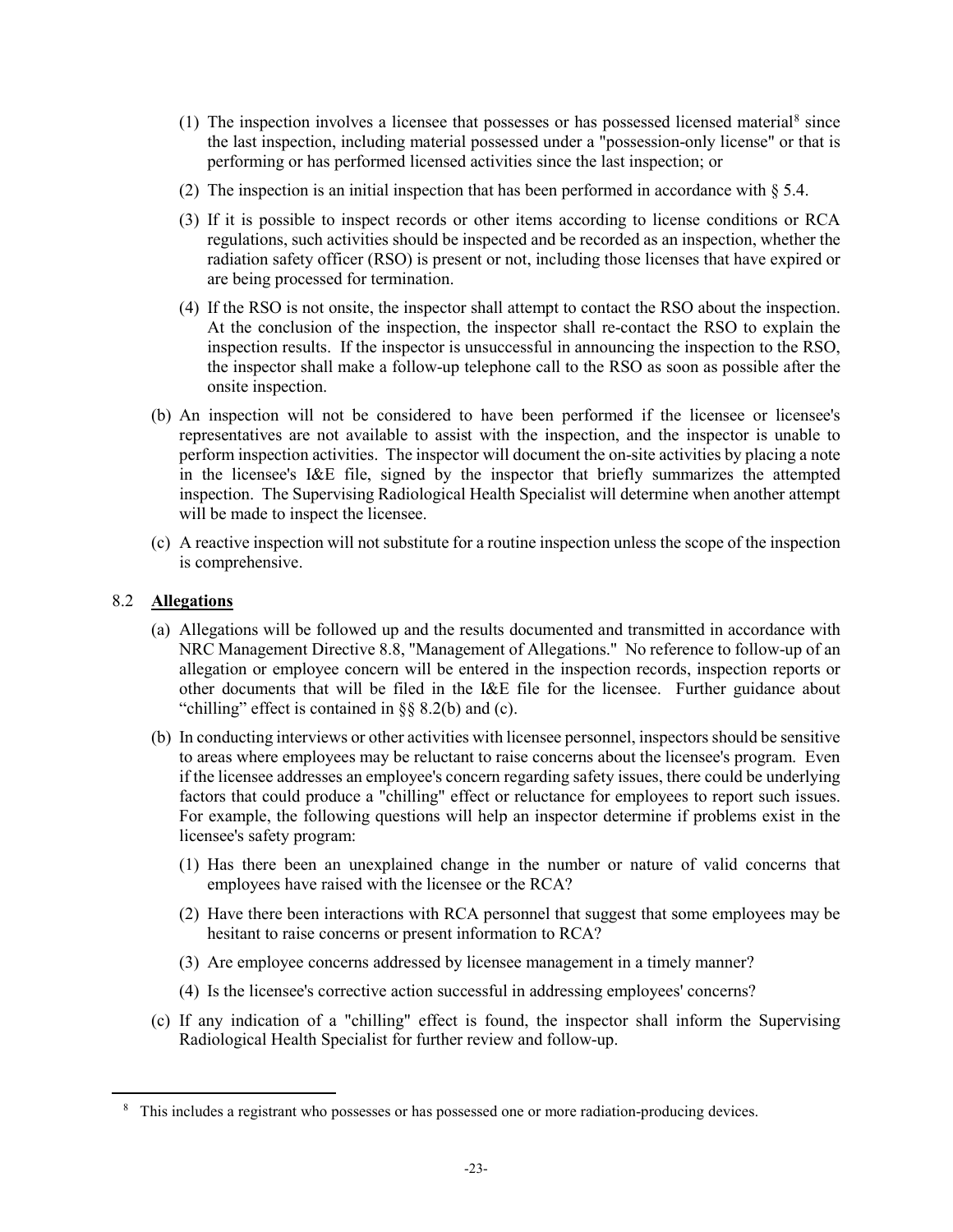#### 8.3 **Documenting Inspection Results**

- (a) **Types of Documentation.** The inspector shall document inspection results by completing either Form MAT-6 (RAM) or RCA-9 (X-Ray), an RCA approved inspection checklist or a narrative inspection report, as directed by the Supervising Radiological Health Specialist.
	- (1) **Form MAT-6 or RCA-9.** An inspector may issue a Form MAT-6 (RAM) or RCA-9 (X-Ray), while still in the field, for:
		- (ix) an inspection that results in no findings; or
		- (x) to document a non-cited safety violation (NCV); or
		- (xi) to document a Severity Level V violation that does not require an amendment to the license to correct and is not willful or repetitive in nature:
			- (a) The Severity Level V violation being documented in this manner must be corrected while the inspector is present, or can be easily corrected within thirty (30) days of the date of the inspection; and
			- (b) Any corrective actions must be listed on the Form MAT-6 (RAM) or RCA-9 (X-Ray).
		- (xii) With the approval of the Supervising Radiological Health Specialist, the Form MAT-6 (RAM) or RCA-9 (X-Ray) may also be used to document a Severity Level IV violation (health and safety only) that does not require an amendment to the license to correct and is not willful or repetitive in nature.
			- (a) The Severity Level IV violation being documented in this manner must be corrected while the inspector is present, or can be easily corrected within thirty (30) days of the date of the inspection; and
			- (b) Any corrective actions must be listed on the Form MAT-6 (RAM) or RCA-9 (X-Ray).
		- (xiii) Form MAT-6 (RAM) or RCA-9 (X-Ray) may NOT be used to transmit non-cited or cited security-related violations.
	- (2) **Inspection Checklist.** An inspector may document non-escalated violations by use of an RCA approved inspection checklist. The licensee will be issued a cover letter, with a Statement of Deficiencies, that should not contain any security-related information.
	- (3) **Narrative Inspection Report.**
		- (xiv) A narrative inspection report is required for all team inspections and actions involving an enforcement conference and/or escalated enforcement. For cases of escalated enforcement, the narrative report should address only the areas of concern and any violations that were identified. The licensee will be issued a cover letter, with the applicable RCA enforcement action, that should not contain any security-related information.
		- (xv) Narrative inspection reports may be used to document other types of inspections at the discretion of the Supervising Radiological Health Specialist.
- (b) **Required Information to Document Inspections.** All documented inspection results [a Form MAT-6 (RAM) or RCA-9 (X-Ray), inspection checklist or narrative inspection report] shall contain the following minimum information:
	- (1) The procedure(s) used;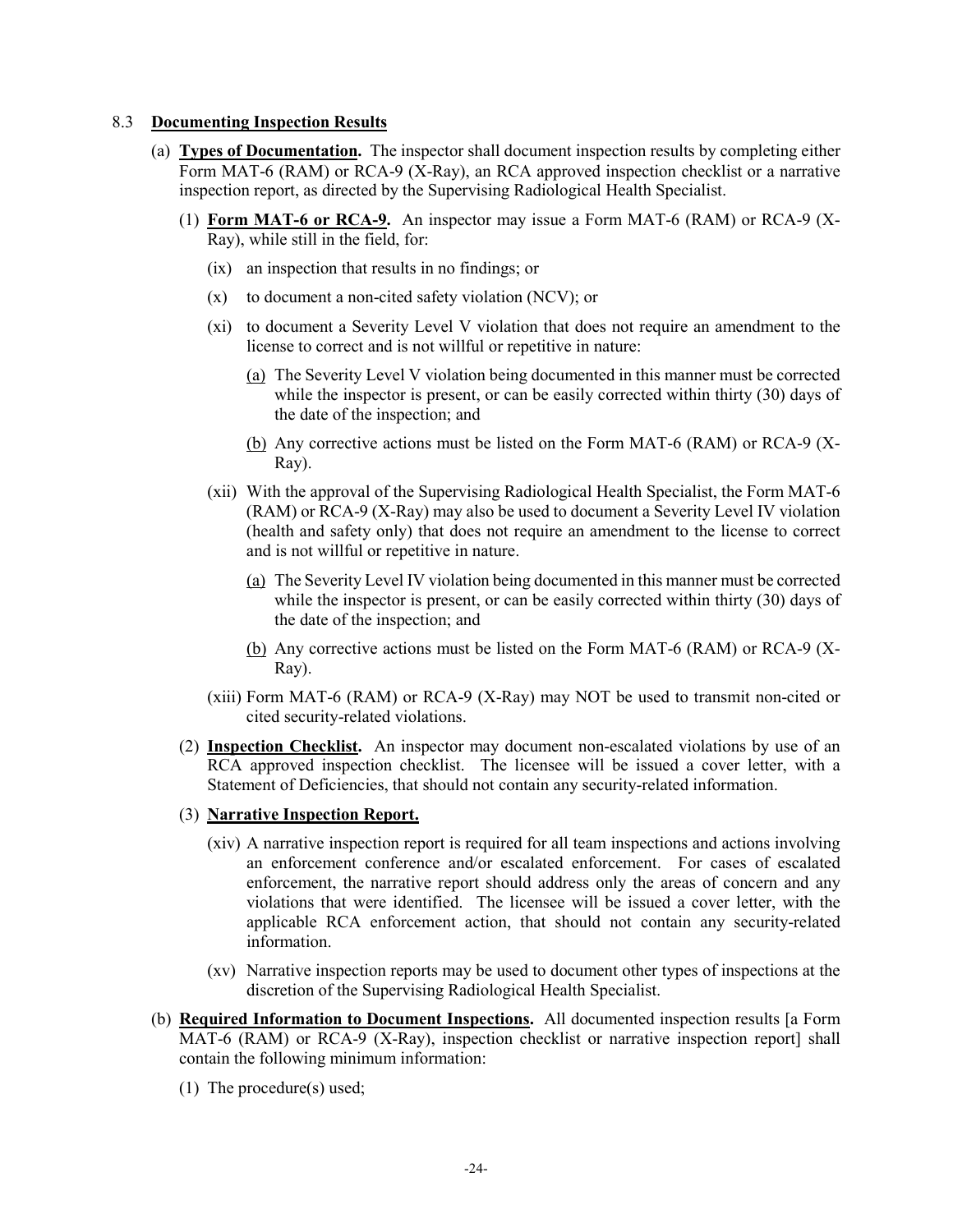- (2) The focus areas examined;
- (3) The status of follow-up items involving prior enforcement or reported licensee events;
- (4) Sufficient information to support closed violations identified during a previous inspection;
- (5) Each cited and non-cited violation includes:
	- (i) a brief statement of the circumstances, including the date(s) of the violation or non-cited violation and the facts necessary to demonstrate that a requirement was not met; and
	- (ii) reference to the regulation or license condition that was violated; and
	- (iii) a description of the licensee's completed and anticipated corrective actions for any identified violations.
- (6) A succinct description of the scope of the licensee's program; and
- (7) For inspections that include a review of 216 RICR 40-20-8 [10 CFR Part 37] requirements with no violations, the inspector should include a non-publicly available inspection record describing the licensee's implementation of security requirements.
- (8) The inspector must document findings with enough detail to make it clear what requirement was violated, how it was violated, who violated the requirement (use titles only, names should be avoided, if possible), and when it was violated (including dates, or period of time of noncompliance, if known). If the licensee provides immediate or long-term corrective action for the violation, this information shall also be included as part of the inspection record.
- (9) Any subsequent inspector should be able to refer to the inspection record to prepare for an inspection to easily determine what corrective actions were taken, and why a non-cited violation was not cited.
- (10) Each inspection record [i.e., a Form MAT-6 (RAM) or RCA-9 (X-Ray), an inspection checklist or narrative inspection report] must be signed by both the inspector and the Supervising Radiological Health Specialist.
- 8.4 **Methods of Transmitting Inspection Results.** Results of inspections shall be reported to the licensee by either issuing Form MAT-6 (RAM) or RCA-9 (X-Ray) or a letter [with or without a Statement of Deficiencies (SOD)] to the licensee.
	- (a) **Form MAT-6 (RAM) or RCA-9 (X-Ray).**
		- (1) The inspector will present Form MAT-6 (RAM) or RCA-9 (X-Ray) to the licensee at the conclusion of the exit interview, or, when consultation with the Supervising Radiological Health Specialist is necessary, the inspector may transmit Form MAT-6 (RAM) or RCA-9 (X-Ray) from the RCA's office.
		- (2) The Form MAT-6 (RAM) or RCA-9 (X-Ray) shall include the name of the responsible inspector. The inspector shall sign the completed Form MAT-6 (RAM) or RCA-9 (X-Ray).
		- (3) Supervisory review is required, but is not necessary prior to issuance of Form MAT-6 (RAM) or RCA-9 (X-Ray) to the licensee.
		- (4) If no changes are needed after supervisory review, the Supervising Radiological Health Specialist will sign the final signature block and the completed form will be put in the licensee's I&E file.
		- (5) If changes are needed after supervisory review, Form MAT-6 (RAM) or RCA-9 (X-Ray) will be reissued to the licensee, and both the original and the revised completed form will be put in the licensee's I&E file.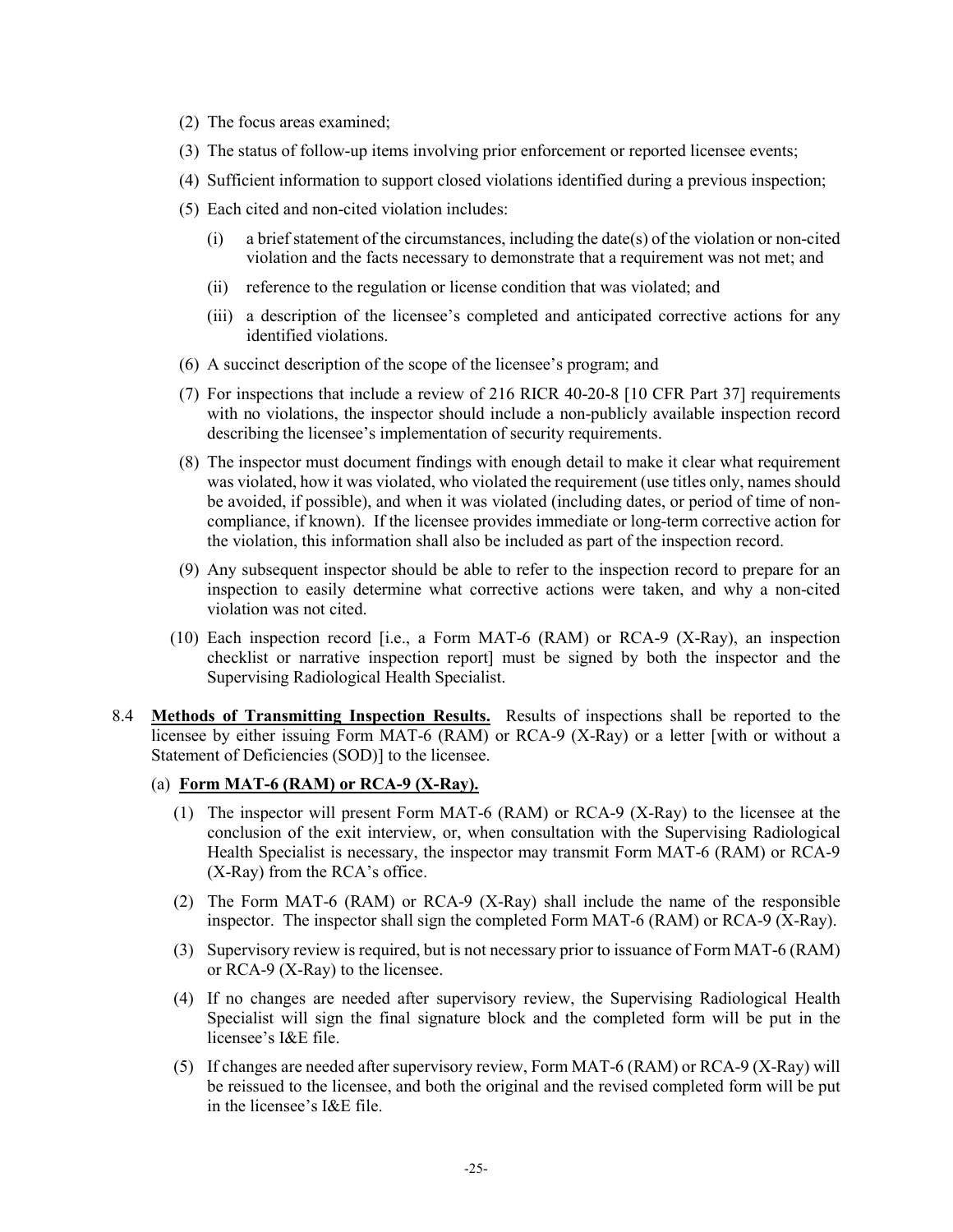- (c) **Letter to Licensee (With or Without SOD).** When findings are documented in an inspection checklist or narrative inspection report, a letter shall be used to inform the licensee of the results of the inspection. The letter will be a publicly available document. If security-related information is transmitted to the licensee the information should be placed in a separate enclosure to the letter with the proper markings, as specified in § 8.4(d).
- (d) **Marking of Inspection Documentation**. Information relative to the licensee's physical protection measures (security-related information) is sensitive information and needs to be protected. The inspector should ensure that the SOD, inspection record and any other separate enclosure are appropriately protected, handled and marked in accordance with the RCA security guidance. All cover letters to licensees will be publicly available and should not contain sensitive information. Security-related information should not be made available to the public

# **9.0 COORDINATION OF REGIONAL RESPONSIBILITY FOR INSPECTIONS [RESERVED - NRC ONLY]**

# **10.0 COORDINATION WITH OTHER AGENCIES**

- 10.1 RCA does not conduct inspections of licensee compliance with the requirements of other State or Federal agencies (except for DOT). However, RCA inspectors may identify concerns that are within another agency's regulatory authority. If such concerns are significant and the licensee demonstrates a pattern of unresponsiveness to identified concerns, the RCA inspector must inform the Supervising Radiological Health Specialist, who may coordinate the information with the appropriate agency.
- 10.2 Except for DOT regulations, it is important that all inspectors recognize and understand that they are not to make decisions regarding activities under the purview of other agencies. Thus, in discussing the concerns with the licensee, inspectors are cautioned not to judge whether a given condition is a violation of another agency's rules or regulations, but are to point out concerns to heighten licensee awareness. The inspector shall also advise the licensee of the inspector's obligation to inform the Supervising Radiological Health Specialist of these concerns.

# **11.0 INPUT INTO NRC TRACKING SYSTEMS**

#### 11.1 **Input into the Nuclear Material Events Database (NMED)**

- (a) USNRC/NMSS manages NMED for all material-related incidents and events. The Supervising Radiological Health Specialist is responsible for ensuring that NMSS is notified of all materialrelated incidents. The Supervising Radiological Health Specialist shall also forward annotated copies (with the NMED event #, event notification or both on each document) of all documentation regarding a material incident (i.e., "Preliminary Notifications," reports of misadministrations, follow-up inspection reports) to the NMED contractor and the NRC NMED Project Manager.
- (b) The Supervising Radiological Health Specialist is responsible for ensuring that sufficient information is provided for the NMED item to be considered "complete." For documents that are not publicly available, the Supervising Radiological Health Specialist must redact the nonpublicly available information from the document. Only publicly available information can be placed into NMED.
- (c) The target for ensuring that NMED records are complete is sixty (60) days from the date the event is reported. The Supervising Radiological Health Specialist shall provide the information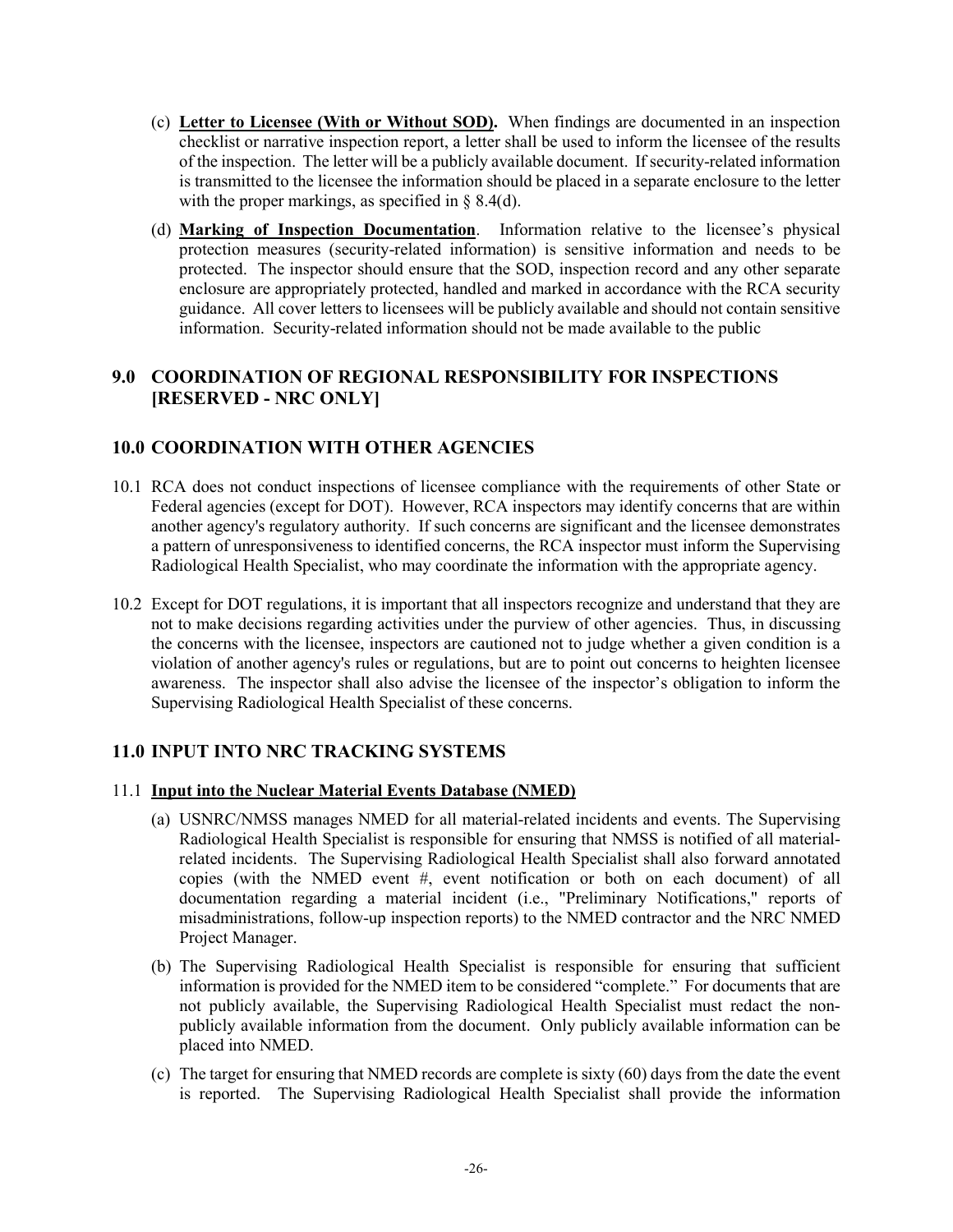outlined in Enclosure 2 to classify a record as "complete." If there is a reason that the Supervising Radiological Health Specialist cannot obtain the required information, that reason should be forwarded to the NMED contractor and to the NRC NMED Project Coordinator

# **12.0 INSPECTION MANUAL CHAPTERS AND INSPECTION PROCEDURES FOR MATERIALS PROGRAM**

- 12.1 The IMCs and IPs listed in Enclosure 3 comprise the inspection program for material licensees. This list is organized into various topics. These documents are to be used as guidelines for inspectors in determining the inspection requirements for operational and radiological safety aspects of various types of licensee activities. In performing an inspection, an IMC in addition to several specific procedures, may be needed to adequately evaluate the licensee's program.
- 12.2 IMCs and IPs in this section are classified into two categories: Routine (R) and As-needed (N). "Routine" (R) means those IMCs and IPs that are generally used to evaluate licensee performance. For example, the NRC IP 87100-series includes procedures for routine inspections of certain types of use of radioactive material (e.g., industrial/academic, medical, industrial radiography, gauges, etc.). However, all routine IMCs and IPs are not appropriate for each inspection. For example, IP 84900, Low-Level Waste Storage, would not be appropriate for inspection of a fixed or portable gauge licensee that stores devices, unless the devices were designated for disposal. "As-needed" (N) means those IMCs and IPs that are specifically used for a certain situation. For instance, IMC 1120, Preliminary Notifications, is classified "as-needed," because it only applies to certain events. Similarly, IP 92703, "Follow-up of Confirmatory Action Letters (CALs)," is classified "as-needed" because it only applies to a licensee who has been issued a CAL.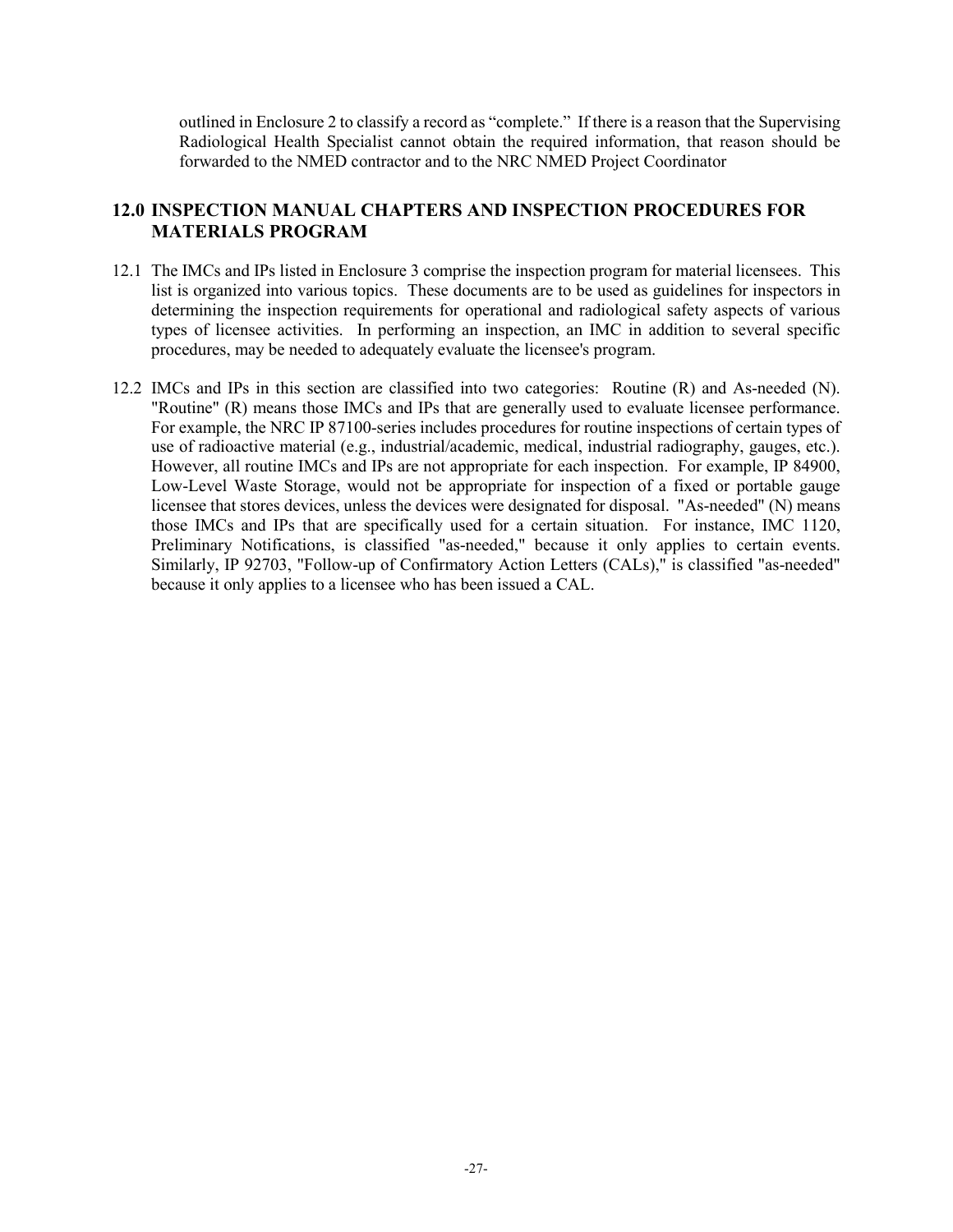| Program<br>Code | <b>Category Title</b>                                    | <b>Remarks</b>                                                                                                                                                                                                                                                       | <b>Priority</b><br>Code |
|-----------------|----------------------------------------------------------|----------------------------------------------------------------------------------------------------------------------------------------------------------------------------------------------------------------------------------------------------------------------|-------------------------|
| 01000           | <b>RSRM</b> Licensee                                     | Licensee subject to 216-RICR 40-20-8 (10 CFR 37)<br>requirements                                                                                                                                                                                                     | $\text{Var}y^9$         |
| 01100           | Academic Type A Broad                                    | Radiation Safety Committee (RSC)-approved users;<br>216-RICR-40-20-7.6.20(B)                                                                                                                                                                                         | 3                       |
| 01110           | Academic Type B Broad                                    | Radiation Safety Officer (RSO)-approved users; 216-<br>$RICR-40-20-7.6.20(C)$                                                                                                                                                                                        | 5                       |
| 01120           | Academic Type C Broad                                    | Authorized Users specifically named in the license;<br>216-RICR-40-20-7.6.20(D)                                                                                                                                                                                      | 5                       |
| 02110           | <b>Medical Institution Broad</b>                         | RSC-approved users for possession and use of a wide<br>range of radionuclides in medical research, diagnosis,<br>and therapy and research and development.                                                                                                           | $\overline{2}$          |
| 02120           | Medical Institution - Written<br>Directive (WD) required | Used as primary code and may be used with the<br>secondary codes for research and development, as<br>appropriate. Used as secondary code when the<br>license also authorizes certain medical therapy<br>modalities.                                                  | 3                       |
| 02121           | Medical Institution - WD not<br>required                 | Used as primary code only for diagnostic nuclear<br>medicine and diagnostic types of use under 216-<br>RICR-40-20-9.12.1.                                                                                                                                            | 5                       |
| 02200           | Medical Private Practice -<br>WD required                | [Same remark as 02120]                                                                                                                                                                                                                                               | $\overline{3}$          |
| 02201           | Medical Private Practice -<br>WD not required            | [Same remark as 02121]                                                                                                                                                                                                                                               | 5                       |
| 02210           | Eye Applicators - Sr-90                                  | <b>Institution or Private Practice</b>                                                                                                                                                                                                                               | $\mathfrak{Z}$          |
| 02220           | Mobile Medical Service-<br>WD not required               | Use as a primary code if the license authorizes the<br>mobile service <i>only</i> . Use as a secondary code if the<br>license authorizes medical use at a central facility<br>(i.e., institution or private practice facility) in<br>addition to the mobile service. | 3                       |
| 02230           | High-Dose Rate Remote<br>Afterloader                     | Use as a primary code                                                                                                                                                                                                                                                | $\overline{2}$          |
| 02231           | Mobile Medical Service-<br>WD required                   | Use as a primary code. Includes mobile HDR and<br>non-HDR modalities under 216-RICR-40-20-9.                                                                                                                                                                         | $\overline{2}$          |
| 02240           | Medical Therapy - Other<br><b>Emerging Technology</b>    | Medical therapy modalities used under 216-RICR-<br>40-20-9.12.1. (e.g., liquid sources, microspheres and<br>IVB devices.                                                                                                                                             | $\overline{2}$          |
| 02300           | Teletherapy                                              | Treatment of human subjects only                                                                                                                                                                                                                                     | 5                       |
| 02310           | Gamma Stereotactic<br>Radiosurgery (GSR)                 | Treatment of human subjects only                                                                                                                                                                                                                                     | $\overline{2}$          |

# **Enclosure 1A - Inspection Priority Codes Assigned to RAM Program Codes**

<span id="page-30-0"></span><sup>9</sup> The Priority Code for the security-related inspection varies depending on the Priority Code of the associated Program Code for health and safety inspections. The security-related inspection interval shall be the same as the health and safety interval for the related materials program category.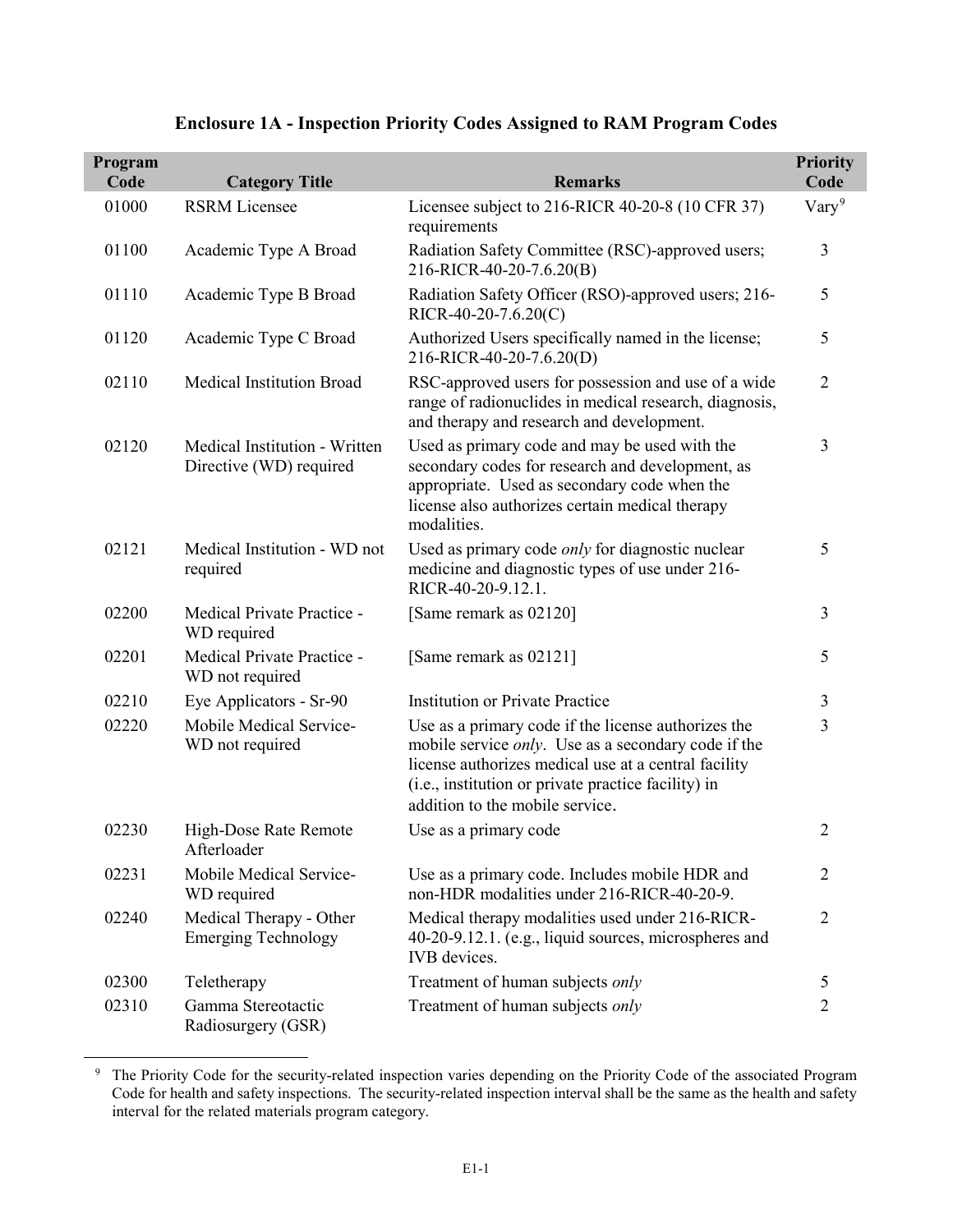| Program<br>Code | <b>Category Title</b>                                                                                    | <b>Remarks</b>                                                                                                                                                                                                                        | <b>Priority</b><br>Code |
|-----------------|----------------------------------------------------------------------------------------------------------|---------------------------------------------------------------------------------------------------------------------------------------------------------------------------------------------------------------------------------------|-------------------------|
| 02400           | Veterinary Nonhuman<br>Subjects                                                                          | Routine diagnosis or therapy on animals. No animal<br>research.                                                                                                                                                                       | 5                       |
| 02410           | In-Vitro Testing<br>Laboratories                                                                         | Licenses are issued to individuals or facilities which<br>are not included in larger programs described by<br>Program Codes 02110 or 02120.                                                                                           | 5                       |
| 02500           | <b>Nuclear Pharmacies</b>                                                                                | Receive bulk material used to prepare single use<br>dosages or multi-dose products which are distributed<br>to authorized medical licensees. Sealed sources are<br>re-distributed in the original packaging to authorized<br>clients. | $\overline{2}$          |
| 02511           | <b>Medical Product Distribution</b><br>- Prepared Radio-<br>pharmaceuticals - 216 RICR-<br>40-20-7.6.16. | Distribution of prepared radiopharmaceuticals to<br>authorized medical licensees.                                                                                                                                                     | 5                       |
| 02513           | <b>Medical Product Distribution</b><br>- Sources & Devices - 216<br>RICR-40-20-7.6.17.                   | Therapy sources, calibration and reference sources                                                                                                                                                                                    | 5                       |
| 02600           | Production of PET<br>Radioactive Drugs - 216<br>RICR-40-20-7.6.1(I)<br>(Secondary Code)                  | Used as secondary code to identify those entities that<br>meet the criteria in 216-RICR-40-20-7.6.1(I). See<br>primary code for inspection priority                                                                                   | $-10$                   |
| 02700           | Radium-226 Luminous<br>Products & Sources up to 10<br>Times under 216 RICR-40-<br>20-7.7.8               | For luminous products containing Ra-226 authorized<br>under 216-RICR-40-20-7.7.8                                                                                                                                                      | 5                       |
| 02710           | Radium-226 Luminous<br>Products & Sources Greater<br>Than 10 Times under 216<br>RICR-40-20-7.7.8         | For luminous products containing Ra-226 authorized<br>under 216-RICR-40-20-7.7.8                                                                                                                                                      | 3                       |
| 03110           | Well Logging Radioactive<br>and/or Special Nuclear<br>Material (SNM) Tracer and<br><b>Sealed Sources</b> | Use of sealed or unsealed sources for exploration of<br>oil, gas, or minerals in wells.                                                                                                                                               | 3                       |
| 03111           | Well Logging Radioactive<br>and/or SNM Sealed Sources<br>Only                                            | Exploration of oil, gas, or minerals in wells; study of<br>subsurface potable aquifers.                                                                                                                                               | 3                       |
| 03112           | Well Logging Radioactive<br>Only - Tracers Only                                                          | Exploration of oil, gas, or minerals in wells                                                                                                                                                                                         | 3                       |
| 03113           | <b>Field Flooding Studies</b>                                                                            | Injection of unsealed radioactive materials for tracing<br>oil and gas reservoirs.                                                                                                                                                    | 3                       |
| 03120           | Measuring Systems - Fixed<br>Gauges                                                                      | Non-portable gauges for measurement or control of<br>material density, flow, level, thickness or weight, etc.                                                                                                                         | 5                       |

<span id="page-31-0"></span><sup>&</sup>lt;sup>10</sup> Program Code 02600 is used only as a secondary code.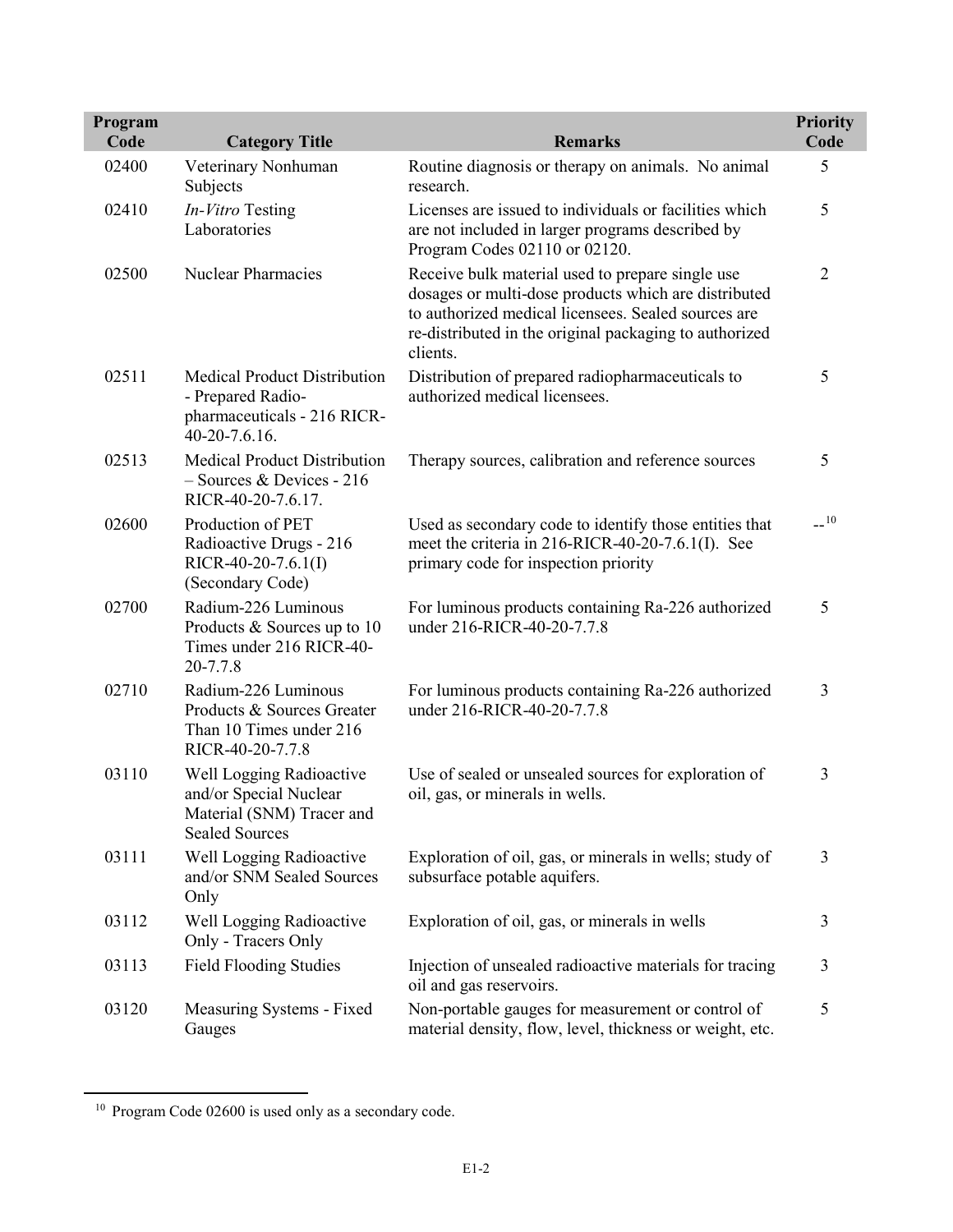| Program |                                                                                              |                                                                                                                                                                             | <b>Priority</b> |
|---------|----------------------------------------------------------------------------------------------|-----------------------------------------------------------------------------------------------------------------------------------------------------------------------------|-----------------|
| Code    | <b>Category Title</b>                                                                        | <b>Remarks</b>                                                                                                                                                              | Code            |
| 03121   | Measuring Systems -<br>Portable Gauges                                                       | Moisture/density gauges containing gamma and<br>neutron sources used for measurements in soils,<br>compacted soils and road surfacing materials.                            | 5               |
| 03122   | Measuring Systems -<br>Analytical Instruments                                                | For example, x-ray fluorescence analyzers                                                                                                                                   | 5               |
| 03123   | Measuring Systems - Gas<br>Chromatographs                                                    | Quality control testing of samples from industrial<br>process and environmental conditions.                                                                                 | 5               |
| 03124   | Measuring Systems - Other                                                                    | Instrument calibrators, Krypton-85 (Kr-85) leak<br>detectors                                                                                                                | 5               |
| 03130   | <b>Inspection Systems</b>                                                                    | Fixed or mobile non-intrusive inspection systems                                                                                                                            | 5               |
| 03210   | Radionuclide Production<br>Using an Accelerator                                              | Covers activities that take place once radioactive<br>materials are produced by the accelerator. It does not<br>include the operation of the accelerator.                   | $\overline{2}$  |
| 03211   | Manufacturing and<br>Distribution Broad - Type A                                             | RSC-approved users under 216-RICR-40-20-<br>7.6.20(B)                                                                                                                       | $\overline{2}$  |
| 03212   | Manufacturing and<br>Distribution Broad - Type B                                             | RSO-approved users under 216-RICR-40-20-<br>7.6.20(C)                                                                                                                       | 5               |
| 03213   | Manufacturing and<br>Distribution Broad - Type C                                             | Authorized Users specifically named in the license<br>under 216-RICR-40-20-7.6.20(D)                                                                                        | 5               |
| 03214   | Manufacturing and<br>Distribution Other                                                      | Smaller firms that require a more restrictive license.                                                                                                                      | 5               |
| 03215   | Manufacture, Assembly,<br>Disassembly, Repair of<br><b>Products Containing</b><br>Radium-226 | For certain items and self-luminous products<br>containing Ra-226 authorized under 216-RICR-40-<br>20-7.7.8                                                                 | $\overline{3}$  |
| 03218   | Nuclear Laundry                                                                              | <b>NOT USED IN RHODE ISLAND</b>                                                                                                                                             | N/A             |
| 03219   | <b>Decontamination Services</b>                                                              | Cleaning of scrap materials for authorized release for<br>unrestricted use.                                                                                                 | $\overline{3}$  |
| 03220   | Leak Test Services Only                                                                      | Commercial service organizations provide leak test<br>kits to clients, perform measurement of leak test<br>samples from clients, and issue reports of leak test<br>results. | 5               |
| 03221   | <b>Instrument Calibration</b><br>Services Only – Source $\leq$<br>100 Curies                 | Commercial calibration service                                                                                                                                              | 5               |
| 03222   | <b>Instrument Calibration</b><br>Services Only – Source ><br>100 Curies                      | Commercial calibration service                                                                                                                                              | 5               |
| 03225   | Other Services - Source $\leq$<br>100 Curies                                                 | Commercial servicing for industrial gauge and HDR<br>licensees                                                                                                              | 5               |
| 03226   | Other Services - Source ><br>100 Curies                                                      | Commercial servicing for teletherapy, irradiators, and<br>GSR units containing a total activity in the unit<br>during servicing that is $> 100$ Curies.                     | $\overline{2}$  |
| 03231   | Waste Disposal (Burial)                                                                      | <b>NOT USED IN RHODE ISLAND</b>                                                                                                                                             | N/A             |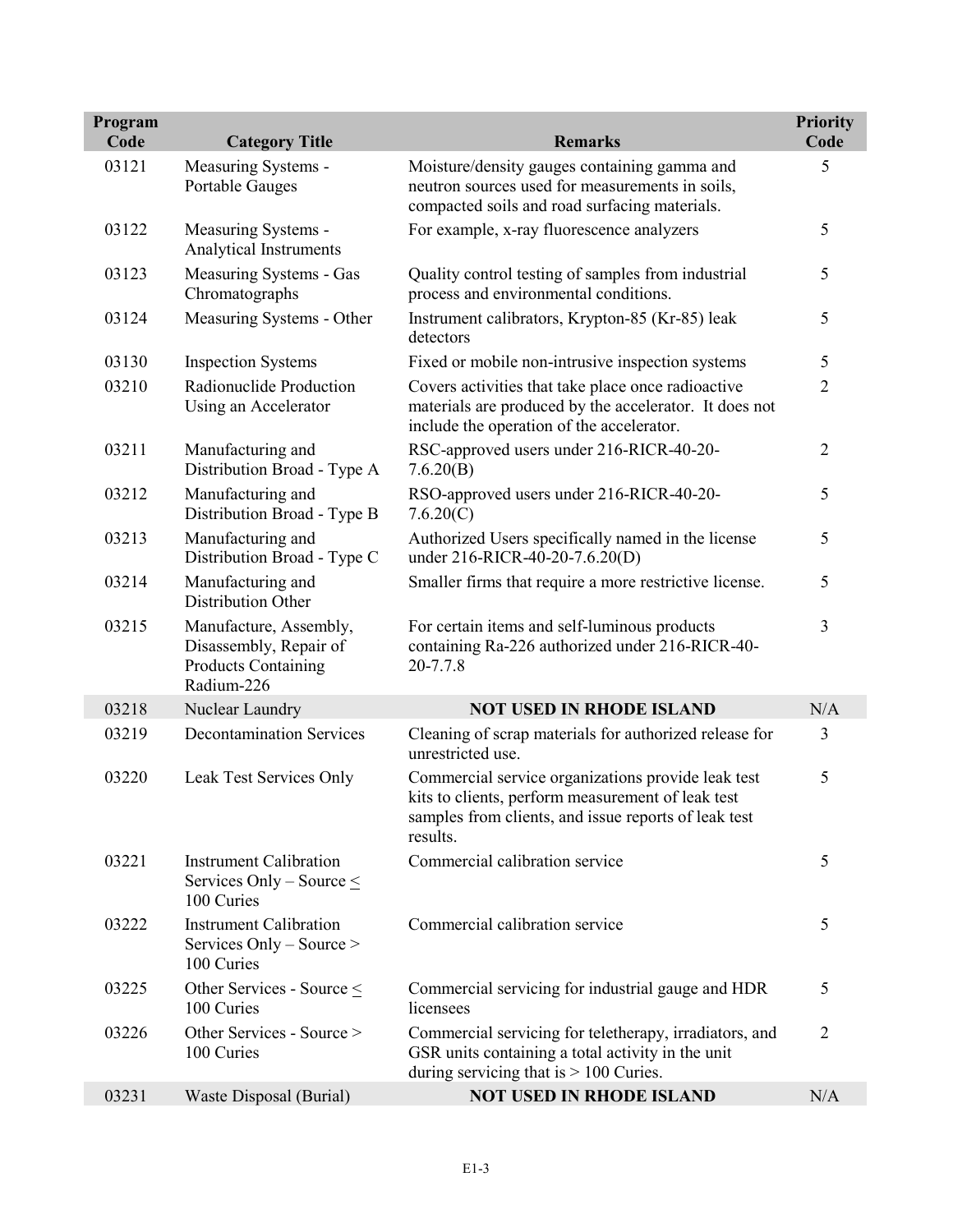| Program<br>Code | <b>Category Title</b>                                                     | <b>Remarks</b>                                                                                                                                       | <b>Priority</b><br>Code |
|-----------------|---------------------------------------------------------------------------|------------------------------------------------------------------------------------------------------------------------------------------------------|-------------------------|
| 03232           | Waste Disposal Service -<br>Prepackaged Only                              | <b>NOT USED IN RHODE ISLAND</b>                                                                                                                      | N/A                     |
| 03233           | Waste Disposal Service -<br>Incineration                                  | <b>NOT USED IN RHODE ISLAND</b>                                                                                                                      | N/A                     |
| 03234           | Waste Disposal Service -<br>Processing and/or<br>Repackaging              | <b>NOT USED IN RHODE ISLAND</b>                                                                                                                      | N/A                     |
| 03235           | Incineration-Noncommercial<br>(Secondary Code)                            | <b>NOT USED IN RHODE ISLAND</b>                                                                                                                      | N/A                     |
| 03236           | <b>Waste Treatment Service</b><br>(Other Than Compaction)                 | <b>NOT USED IN RHODE ISLAND</b>                                                                                                                      | N/A                     |
| 03240           | <b>General License Distribution</b><br>$-216$ RICR-40-20-7.6.11(B)        | For fixed gauges authorized under 216-RICR-40-20-<br>7.6.11(B)                                                                                       | 5                       |
| 03241           | <b>General License Distribution</b><br>$-216$ RICR-40-20-7.6.12(A)        | For luminous aircraft safety devices authorized under<br>216-RICR-40-20-7.7.3                                                                        | 5                       |
| 03242           | <b>General License Distribution</b><br>$-216$ RICR-40-20-7.6.13(A)        | For calibration and reference sources authorized<br>under 216-RICR-40-20-7.7.4(A)                                                                    | 5                       |
| 03243           | <b>General License Distribution</b><br>$-216$ RICR-40-20-7.6.14(A)        | For ice detection devices authorized under 216-<br>RICR-40-20-7.7.6                                                                                  | 5                       |
| 03244           | General License Distribution<br>$-216$ RICR-40-20-7.6.15(A)               | For certain <i>in-vitro</i> clinical testing kits authorized<br>under 216 RICR-40-20-7.7.7                                                           | 5                       |
| 03250           | Exempt Distribution - 10<br>CFR 32.11: Exempt<br>Concentrations and Items | <b>NRC-ONLY LICENSE TYPE</b>                                                                                                                         | N/A                     |
| 03251           | Exempt Distribution - 10<br>CFR 32.14: Certain Items                      | <b>NRC-ONLY LICENSE TYPE</b>                                                                                                                         | N/A                     |
| 03252           | Exempt Distribution - 10<br>CFR 32.17: Resins                             | <b>NRC-ONLY LICENSE TYPE</b>                                                                                                                         | N/A                     |
| 03253           | Exempt Distribution - 10<br>CFR 32.18: Small Quantities                   | <b>NRC-ONLY LICENSE TYPE</b>                                                                                                                         | N/A                     |
| 03254           | Exempt Distribution - 10<br>CFR 32.22: Self-luminous<br>products          | <b>NRC-ONLY LICENSE TYPE</b>                                                                                                                         | N/A                     |
| 03255           | Exempt Distribution. - 10<br>CFR 10 CFR 32.26: Smoke<br>Detectors         | <b>NRC-ONLY LICENSE TYPE</b>                                                                                                                         | N/A                     |
| 03256           | Exempt Distribution - 10<br>CFR 32.21: Carbon-14 Urea<br>Capsules         | <b>NRC-ONLY LICENSE TYPE</b>                                                                                                                         | N/A                     |
| 03310           | Industrial Radiography-<br><b>Fixed Location</b>                          | Permanent radiographic installation (PRI) or<br>designated field station. Use as secondary code,<br>except when the license authorizes the PRI only. | $\overline{2}$          |
| 03311           | <b>Industrial Diagnostic</b><br>Systems                                   | A sealed source used for diagnostic scanning at<br>industrial sites                                                                                  | $\overline{2}$          |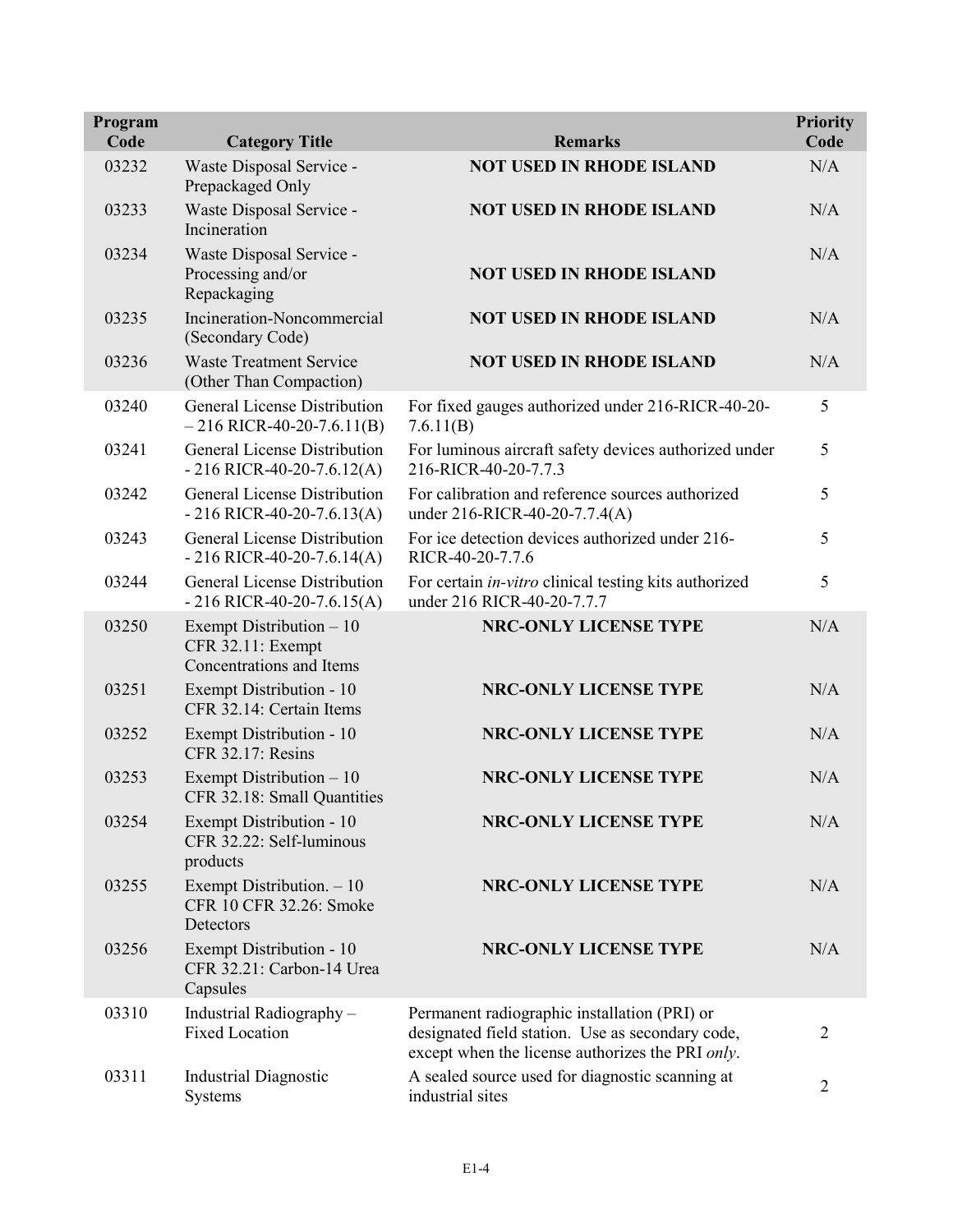| Program<br>Code | <b>Category Title</b>                                               | <b>Remarks</b>                                                                                                                                                              | <b>Priority</b><br>Code |
|-----------------|---------------------------------------------------------------------|-----------------------------------------------------------------------------------------------------------------------------------------------------------------------------|-------------------------|
| 03320           | Industrial Radiography -<br><b>Temporary Jobsites</b>               | Use as primary code for multiple temporary customer<br>locations                                                                                                            | $\mathbf{1}$            |
| 03510           | Irradiators Self-Shielded <<br>370 TBq (10,000 curies)              | Not external beam                                                                                                                                                           | 5                       |
| 03511           | Irradiators - Other < 370<br>TBq (10,000 curies)                    | Panoramic (in air or under water) units; includes<br>converted teletherapy units                                                                                            | 5                       |
| 03520           | Irradiators Self-Shielded ><br>370 TBq (10,000 curies)              | Not external beam                                                                                                                                                           | 5                       |
| 03521           | Irradiators - Other $> 370$<br>TBq (10,000 curies)                  | Panoramic (in air or under water) units; includes<br>sterilization (mega-curie) units                                                                                       | $\overline{2}$          |
| 03610           | <b>Research and Development</b><br>Broad - Type A                   | RSC-approved users under 216-RICR-40-20-<br>7.6.20(B)                                                                                                                       | 3                       |
| 03611           | Research and Development<br>Broad - Type B                          | RSO-approved users under 216-RICR-40-20-<br>7.6.20(C)                                                                                                                       | 5                       |
| 03612           | <b>Research and Development</b><br>Broad - Type C                   | Authorized users specifically named in the license<br>under 216-RICR-40-20-7.6.20(D)                                                                                        | 5                       |
| 03613           | Research and Development -<br>Broad -Multisite-<br>Multiregional    | <b>NRC-ONLY LICENSE TYPE</b>                                                                                                                                                | N/A                     |
| 03620           | Research and Development -<br>Other                                 | Non-human research subjects                                                                                                                                                 | 5                       |
| 03710           | Civil Defense                                                       | Instrument calibration and training                                                                                                                                         | 5                       |
| 03800           | Radioactive Material<br>Possession-Only -<br>Permanent Shutdown     | Principle activities ceased, license termination<br>request pending; packaging and shipping operations<br>authorized; decontamination and decommissioning<br>not authorized | 3                       |
| 03810           | Radioactive Material<br>Standby - No Operations                     | Principle activities ceased, licensee undecided about<br>terminating the license, packaging and shipping<br>operations authorized, D&D not authorized                       | 3                       |
| 03900           | Decommissioning of<br>Radioactive Material<br>Facilities            | D&D may have been authorized according to an<br>approved plan under 10 CFR 30.36                                                                                            | $\mathbf{D}^{11}$       |
| 11200           | Source Material Other < 150<br>Kilograms                            | Research or manufacturing of consumer products                                                                                                                              | 5                       |
| 11210           | <b>Source Material Shielding</b>                                    | Possession and use                                                                                                                                                          | 5                       |
| 11220           | Source Material Military<br><b>Munitions Indoor Testing</b>         | <b>NRC-ONLY LICENSE TYPE</b>                                                                                                                                                | N/A                     |
| 11221           | <b>Source Material Military</b><br><b>Munitions Outdoor Testing</b> | <b>NRC-ONLY LICENSE TYPE</b>                                                                                                                                                | N/A                     |

<span id="page-34-0"></span><sup>&</sup>lt;sup>11</sup> The Priority D denotes a decommissioning inspection as determined under IMC 2602, Decommissioning Inspection Program, for Program Codes 03900, 11900, 21325, and 22200. These inspections are scheduled at times when the licensee is performing decommissioning activities at the site.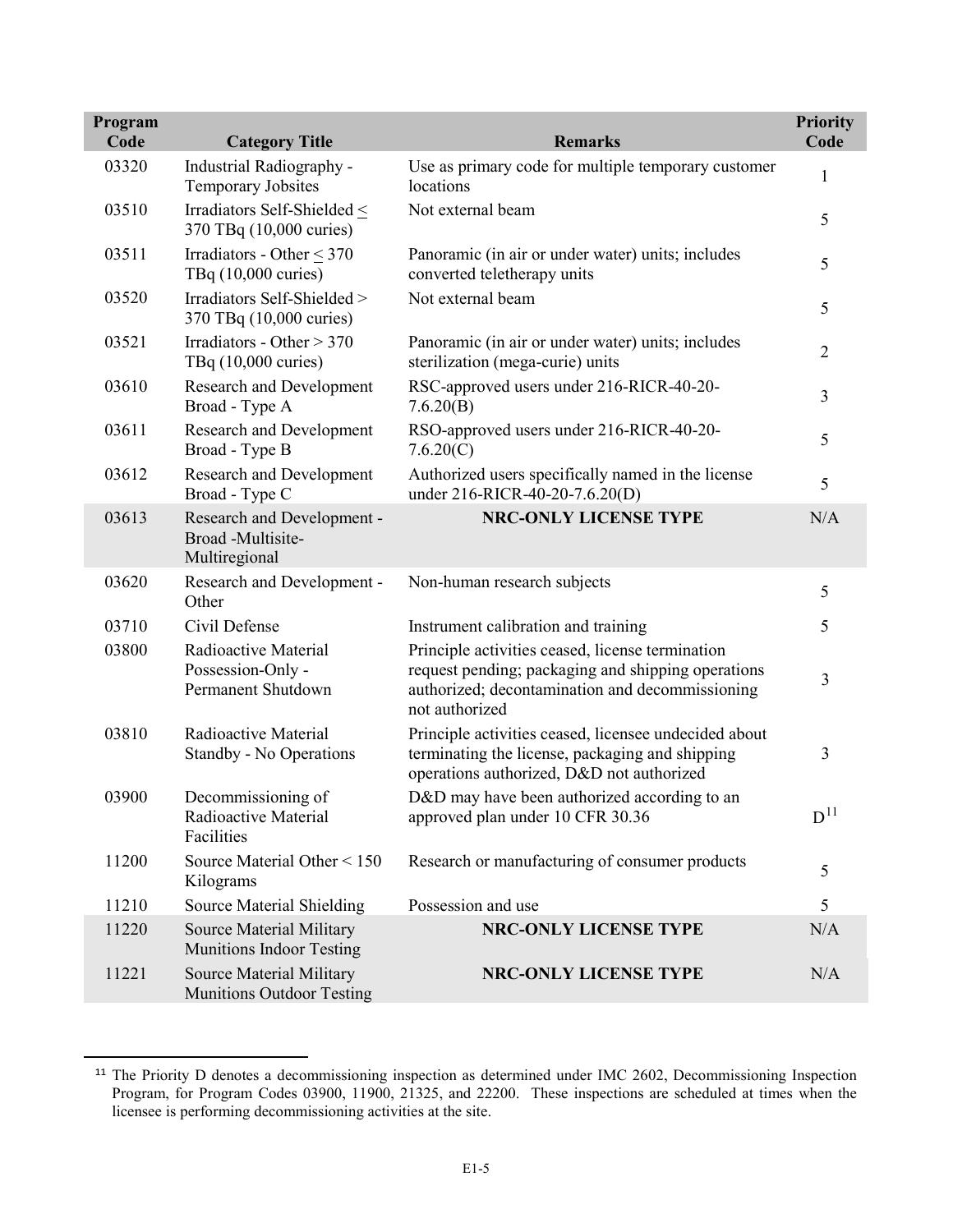| Program<br>Code | <b>Category Title</b>                                                           | <b>Remarks</b>                  | <b>Priority</b><br>Code |
|-----------------|---------------------------------------------------------------------------------|---------------------------------|-------------------------|
| 11230           | <b>Source Material General</b><br>License Distribution - 10<br><b>CFR 40.34</b> | <b>NRC-ONLY LICENSE TYPE</b>    | N/A                     |
| 11300           | Source Material Other > 150<br>Kilograms                                        | <b>NRC-ONLY LICENSE TYPE</b>    | N/A                     |
| 11700           | Rare-Earth Extraction and<br>Processing                                         | <b>NOT USED IN RHODE ISLAND</b> | N/A                     |
| 11800           | <b>Source Material Possession</b><br>Only - Permanent Shutdown                  | <b>NOT USED IN RHODE ISLAND</b> | N/A                     |
| 11810           | Source Material Standby -<br>No Operations                                      | <b>NOT USED IN RHODE ISLAND</b> | N/A                     |
| 11900           | Decommissioning of Source<br><b>Material Facilities</b>                         | <b>NOT USED IN RHODE ISLAND</b> | N/A                     |
| 21310           | Critical Mass Material -<br>University                                          | <b>NRC-ONLY LICENSE TYPE</b>    | N/A                     |
| 21320           | Critical Mass Material -<br><b>Other Than Universities</b>                      | <b>NRC-ONLY LICENSE TYPE</b>    | N/A                     |
| 21325           | Decommissioning of Critical<br>Mass - Other Than Fuel<br>Fabrication            | <b>NRC-ONLY LICENSE TYPE</b>    | N/A                     |
| 22110           | SNM Plutonium - Unsealed -<br>Less than Critical Mass                           | <b>NOT USED IN RHODE ISLAND</b> | N/A                     |
| 22111           | SNM U-235 and/or U-233 -<br>Unsealed - Less than Critical<br><b>Mass</b>        | <b>NOT USED IN RHODE ISLAND</b> | N/A                     |
| 22120           | SNM Plutonium - Sealed<br>Neutron Sources $<$ 200<br>Grams                      | <b>NOT USED IN RHODE ISLAND</b> | N/A                     |
| 22130           | Power Sources with<br>Radioactive and/or SNM                                    | <b>NOT USED IN RHODE ISLAND</b> | N/A                     |
| 22140           | <b>SNM Plutonium - Sealed</b><br>Sources in Devices                             | <b>NOT USED IN RHODE ISLAND</b> | N/A                     |
| 22150           | SNM Plutonium - Sealed<br>Sources Less than a Critical<br>Mass                  | <b>NOT USED IN RHODE ISLAND</b> | N/A                     |
| 22151           | SNM U-235 and/or U-233<br>Sealed Sources Less than<br><b>Critical Mass</b>      | <b>NOT USED IN RHODE ISLAND</b> | N/A                     |
| 22160           | Pacemaker Radioactive,<br>and/or SNM - Medical<br>Institution                   | <b>NOT USED IN RHODE ISLAND</b> | N/A                     |
| 22161           | Pacemaker Radioactive,<br>and/or SNM - Individual                               | <b>NOT USED IN RHODE ISLAND</b> | N/A                     |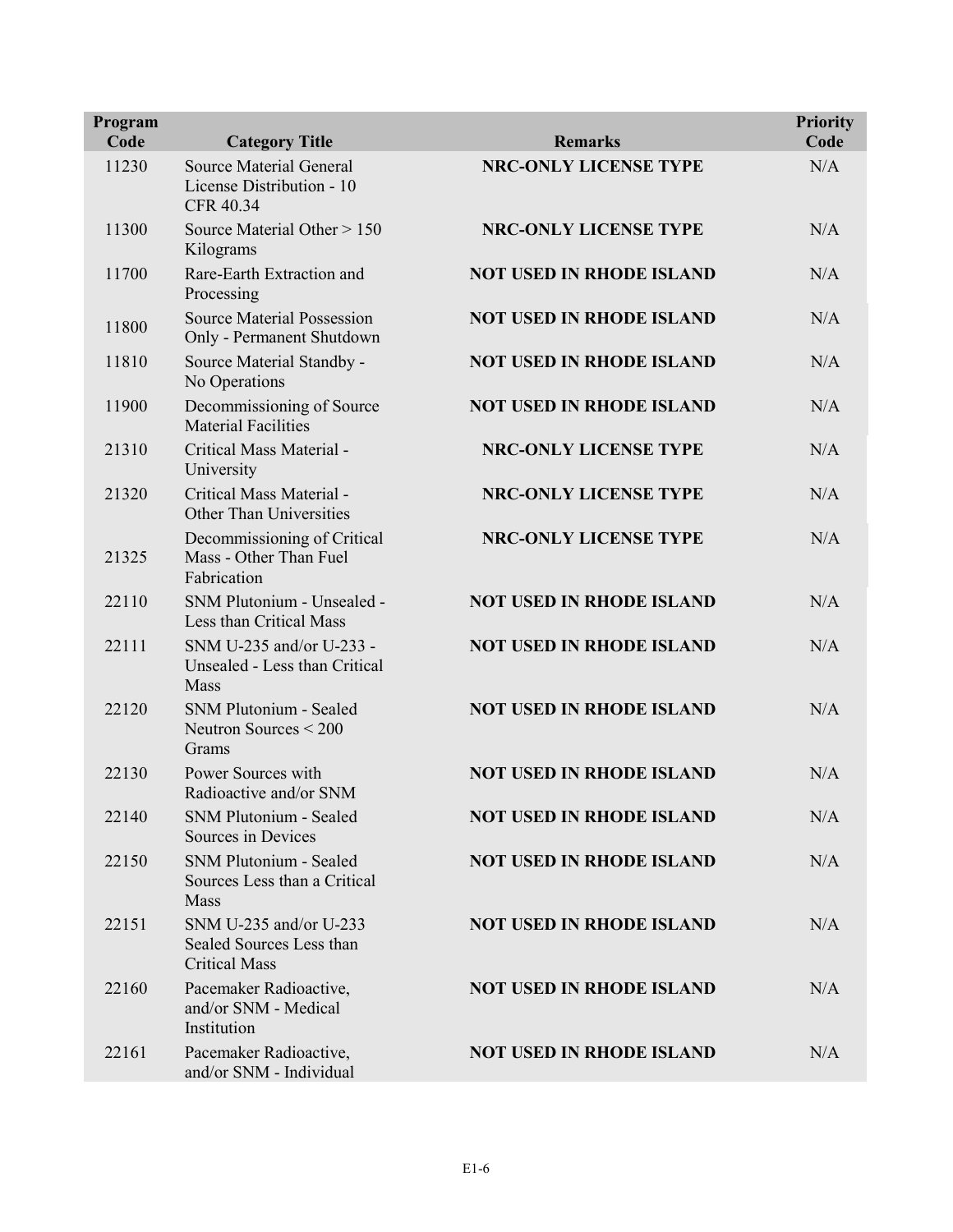| Program<br>Code | <b>Category Title</b>                                                   | <b>Remarks</b>                  | <b>Priority</b><br>Code |
|-----------------|-------------------------------------------------------------------------|---------------------------------|-------------------------|
| 22162           | Pacemaker Radioactive<br>and/or SNM - Manufacturing<br>and Distribution | <b>NOT USED IN RHODE ISLAND</b> | N/A                     |
| 22170           | <b>SNM</b> General License<br>Distribution $-10$ CFR 70.39              | <b>NOT USED IN RHODE ISLAND</b> | N/A                     |
| 22200           | Decommissioning of Other<br>SNM Facilities - Less than<br>Critical Mass | <b>NOT USED IN RHODE ISLAND</b> | N/A                     |
| 23300           | SNM Possession-Only (Non-<br>Fuel) - Permanent Shutdown                 | <b>NOT USED IN RHODE ISLAND</b> | N/A                     |
| 23310           | SNM Standby (Non-Fuel) -<br>No Operations                               | <b>NOT USED IN RHODE ISLAND</b> | N/A                     |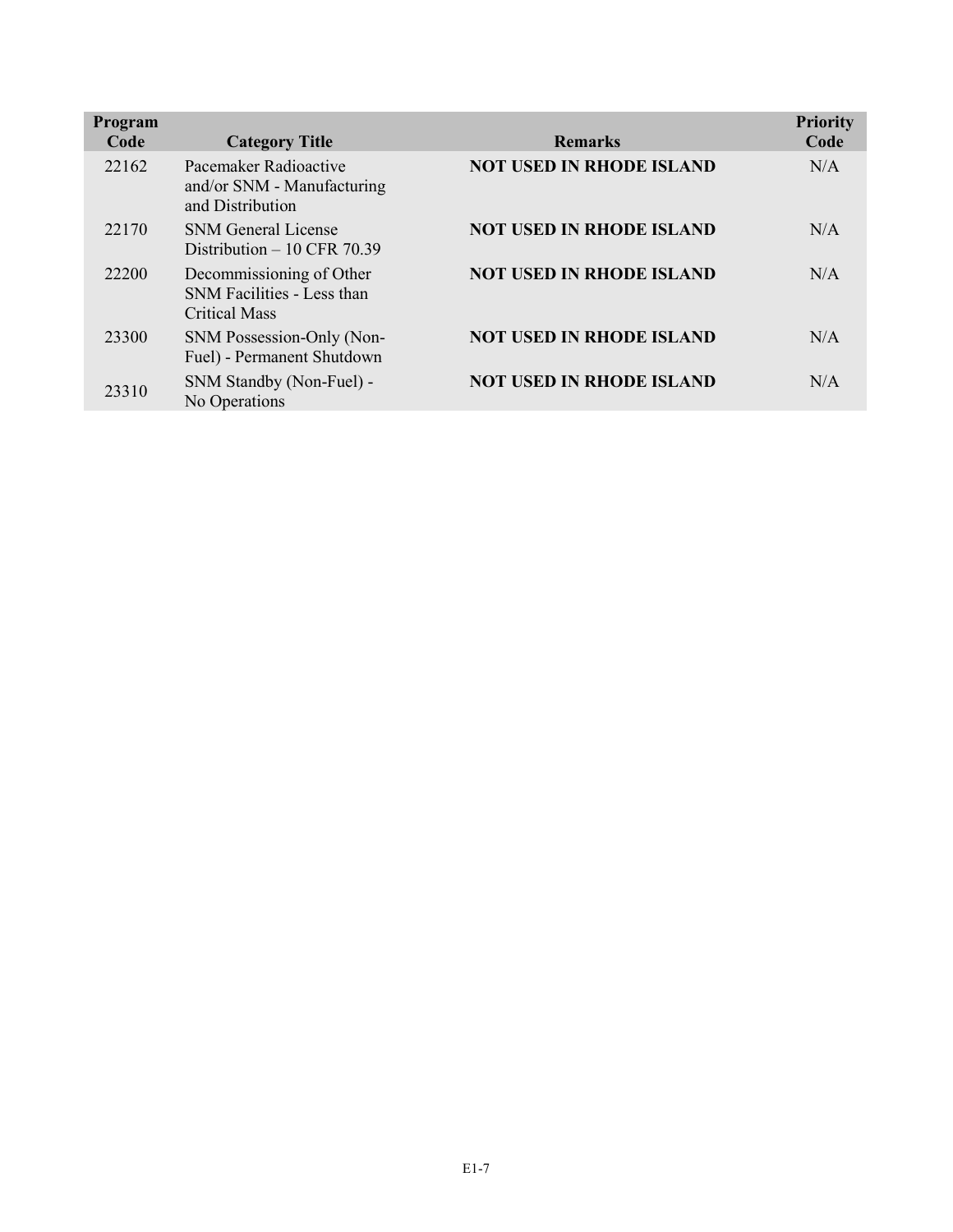| Program<br>Code | <b>Remarks</b>                                                                                                                                                                                                                                                                  | <b>Priority</b><br>Code |
|-----------------|---------------------------------------------------------------------------------------------------------------------------------------------------------------------------------------------------------------------------------------------------------------------------------|-------------------------|
| <b>DEF</b>      | Facilities performing diagnostic radiography limited to intra-oral dental procedures<br>and/or extra-oral dental procedures, including panoramic procedures and cephalometric<br>procedures.                                                                                    | $\overline{4}$          |
| <b>HRF</b>      | Facilities performing general purpose diagnostic radiographic procedures (including<br>fluoroscopy) in an institution licensed by the State of Rhode Island as a hospital.                                                                                                      | 1                       |
| <b>RAD</b>      | Facilities performing general purpose diagnostic radiographic procedures (including<br>fluoroscopy) outside of an institution licensed by the State of Rhode Island as a<br>hospital.                                                                                           | 1                       |
| <b>RTF</b>      | Facilities utilizing one or more therapeutic radiation machines, including dedicated<br>therapy simulator( $s$ ).                                                                                                                                                               | 1                       |
| <b>SRF</b>      | > Facilities performing diagnostic radiography (excluding fluoroscopy) limited to a<br>single category of specific radiographic procedures, as specified on the facility's<br>application.<br>$\triangleright$ Facilities performing only chiropractic or podiatric procedures. | $\overline{2}$          |
|                 | $\triangleright$ Facilities utilizing x-ray system(s) solely for human subject research in accordance<br>with Institutional Review Board (IRB) approval.                                                                                                                        |                         |
| <b>SRM</b>      | Facilities performing two (2) or more categories of specific diagnostic radiography<br>procedures (excluding fluoroscopy), as specified on the facility's application.                                                                                                          | $\overline{2}$          |
| <b>VEF</b>      | Facilities performing diagnostic radiography limited to veterinary procedures.                                                                                                                                                                                                  | $\overline{2}$          |
| <b>IRF</b>      | Facilities utilizing X-ray equipment to perform industrial radiographic procedures.                                                                                                                                                                                             | 1                       |
| <b>IRA</b>      | Facilities utilizing a Category A industrial radiation machines as defined in Part 6 of<br>216-RICR-40-20.                                                                                                                                                                      | $\overline{2}$          |
| <b>IRB</b>      | Facilities utilizing a Category B industrial radiation machines as defined in Part 6 of<br>216-RICR-40-20.                                                                                                                                                                      | 3                       |
| <b>OTH</b>      | Facilities utilizing X-ray equipment for non-healing arts applications not otherwise<br>defined in 216-RICR-40-20.                                                                                                                                                              | 3                       |
| <b>PAF</b>      | Facilities utilizing particle accelerators not authorized for human use.                                                                                                                                                                                                        | 1                       |

# **Enclosure 1B - Inspection Priority Codes Assigned to X-Ray Registration Categories**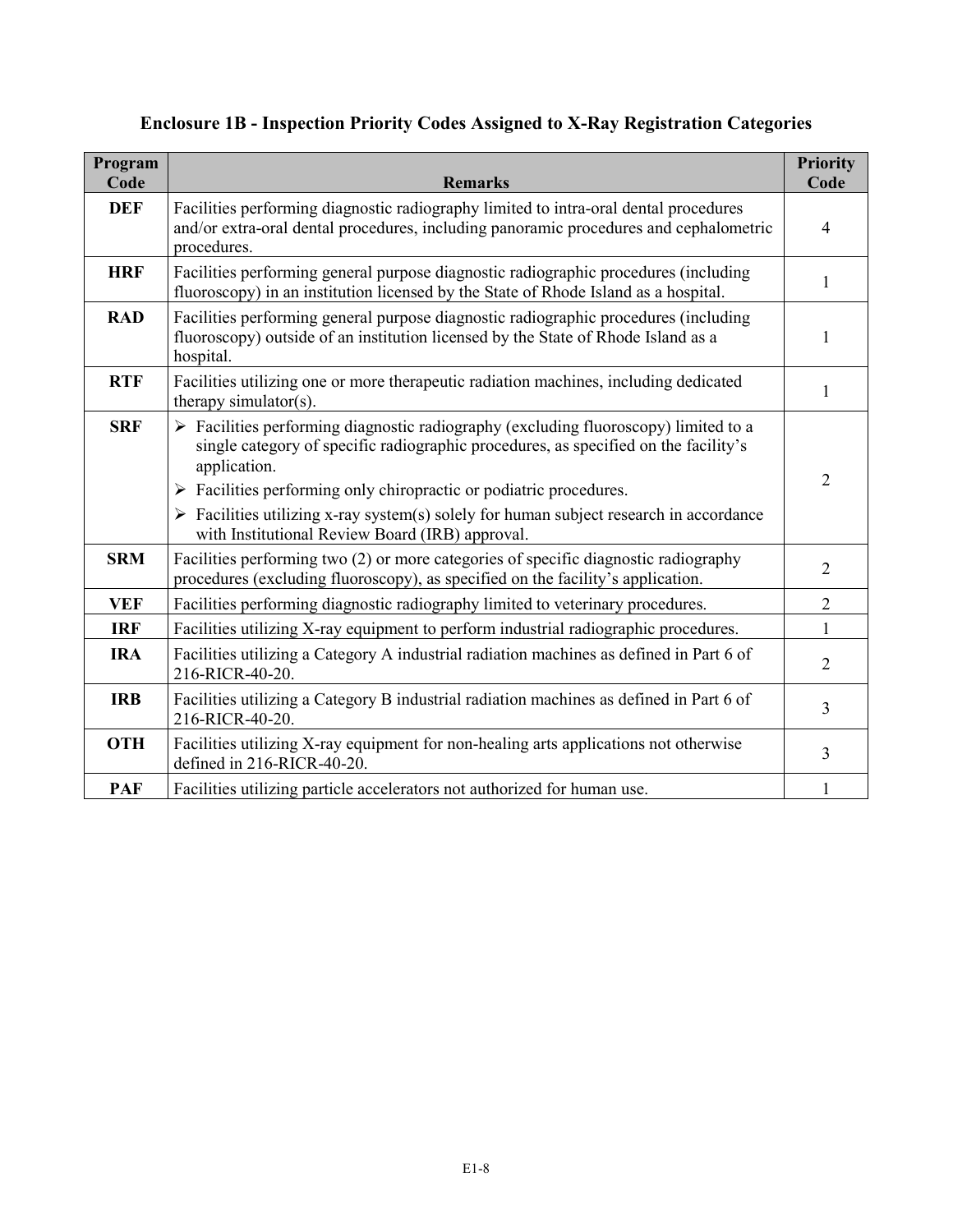## **Enclosure 2 – Information for the Nuclear Material Events Database [NMED]**

- **1.0** RCA staff shall forward copies of all documentation regarding a material incident (i.e., "Preliminary Notifications," reports of misadministrations, follow-up inspection reports) to the Supervising Radiological Health Specialist. For documents that are not publicly available, the Supervising Radiological Health Specialist must redact the non-publicly available information from the document in order for the document to be placed into NMED. Only publicly available information can be placed into NMED.
- **2.0** The NMED Event No. and/or the event notification number must be annotated on each document. The Supervising Radiological Health Specialist is responsible for ensuring that sufficient information is provided for the NMED item to be considered "complete." The basic information along with the additional specific information for certain types of events, outlined below, constitute a complete record. The target for ensuring "complete" NMED records is sixty (60) days from the date the event is reported. The information identified below must be provided to classify a record as "complete."

#### **3.0 Basic Information:**

## 3.1 **Essential Details:**

- (a) Narrative event description;
- (b) Report identification number;
- (c) Event date and notification date;
- (d) Licensee/reporting party information (name, license number, and address);
- (e) Location (site) of event;
- (f) Whether the event is NRC reportable and the applicable reporting requirement;
- (g) Cause and corrective actions;
- (h) Notifications: local police, FBI, and other States, as needed;
- (i) Identify any possible generic safety concerns/potential for others to experience the same event.

## 3.2 **Source/Radioactive Material:**

- (a) Isotope and activity;
- (b) Manufacturer;
- (c) Model and serial number;
- (d) Leak test results, if applicable

## 3.3 **Device/Associated Equipment:**

- (a) Manufacturer;
- (b) Model and serial number;
- (c) Description of any equipment problems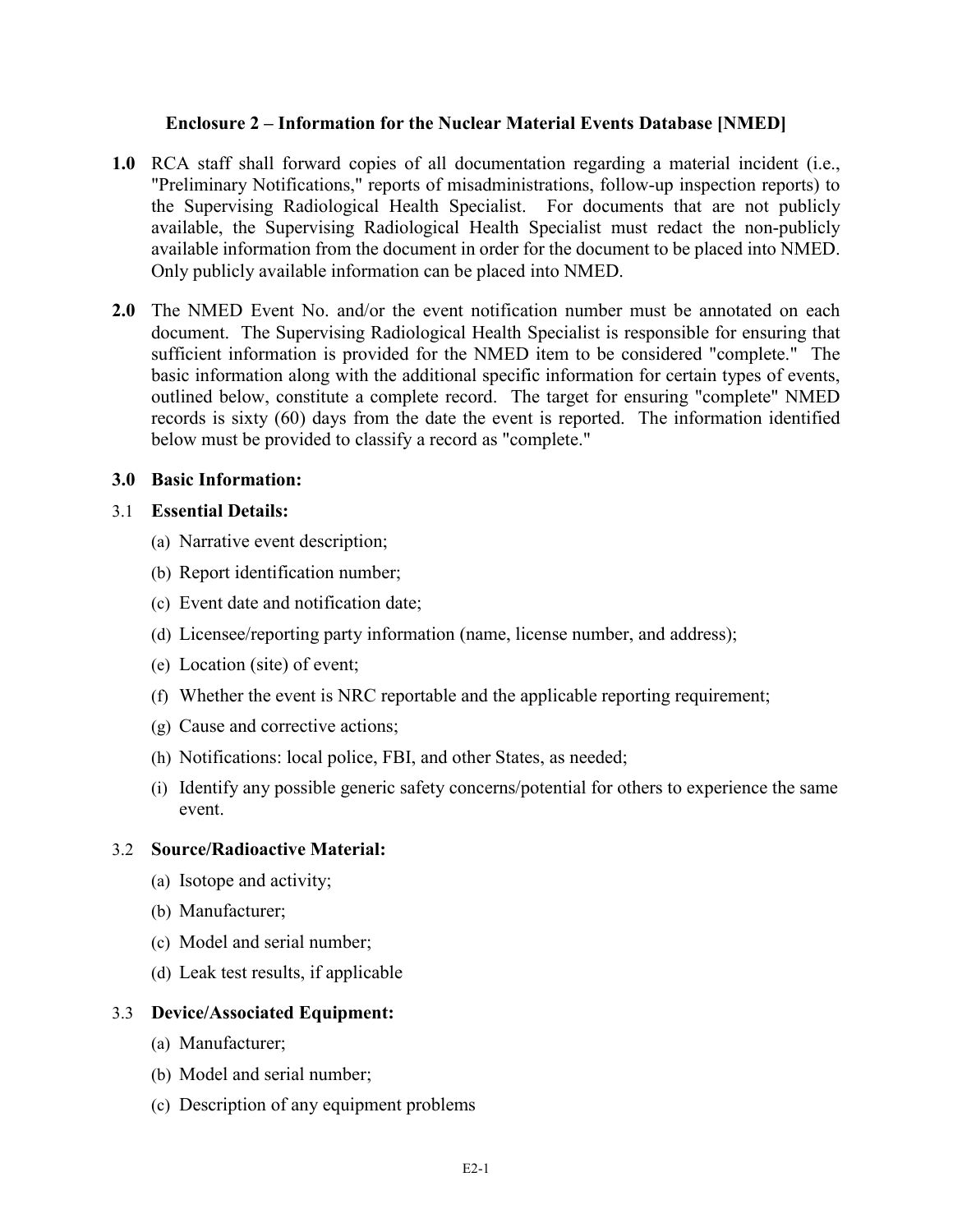**4.0** Additional Information Is Required or Specific Event Types Listed Below:

# 4.1 **Release of Licensed Material or Contamination (NMED CODE: RLM):**

- (a) Release type (air or water);
- (b) Contamination (person or surface);
- (c) Isotope and activity released

# 4.2 **Misadministration (NMED CODE: MD2):**

- (a) Procedure administered;
- (b) Dose intended and actual dose administered;
- (c) Isotope and activity administered;
- (d) Organ targeted;
- (e) Notifications: patient, referring physician

# 4.3 **Overexposure (NMED CODE: EXP):**

- (a) Radiation source and activity;
- (b) Exposure dose;
- (c) Exposure type (whole body, extremity, etc.)

# 4.4 **Transportation (NMED CODE: TRS):**

- (a) Type of transport;
- (b) Identity of shipper;
- (c) Package type;
- (d) ID number, if applicable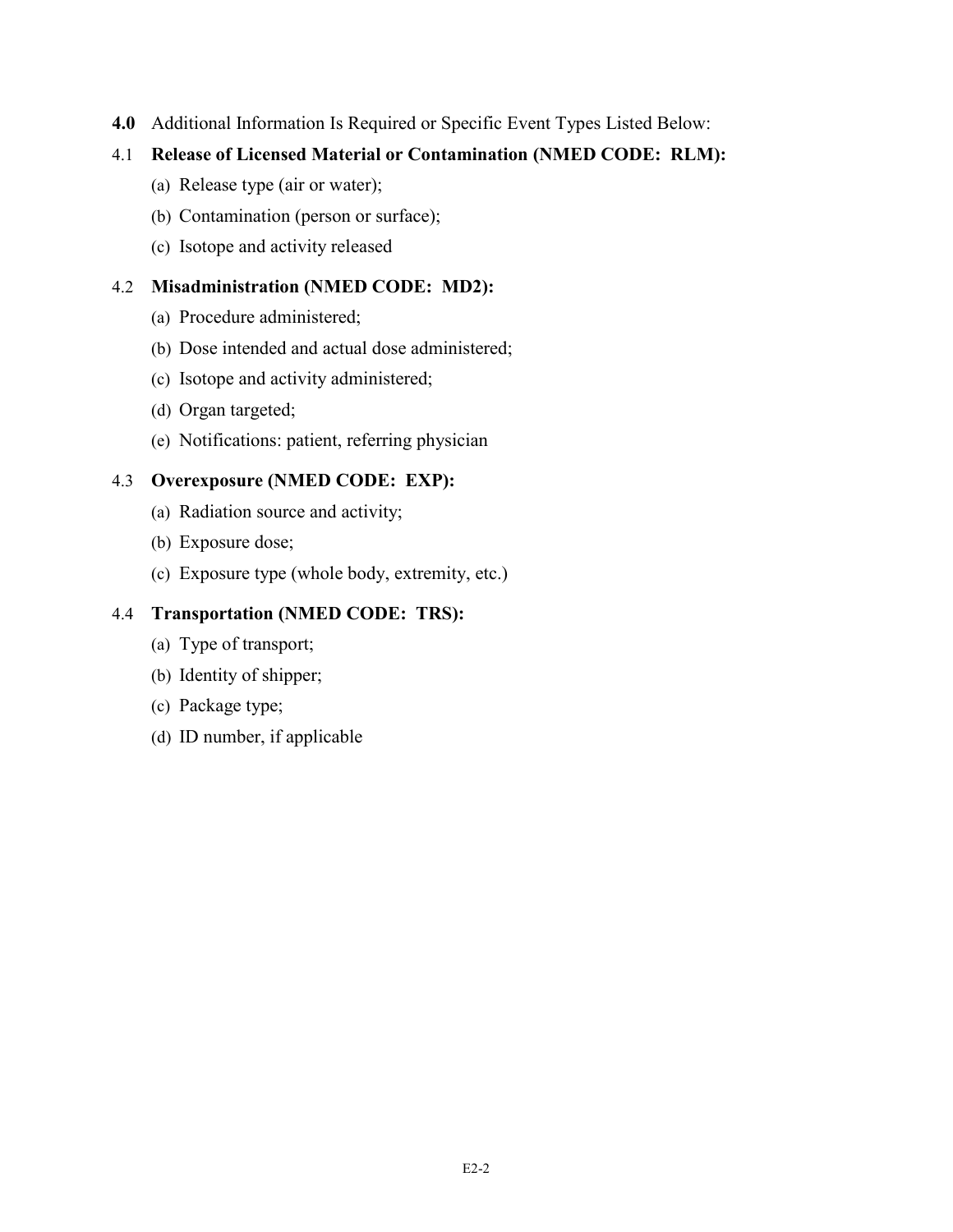| <b>DOCUMENT#</b> | <b>IMC/IP DOCUMENT TITLE</b>                                                                                                          | <b>CATEGORY</b> |
|------------------|---------------------------------------------------------------------------------------------------------------------------------------|-----------------|
|                  | <b>INCIDENT RESPONSE</b>                                                                                                              |                 |
|                  | <b>MATERIALS SAFETY PROGRAM</b>                                                                                                       |                 |
| IP 87121         | <b>Industrial Radiography Programs</b>                                                                                                | $\mathbf R$     |
| IP 87122         | <b>Irradiator Programs</b>                                                                                                            | $\mathbf R$     |
| IP 87123         | <b>Well Logging Programs</b>                                                                                                          | $\mathbf R$     |
| IP 87124         | <b>Fixed and Portable Gauge Programs</b>                                                                                              | $\mathbf R$     |
| IP 87125         | Materials Processor/Manufacturer Programs                                                                                             | $\mathbf R$     |
| IP 87126         | Industrial/Academic/Research Programs                                                                                                 | $\mathbb{R}$    |
| IP 87127         | Radiopharmacy Programs                                                                                                                | $\mathbf R$     |
| IP 87130         | Nuclear Medicine Programs - Written Directive Not Required                                                                            | $\mathbf R$     |
| IP 87131         | Nuclear Medicine Programs - Written Directive Required                                                                                | $\mathbb{R}$    |
| IP 87132         | <b>Brachytherapy Programs</b>                                                                                                         | $\mathbf R$     |
| IP 87133         | Medical Gamma Stereotactic Radiosurgery and Teletherapy<br>Programs                                                                   | $\mathbf R$     |
| IP 87134         | Medical Broad-Scope Programs                                                                                                          | $\mathbb{R}$    |
| IP 87135         | Manufacturer and Distribution (M&D) Security Program (Non-<br>Public)                                                                 | N               |
| IP 87136         | Panoramic and Underwater Irradiator Security Program (Non-<br>Public)                                                                 | N               |
| IP 87137         | 10 CFR Part 37 Materials Security Inspections                                                                                         | $\mathbf N$     |
|                  | <b>CONDUCT OF INSPECTIONS</b>                                                                                                         |                 |
| <b>IMC 0330</b>  | Guidance for NRC Review of Licensee Draft Documents                                                                                   | $\mathbf N$     |
| IP 40002         | <b>Inspections to Review Allegations</b>                                                                                              | N               |
| IP 87250         | <b>Locating Missing Materials Licensees</b>                                                                                           | N               |
| IP 93812         | Special Inspections                                                                                                                   | N               |
|                  | <b>INCIDENT RESPONSE</b>                                                                                                              |                 |
| <b>IMC 1302</b>  | Follow-up Actions and Action Levels for Radiation Exposures<br>Associated with Materials Incidents Involving Members of the<br>Public | $\mathbf N$     |
| <b>IMC 1330</b>  | Response to Transportation Accidents Involving Radioactive<br>Materials                                                               | N               |
| IP 87103         | Inspection of Material Licensees Involved in an Incident or<br>Bankruptcy                                                             | $\mathbf N$     |
|                  | <b>LOW-LEVEL WASTE/WASTE MANAGEMENT</b>                                                                                               |                 |
| IP 84750         | Radioactive Waste Treatment and Effluent and Environmental<br>Monitoring                                                              | $\mathbf R$     |
| IP 84850         | Radioactive Waste Management - Inspection of Waste Generator<br>Requirements of 10 CFR Part 20 and 10 CFR Part 61                     | R               |
| IP 84900         | Low-Level Radioactive Waste Storage                                                                                                   | $\mathbf R$     |

# **Enclosure 3 – Inspection Manual Chapters and Inspection Procedures**